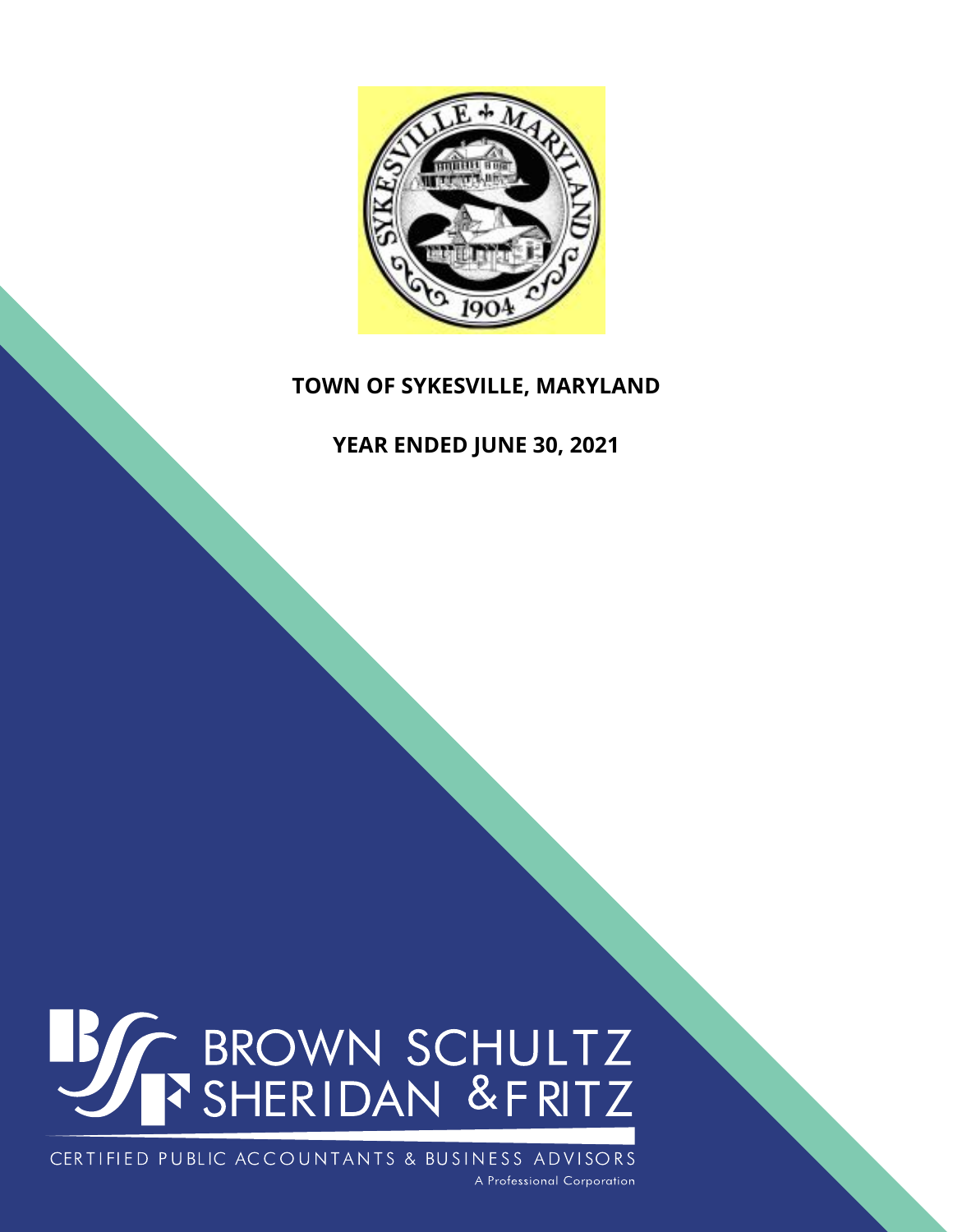YEAR ENDED JUNE 30, 2021

## TABLE OF CONTENTS

|                                                                                                                                               | Page      |
|-----------------------------------------------------------------------------------------------------------------------------------------------|-----------|
| Independent auditor's report                                                                                                                  | $1 - 2$   |
| Management's discussion and analysis (unaudited)                                                                                              | $3 - 11$  |
| <b>Basic financial statements:</b>                                                                                                            |           |
| Government-wide financial statements                                                                                                          |           |
| Statement of net position                                                                                                                     | $12 - 13$ |
| Statement of activities                                                                                                                       | 14        |
| Fund financial statements:                                                                                                                    |           |
| Balance sheet - governmental funds                                                                                                            | 15        |
| Reconciliation of the balance sheet - governmental funds to the<br>statement of net position                                                  | 16        |
| Statement of revenues, expenditures and changes in fund balances -<br>governmental funds                                                      | 17        |
| Reconciliation of the statement of revenues, expenditures and<br>changes in fund balances - governmental funds to the statement of activities | 18        |
| Notes to basic financial statements                                                                                                           | 19-47     |
| Required supplementary information:                                                                                                           |           |
| Budgetary comparison schedule - general fund (unaudited)                                                                                      | 48        |
| Schedule of the Town's proportionate share of the net pension liability (unaudited)                                                           | 49        |
| Schedule of Town contributions (unaudited)                                                                                                    | 50        |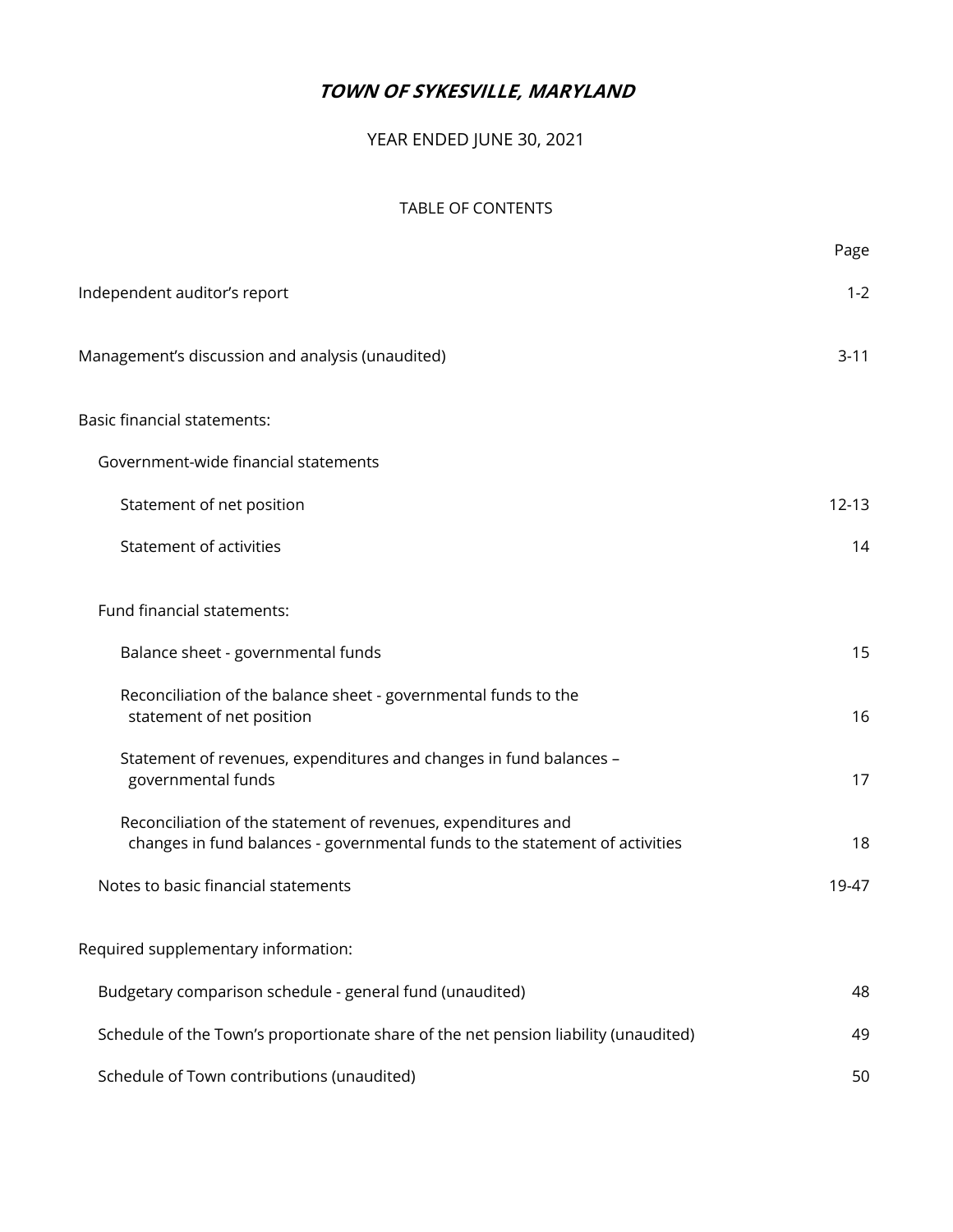

A Professional Corporation

Independent Auditor's Report

The Honorable Mayor and Members of the Town Council Town of Sykesville, Maryland Sykesville, Maryland

#### **Report on the Financial Statements**

We have audited the accompanying financial statements of the governmental activities and each major fund of the Town of Sykesville, Maryland (the Town), as of and for the year ended June 30, 2021 and the related notes to the financial statements which collectively comprise the Town's basic financial statements as listed in the table of contents.

#### **Management's Responsibility for the Financial Statements**

The Town's management is responsible for the preparation and fair presentation of these financial statements in accordance with accounting principles generally accepted in the United States of America; this includes the design, implementation and maintenance of internal control relevant to the preparation and fair presentation of financial statements that are free from material misstatement, whether due to fraud or error.

#### **Auditor's Responsibility**

Our responsibility is to express opinions on these financial statements based on our audit. We conducted our audit in accordance with auditing standards generally accepted in the United States of America. Those standards require that we plan and perform the audit to obtain reasonable assurance about whether the financial statements are free from material misstatement.

An audit involves performing procedures to obtain audit evidence about the amounts and disclosures in the financial statements. The procedures selected depend on the auditor's judgment, including the assessment of the risks of material misstatement of the financial statements, whether due to fraud or error. In making those risk assessments, the auditor considers internal control relevant to the entity's preparation and fair presentation of the financial statements in order to design audit procedures that are appropriate in the circumstances, but not for the purpose of expressing an opinion on the effectiveness of the entity's internal control. Accordingly, we express no such opinion. An audit also includes evaluating the appropriateness of accounting policies used and the reasonableness of significant accounting estimates made by management, as well as evaluating the overall presentation of the financial statements.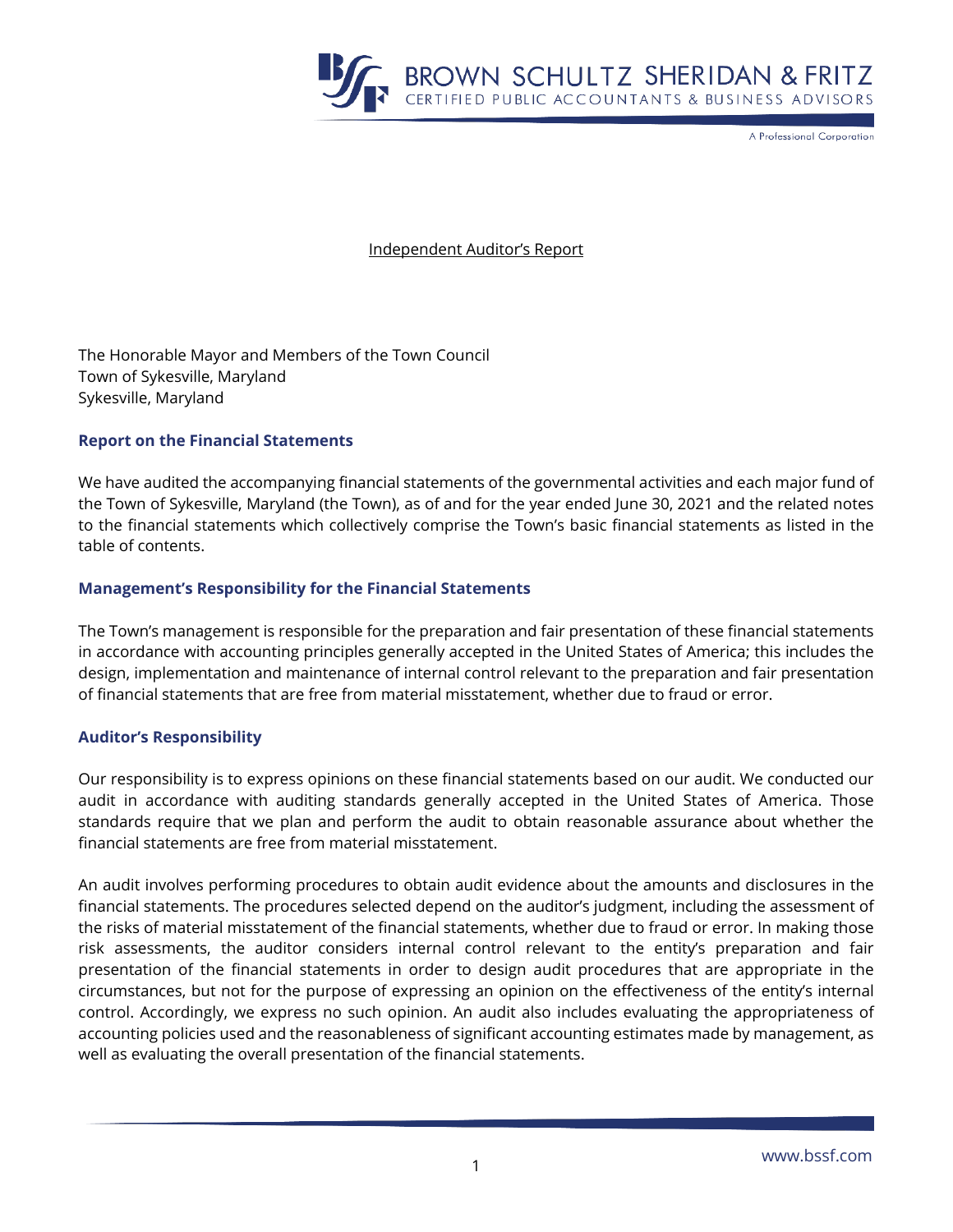We believe that the audit evidence we have obtained is sufficient and appropriate to provide a basis for our audit opinions.

#### **Opinions**

In our opinion, the financial statements referred to above present fairly, in all material respects, the respective financial position of the governmental activities and each major fund of the Town of Sykesville, Maryland, as of June 30, 2021, and the respective changes in financial position for the year then ended in accordance with accounting principles generally accepted in the United States of America.

#### **Other Matters**

#### *Required Supplementary Information*

Accounting principles generally accepted in the United States of America require that the management's discussion and analysis, budgetary comparison schedule - general fund, schedule of the Town's proportionate share of the net pension liability and schedule of Town contributions on pages 3 through 11, 48, 49 and 50, respectively, be presented to supplement the basic financial statements. Such information, although not a part of the basic financial statements, is required by the Governmental Accounting Standards Board, who considers it to be an essential part of financial reporting for placing the basic financial statements in an appropriate operational, economic or historical context. We have applied certain limited procedures to the required supplementary information in accordance with auditing standards generally accepted in the United States of America, which consisted of inquiries of management about the methods of preparing the information and comparing the information for consistency with management's responses to our inquiries, the basic financial statements and other knowledge we obtained during our audit of the basic financial statements. We do not express an opinion or provide any assurance on the information because the limited procedures do not provide us with sufficient evidence to express an opinion or provide any assurance.

Brown Schultz Skiden's Fitz

Westminster, Maryland January 24, 2022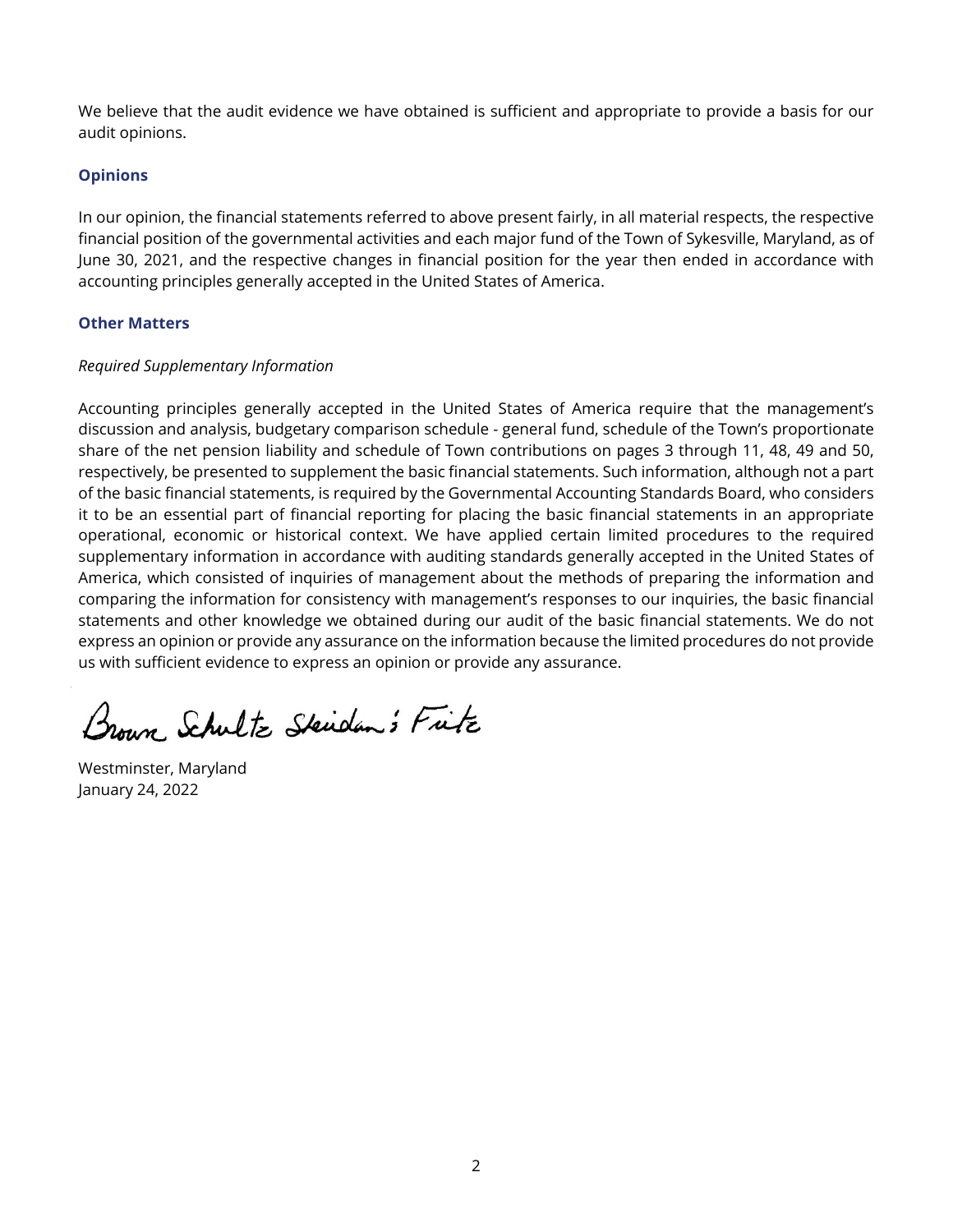# MANAGEMENT'S DISCUSSION AND ANALYSIS FOR THE YEAR ENDED JUNE 30, 2021 UNAUDITED

**This discussion and analysis of the Town of Sykesville's financial performance provides an overview of the Town's financial activities for the fiscal year ended June 30, 2021. Please read it in conjunction with the accompanying basic financial statements and the accompanying notes to those financial statements. The emphasis of discussion about these statements will be on current year data.** 

#### **FINANCIAL HIGHLIGHTS:**

- 1. The assets of the Town exceeded its liabilities at the close of the most recent fiscal year by \$14,112,310 (total net position).
- 2. The total net position slightly decreased \$62,916 compared to FY20.
- 3. As of the close of the current fiscal year, the Town's governmental funds reported a combined ending fund balance of \$6,149,241, a net decrease in fund balances of \$142,073 in comparison to the prior year balance of \$6,291,314. This decrease is mainly due to the use of funds related to paying the general obligation bonds (\$189,806) off early.
- 4. The unassigned portion of the above \$6,149,241 has increased to \$2,706,442 compared to \$2,231,399 FY20. The Town maintains a fund balance policy that establishes a stabilization reserve (\$1,000,000) to protect the Town against significant unanticipated budget shortfalls; therefore, the net unassigned balance is \$1,706,442 as of June 30, 2021.
- 5. The Town's capital reserve policy ties directly back to the adopted Capital Improvement Plan. The purpose of this reserve is to have guaranteed funds available for capital projects or one-time purchases greater than \$10,000, to provide funds for planned and anticipated projects, and to allow for completion of projects in a timely manner that is not dependent on the Town's cash flow. As of the June 30, 2021, a capital reserve of \$438,281 has been assigned of which, \$335,500 has been reserved for FY22.
- 6. The Town also has a repaving reserve, which is dedicated for street repaving efforts, in an amount of \$250,000. The Town has an annual repaving expense that is covered from Highway User Revenues; however, this revenue account is a regular topic on a State level for potential reallocation. This reserve account is to ensure that future repaving efforts will not be immediately impacted if Highway User Funds are reduced or eliminated in the future.
- 7. During FY19, the Town was awarded a \$89,298 grant from the Department of Natural Resources Program Open Space for new playground equipment at Cooper Park. Due to COVID-19, these funds were not used during FY20 but reallocated to FY21 in which the project was completed.
- 8. During FY19, the Town was awarded a \$150,000 grant from the Department of Natural Resources -Community Parks and Playgrounds for the new construction of a Splash Pad in Cooper Park. Similar to #7 above, the project was deferred to FY21 and completed.
- 9. During FY19, the Town was awarded a \$25,000 grant under the Maryland Energy Administration's Smart Energy Communities Grant Program. This project was started in late FY20 but not completed until early FY21 with \$12,695.08 spent in FY 20 and the remainder spent in FY 21. The grant award was received in FY21. This project related to replacing the Town's street lights and facility lights with more energy efficient lightings (LED).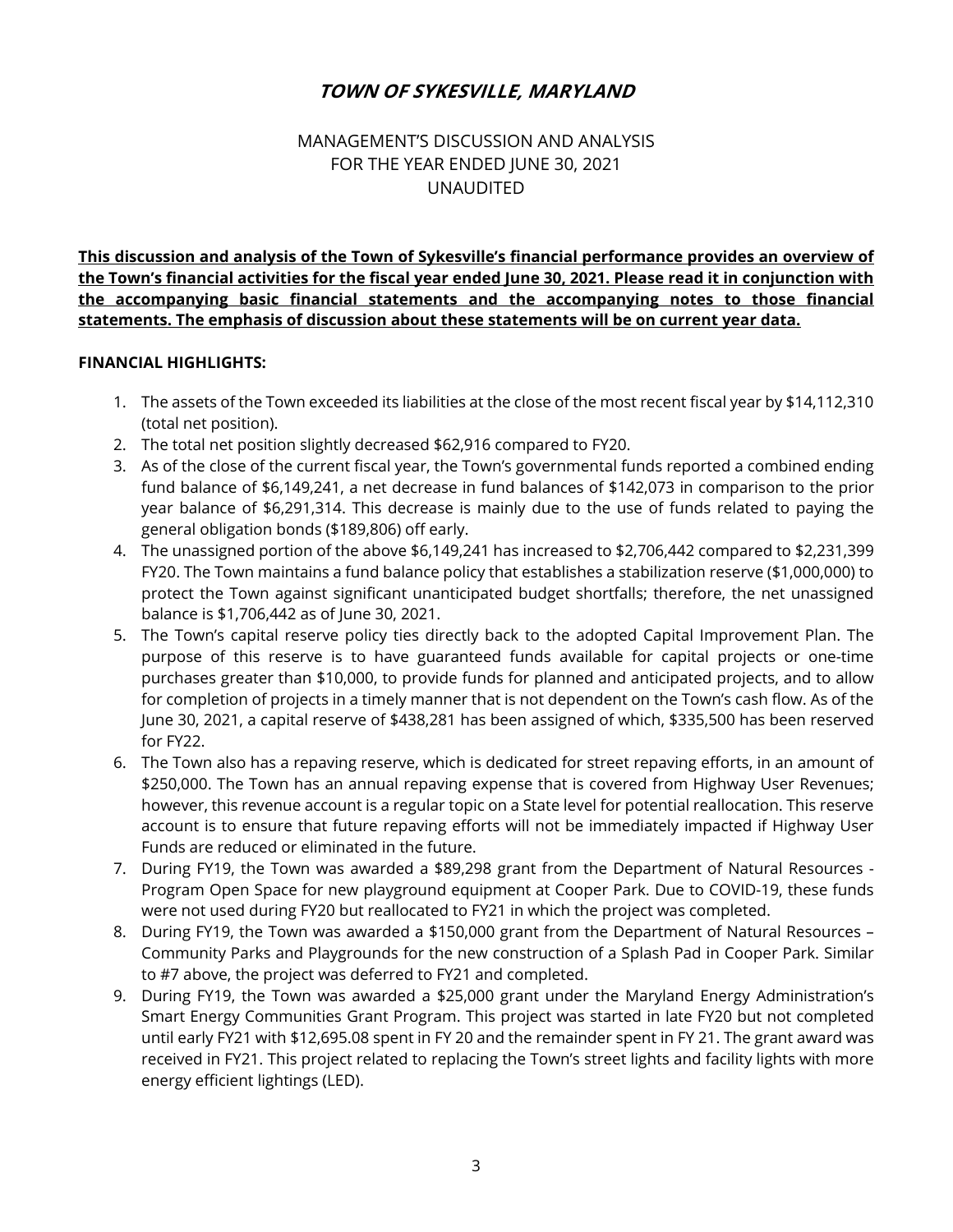## MANAGEMENT'S DISCUSSION AND ANALYSIS FOR THE YEAR ENDED JUNE 30, 2021 UNAUDITED

#### **FINANCIAL HIGHLIGHTS (continued)**

10. The Town joined the Maryland State Retirement Pension system effective July 1, 2014. As of June 30, 2021, the Town reported a liability of \$844,080 as its proportionate share of the net pension liability. This is a \$352,360 increase from last years' liability of \$491,720 due to the inception of recording the LEOPS liability in the financial statements. The system is divided into two separate defined pension plans (Employees and Law Enforcement Officers - "LEOPS"). The Town's FY21 contributions to the Employees plan were \$46,624 (6.71% of covered payroll) and the Town's FY21 net contributions to the LEOPS's plan were \$78,889 (\$109,905 - 34.93% of covered payroll, less a special credit of \$31,016). *See Notes to Basic Financial Statements #11 titled "Pension plans" for a more detailed discussion of the plans.* 

#### **OVERVIEW OF THE FINANCIAL STATEMENTS**

This discussion and analysis is intended to serve as an introduction to the Town's basic financial statements. The Town's basic financial statements comprise three components 1) government-wide financial statements, 2) fund financial statements, and 3) notes to the financial statements. This report also contains other supplementary information in addition to the basic financial statements themselves.

*Government-Wide financial statements.* The government-wide financial statements are designed to provide readers with a broad overview of the Town's finances, in a manner similar to a private-sector business.

The statement of net assets presents information on all of the Town's assets and liabilities, with the difference between the two reported as net assets. Over time, increases or decreases in net assets may serve as a useful indicator of whether the financial position of the Town is improving or deteriorating. Other factors to consider are discussed later in this report.

The statement of activities presents information showing how the government's net assets changed during the most recent fiscal year. All changes in net assets are reported as soon as the underlying event giving rise to the change occurs, regardless of the timing of related cash flows. Thus, revenues and expenses are reported in this statement for some items that will only result in cash flows in future fiscal periods (e.g., unbilled tax revenue).

Both of the government-wide financial statements distinguish functions of the Town that are principally supported by taxes and intergovernmental revenues (governmental activities) from other functions that are intended to recover all or a significant portion of their costs through user fees and charges (business-type activities). The governmental activities of the Town include general government, public safety, public works, recreation and parks, post office, and historic buildings. The Town currently has no business-type activities.

*Fund financial statements.* A fund is a grouping of related accounts that is used to maintain control over resources that have been segregated for specific activities or objectives. The Town, like other state and local governments, uses fund accounting to ensure and demonstrate compliance with finance-related legal requirements. All of the funds of the Town are governmental funds.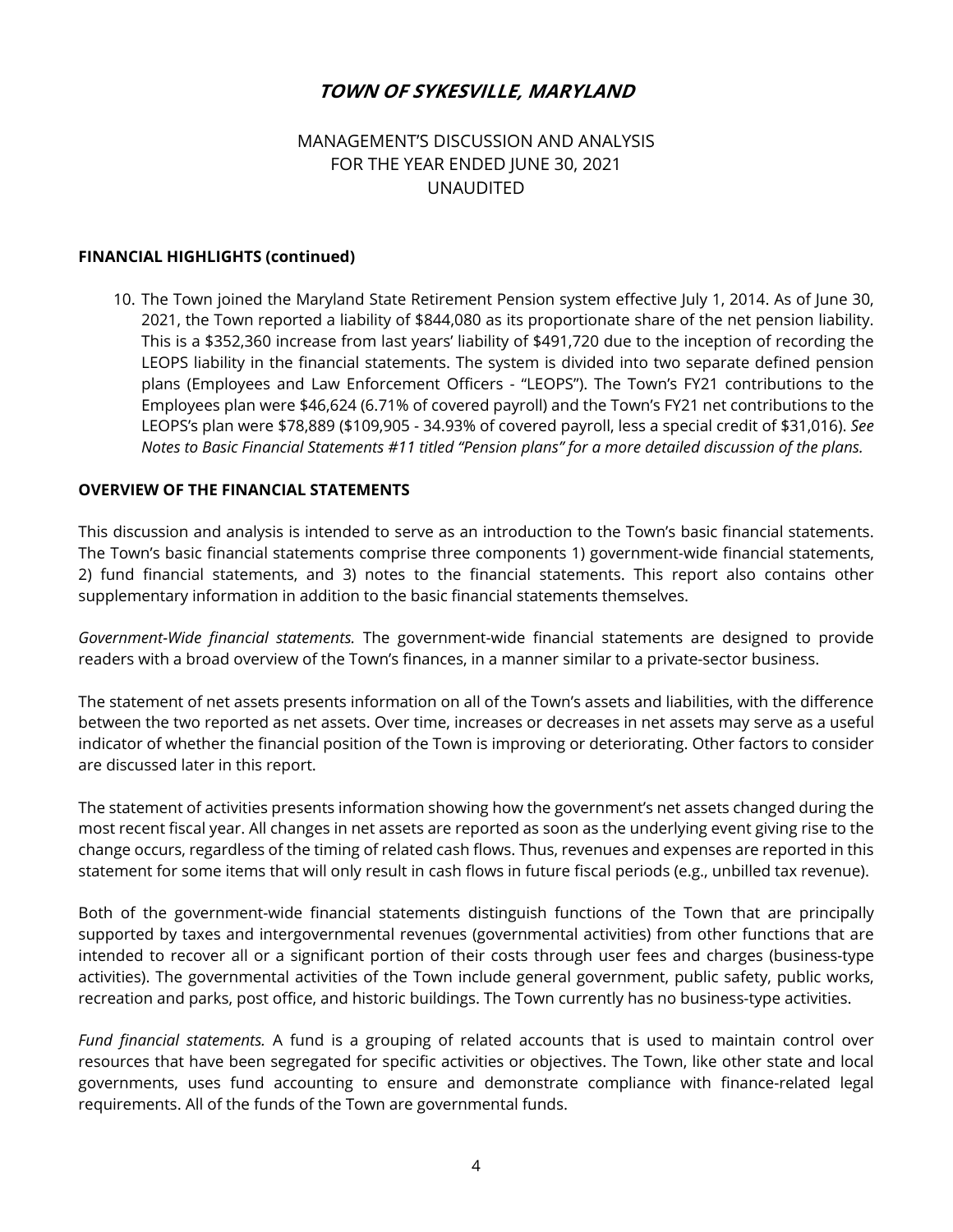## MANAGEMENT'S DISCUSSION AND ANALYSIS FOR THE YEAR ENDED JUNE 30, 2021 UNAUDITED

#### **OVERVIEW OF THE FINANCIAL STATEMENTS (continued)**

*Governmental funds.* Governmental funds are used to account for essentially the same functions reported as governmental activities in the government-wide financial statements. However, unlike the government-wide financial statements, governmental fund financial statements focus on near-term inflow and outflows of spendable resources, as well as on balances of spendable resources available at the end of the fiscal year. Such information may be useful on evaluating a government's near-term financing requirements.

Because the focus of governmental funds is narrower than that of the government-wide financial statements, it is useful to compare the information presented for governmental funds with similar information presented for governmental activities in the government-wide financial statements. By doing so, readers may better understand the long-term effect of the government's near-term financing decisions. Both the governmental fund balance sheet and the governmental fund statement of revenues, expenditures, and changes in fund balances provide a reconciliation to facilitate this comparison between governmental funds and governmental activities.

The Town maintains two individual governmental funds, the General Fund and Capital Projects Fund, as needed. Information is presented separately in the governmental fund balance sheet and in the governmental fund statement of revenues, expenditures, and changes in fund balances for the General Fund and Capital Projects Fund, as needed.

The Town adopts an annual appropriated budget for the General Fund. A budgetary comparison statement for the General Fund has been provided to demonstrate compliance with the budget.

*Notes to the financial statements.* The notes provide additional information that is essential to a full understanding of the data provided in the government-wide and fund financial statements.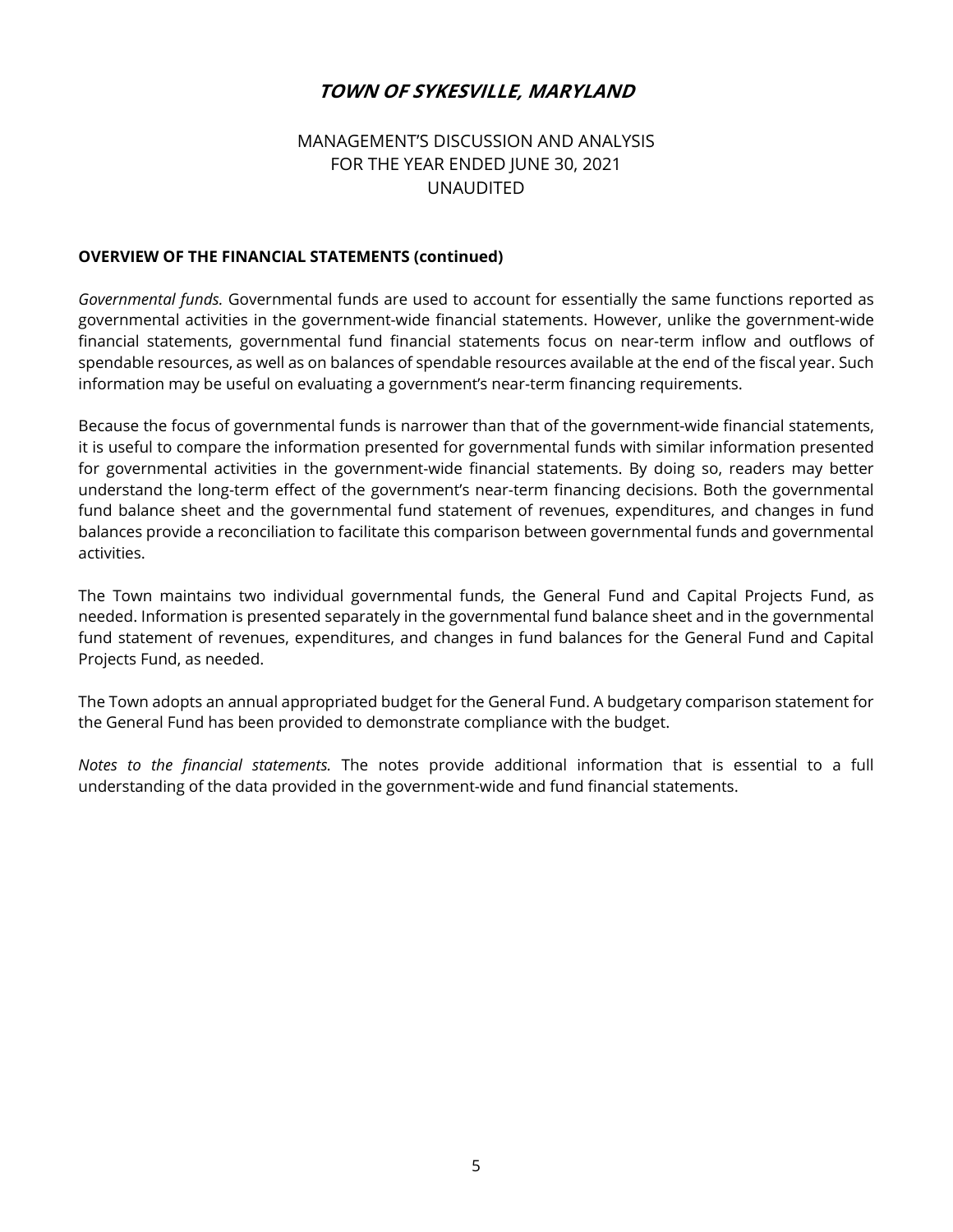## MANAGEMENT'S DISCUSSION AND ANALYSIS FOR THE YEAR ENDED JUNE 30, 2021 UNAUDITED

#### **GOVERNMENT-WIDE FINANCIAL ANALYSIS**

As noted earlier, net assets may serve over time as a useful indicator of a government's financial position. In the case of the Town, assets exceeded liabilities by \$14,112,310 at the close of FY21.

By far the largest portion of the Town's net assets (59%) reflects its investment in capital assets (e.g., land, buildings, equipment and construction in progress), less any related debt used to acquire those assets that are still outstanding. The Town uses these capital assets to provide services to citizens; consequently, these assets are not available for future spending. Although the Town's investment in its capital assets is reported net of related debt, it should be noted that the resources needed to repay this debt must be provided from other sources, since the capital assets themselves cannot be used to liquidate these liabilities. The following analysis focuses on the net assets and changes in net assets of the Town's governmental activities:

### **CONDENSED STATEMENTS OF NET ASSETS AS OF JUNE 30, 2021 AND 2020**

|                                  | <b>Governmental Activities</b> |              | <b>Total Government</b> |              |  |
|----------------------------------|--------------------------------|--------------|-------------------------|--------------|--|
|                                  | 2021                           | 2020         |                         | <u>2020</u>  |  |
| <b>ASSETS</b>                    |                                |              |                         |              |  |
| <b>Current and Other Assets</b>  | \$6,453,512                    | \$6,714,179  | \$6,453,512             | \$6,714,179  |  |
| Capital Assets, Net              | 8,351,356                      | 8,552,289    | 8,351,356               | 8,552,289    |  |
| <b>TOTAL ASSETS</b>              | 14,804,868                     | 15,266,468   | 14,804,868              | 15,266,468   |  |
| <b>Deferred Outflows</b>         |                                |              |                         |              |  |
| <b>From Pensions</b>             | 643,442                        | 207,521      | 643,442                 | 207,521      |  |
| <b>Total Assets and Deferred</b> |                                |              |                         |              |  |
| <b>Outflows of Resources</b>     | 15,448,310                     | 15,473,989   | 15,448,310              | 15,473,989   |  |
| <b>LIABILITIES</b>               |                                |              |                         |              |  |
| <b>Other Liabilities</b>         | 214,658                        | 466,576      | 214,658                 | 466,576      |  |
| Long Term Debt                   | 936,562                        | 777,771      | 936,562                 | 777,771      |  |
| <b>TOTAL LIABILITIES</b>         | 1,151,220                      | 1,244,347    | 1,151,220               | 1,244,347    |  |
| <b>Deferred Inflows</b>          |                                |              |                         |              |  |
| <b>From Pensions</b>             | 184,780                        | 54,416       | 184,780                 | 54,416       |  |
| <b>NET ASSETS</b>                |                                |              |                         |              |  |
| Invested In Capital Assets,      |                                |              |                         |              |  |
| Net of Related Debt              | 8,351,356                      | 8,275,138    | 8,351,356               | 8,275,138    |  |
| Restricted                       | 2,457,439                      | 1,575,899    | 2,457,439               | 1,575,899    |  |
| Unrestricted                     | 3,303,515                      | 4,324,189    | 3,303,515               | 4,324,189    |  |
| <b>TOTAL NET ASSETS</b>          | \$14,112,310                   | \$14,175,226 | \$14,112,310            | \$14,175,226 |  |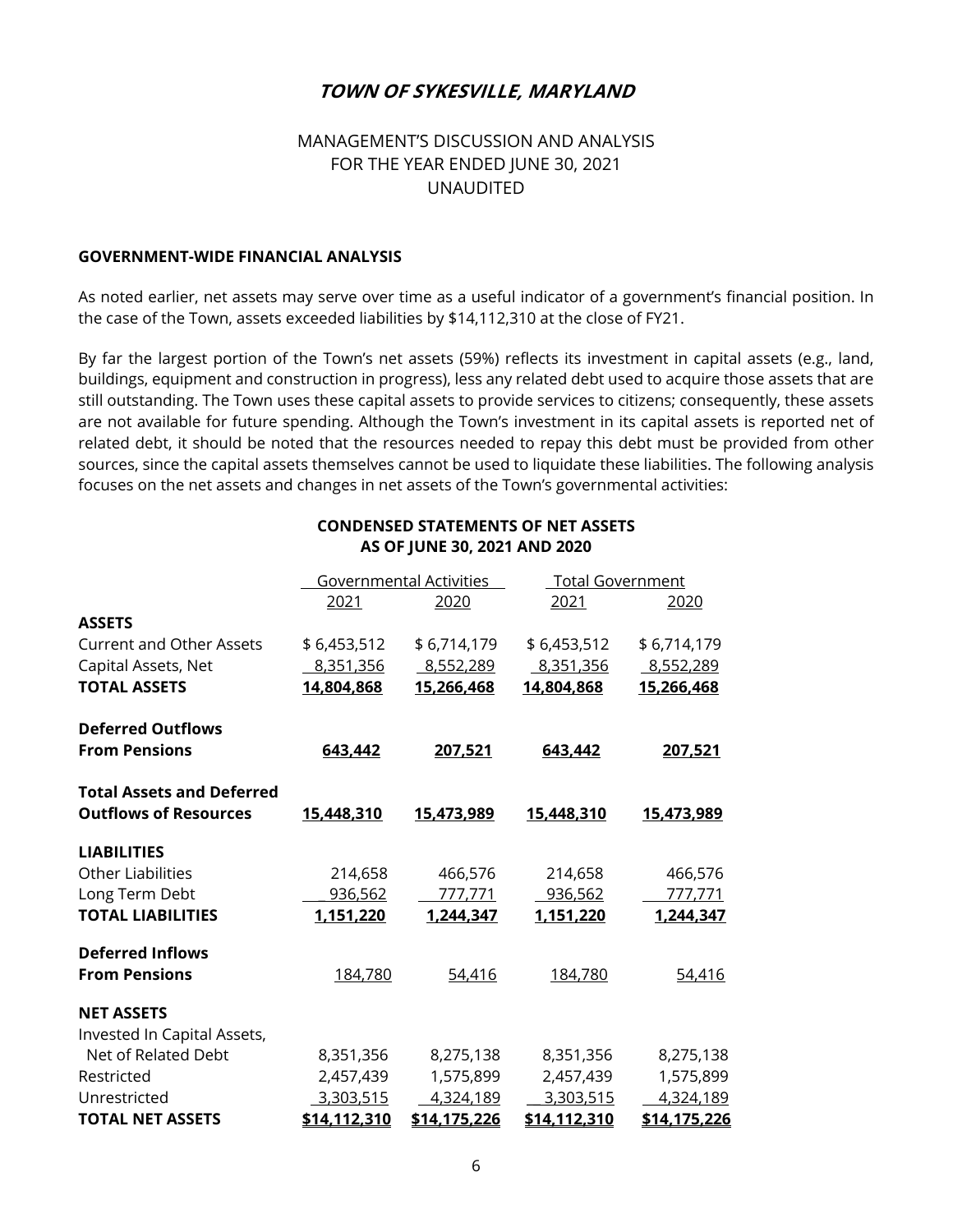# MANAGEMENT'S DISCUSSION AND ANALYSIS FOR THE YEAR ENDED JUNE 30, 2021 UNAUDITED

#### **GOVERNMENT-WIDE FINANCIAL ANALYSIS (continued)**

The Town has sufficient funds to meet requirements for cash outflows for the next fiscal year as well as capital improvements.

At the end of the current fiscal year, the Town is able to report positive balances in all categories of net assets.

|                                           | Governmental Activities |             | <b>Total Government</b> |             |  |
|-------------------------------------------|-------------------------|-------------|-------------------------|-------------|--|
|                                           | 2021                    | 2020        | 2021                    | 2020        |  |
| <b>REVENUES</b>                           |                         |             |                         |             |  |
| <b>Program Revenues</b>                   |                         |             |                         |             |  |
| <b>Charges for Services</b>               | \$204,092               | \$183,044   | \$204,092               | \$183,044   |  |
| <b>Operating Grants and Contributions</b> | 285,662                 | 353,369     | 285,662                 | 353,369     |  |
| <b>Capital Grants and Contributions</b>   | 295,377                 | 1,521,081   | 295,377                 | 1,521,081   |  |
| <b>General Revenues</b>                   |                         |             |                         |             |  |
| <b>Income Taxes</b>                       | 1,045,142               | 974,966     | 1,045,142               | 974,966     |  |
| <b>Real Estate Taxes</b>                  | 1,548,455               | 1,476,124   | 1,548,455               | 1,476,124   |  |
| <b>Personal Property Taxes</b>            | 40,373                  | 48,362      | 40,373                  | 48,362      |  |
| <b>Other Taxes</b>                        | 496                     | 486         | 496                     | 486         |  |
| Non-Restricted Grants/Contributions       | 329,839                 | 339,842     | 329,839                 | 339,842     |  |
| <b>Impact Fees</b>                        | 71,724                  | 22,791      | 71,724                  | 22,791      |  |
| Interest                                  | 11,942                  | 71,910      | 11,942                  | 71,910      |  |
| Miscellaneous                             | 1,210                   | 2,045       | 1,210                   | 2,045       |  |
| <b>TOTAL REVENUES</b>                     | \$3,834,312             | \$4,994,020 | \$3,834,312             | \$4,994,020 |  |
| <b>PROGRAM EXPENSES</b>                   |                         |             |                         |             |  |
| <b>General Government</b>                 | 879,436                 | 938,142     | 879,436                 | 938,142     |  |
| <b>Public Safety</b>                      | 980,944                 | 902,895     | 980,944                 | 902,895     |  |
| Public Works                              | 1,420,026               | 1,229,777   | 1,420,026               | 1,229,777   |  |
| <b>Recreation and Parks</b>               | 369,738                 | 293,929     | 369,738                 | 293,929     |  |
| Post Office                               | 150,724                 | 148,404     | 150,724                 | 148,404     |  |
| <b>Historic Buildings</b>                 | 84,859                  | 62,553      | 84,859                  | 62,553      |  |
| Interest on Long-Term Debt                | 11,501                  | 11,526      | 11,501                  | 11,526      |  |
| <b>TOTAL PROGRAM EXPENSES</b>             | 3,897,228               | 3,587,226   | 3,897,228               | 3,587,226   |  |
| <b>CHANGE IN NET ASSETS</b>               | \$ (62, 916)            | \$1,406,794 | \$ (62, 916)            | \$1,406,794 |  |

## **CHANGES IN NET ASSETS FOR THE YEARS ENDED JUNE 30, 2021 AND 2020**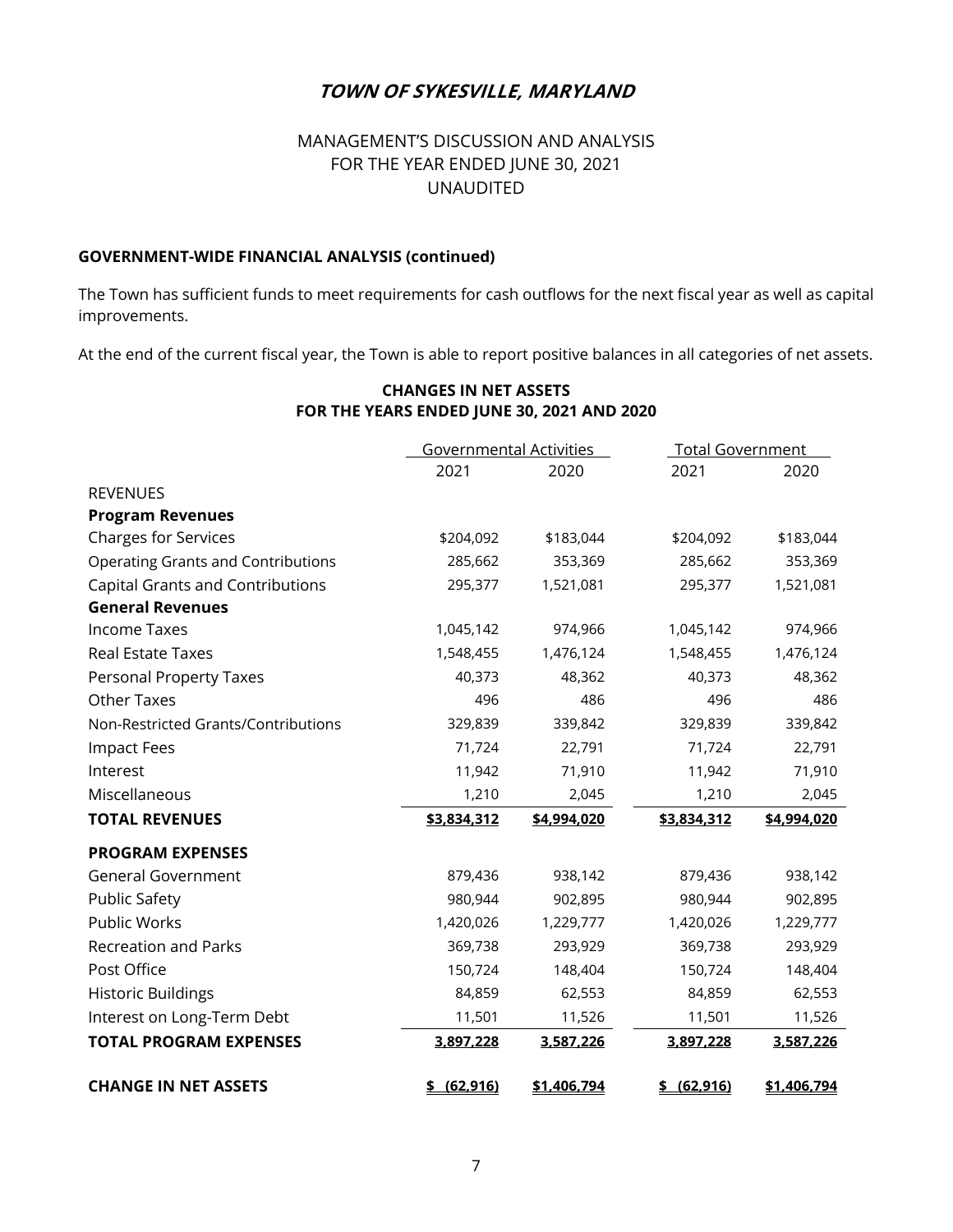## MANAGEMENT'S DISCUSSION AND ANALYSIS FOR THE YEAR ENDED JUNE 30, 2021 UNAUDITED

#### **GENERAL FUND BUDGETARY HIGHLIGHTS**

The original budget for the Town was amended several times during the year as approved by Council. Budgeted expenditures were ultimately increased by \$730,612 to cover the costs (\$390,000) of various park projects (Splash Pad, Millard Cooper Park Playground Equipment, etc.) that were deferred from FY20 after original budget had been created as well as the decision (March 2021) to pay off (\$190,000) the Governmental Obligation Bonds that were due in 2023. The remaining increase related to smaller projects (Council Room upgrade, Town Master Plan increase, Girls Shelter Demo, Sykesville Station repairs, Gatehouse Kitchen, etc.) which were decided on after the inception of the original budget.

The following is a more detailed discussion regarding some of the more material differences between the Town's **original budget and final budget results**:

- Intergovernmental Revenues (\$363,262 increase) Grant revenues were increased in relation to various projects being completed during FY21 that were deferred from FY20. The projects, such as the Splash Pad & Playground equipment purchases, were not included in the original budget since they were scheduled for FY20.
- Interest income and rents (\$46,000 decrease) Interest income related to the Warfield note was decreased due to collectability doubt. The budget for rents was also reduced due to new lease terms for Sykesville Station (new owners of Baldwin Station location).
- General Government Expenditures (\$67,300 increase) Increased the original budget in Townhouse building maintenance for virtual meeting upgrades as well as an increase in Town Master plan expense for completion of the project contract that was deferred from FY20.
- Historic buildings (\$26,000 increase) Increased the budget due to added expenditures for new tenant (Sykesville Station) repairs and kitchen upgrade to the Gatehouse.
- Miscellaneous (\$59,896 decrease) Decrease the original budget for Workers' compensation insurance due to favorable job reclassifications. Decreased the Health Insurance budget due to the final rebate determination not known at the inception of the original budget. These decreases were offset by the increase in LEOPS retirement plan expense due to a higher than anticipated employer contribution rate.
- Debt Service (\$189,806 increase) Paid off the remaining balance on the General Obligation bonds due in 2023.
- Capital Outlays After the initial budget was created, several capital projects scheduled for FY20 were deferred until FY21. They included expense allocated for the construction of the Millard Cooper Park Splash Pad, purchase of new playground equipment for the park as well as shared costs in the construction of a parking lot for South Branch Park. The budget was also increased due to additional costs identified for the Linear Trail project. Unfortunately, this project was delayed and scheduled for completion in FY22.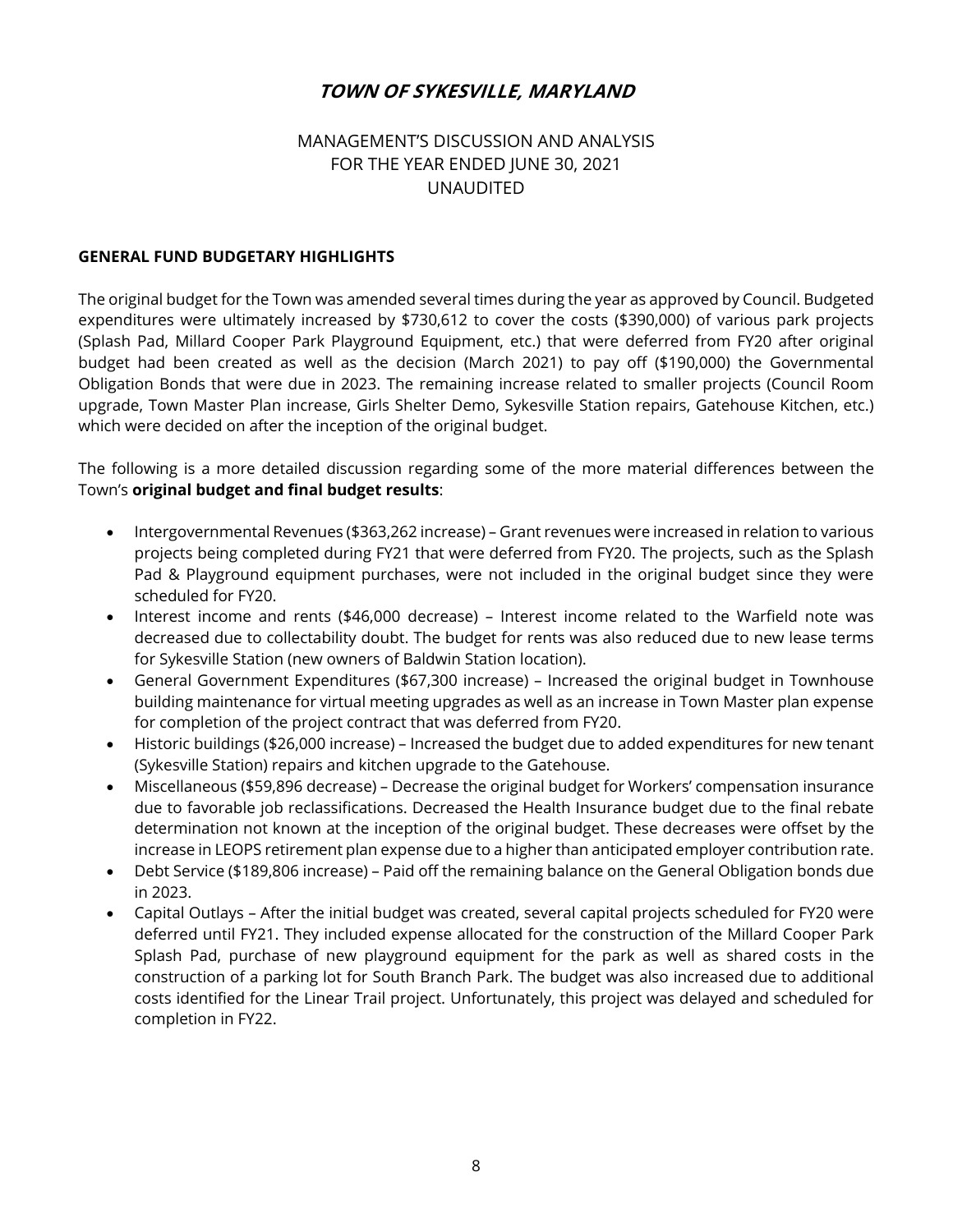# MANAGEMENT'S DISCUSSION AND ANALYSIS FOR THE YEAR ENDED JUNE 30, 2021 UNAUDITED

#### **GENERAL FUND BUDGETARY HIGHLIGHTS (continued)**

The following is a detailed discussion regarding some of the more significant differences between the Town's **final budget and actual results**:

- Taxes revenue (\$397,528 over budget) The on-going COVID-19 pandemic is still causing uncertainties in terms of amounts and timing of collections regarding several major revenue sources. State income tax collections again were conservatively projected in anticipation of lower revenue compared to FY20. Ultimately, similar to the prior year, the Town received higher than expected revenues in this category but the collections were not received until after the close of FY21 and, thus, unable to modify the budget.
- Intergovernmental revenue (\$154,750 under budget) Grant revenue was anticipated to be higher but several grant projects were delayed until FY22 such as the Linear Trail improvement grant as well as the community legacy (façade on Main Street) grant.
- Salary expense (General government, Public Safety, Post office) was \$50K lower than budget due to several positions remaining unfilled as of June 30, 2021 as well as reduced hours for the Post office staff.
- Recreation and parks (\$24,318 under budget) Property maintenance and corresponding supply expense was lower than expected.
- Historic buildings (\$20,633 under budget) Repairs on Gatehouse were postponed until FY22.
- Miscellaneous expense (\$23,598 under budget) Health insurance costs were lower than expected due to a rebate again received from the insurance pool as a result of better-than expected performance of the pool.
- Capital outlay (\$189,361 under budget) Several projects were deferred to FY22 (Linear Trail, Townhouse repairs, New garage doors / new hydraulic system for 2005 trash truck (Public works)).

#### **CAPITAL ASSET AND DEBT ADMINISTRATION**

*Capital assets.* The Town's investment in capital assets for its governmental activities as of June 30, 2021, amounted to \$8,351,356 (net of accumulated depreciation). This investment in capital assets includes land, buildings, machinery and equipment, park facilities, historic buildings, infrastructure, leasehold improvements at the South Branch Park and parking lots. The total net decrease in the Town's investment in capital assets for the current fiscal year was \$200,933. The decrease consisted of additional net capital purchases of \$633,667 less FY21 annual depreciation of (\$834,600).

Additional information on the Town's capital assets can be found in the financial statements and related notes (See Note 5.).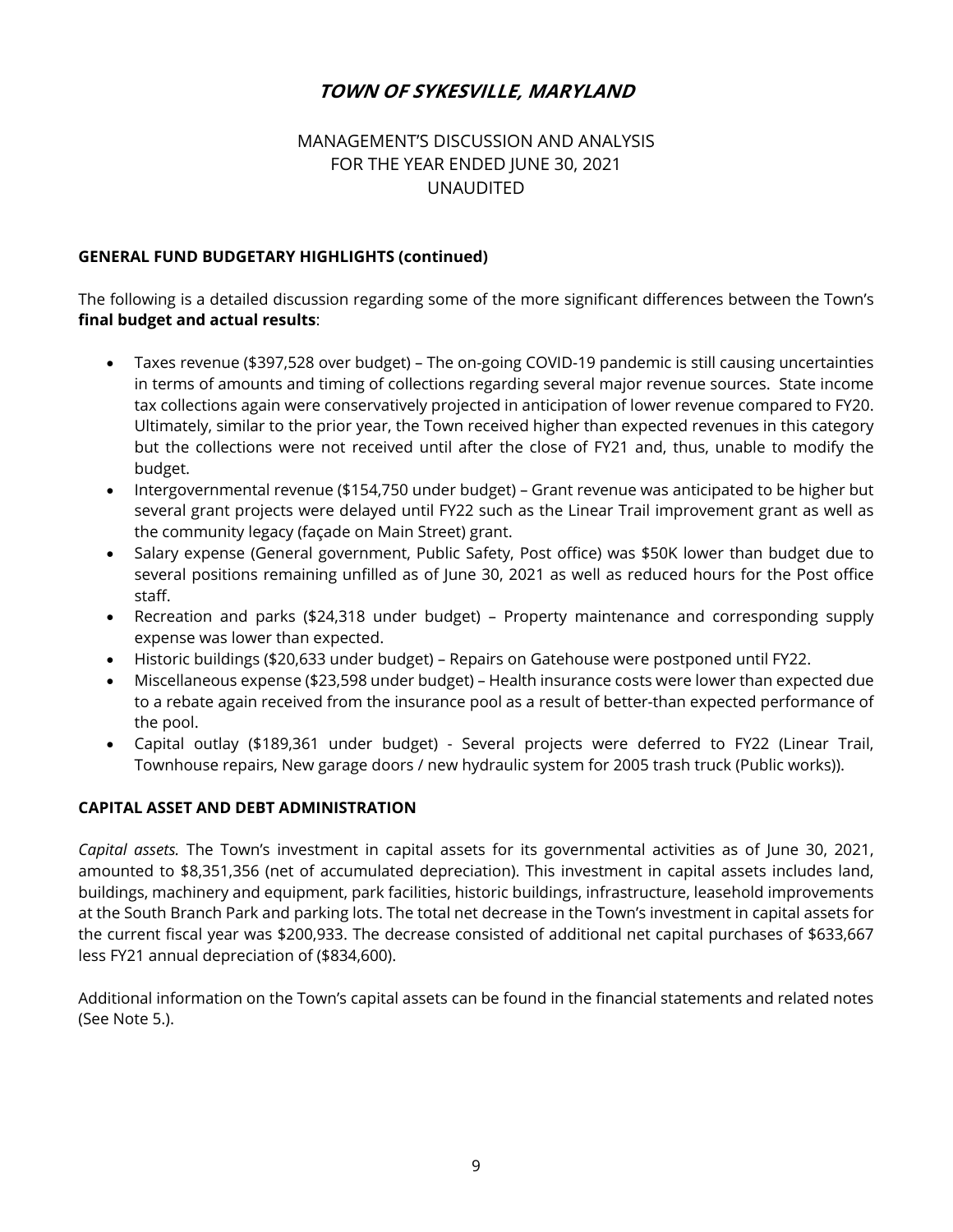# MANAGEMENT'S DISCUSSION AND ANALYSIS FOR THE YEAR ENDED JUNE 30, 2021 UNAUDITED

#### **CAPITAL ASSET AND DEBT ADMINISTRATION (continued)**

*Debt.* The following summarizes the Town's outstanding debt as of June 30, 2021:

|                                 | Governmental      |       |
|---------------------------------|-------------------|-------|
|                                 | <b>Activities</b> | Total |
| <b>General Obligation Bonds</b> | - 0 -             | $-0-$ |
| Total Debt                      | $-0-$             |       |

Note: With Council's approval, the bonds were paid off on April 30, 2021.

#### **ECONOMIC FACTORS AND NEXT YEAR'S BUDGETS**

The following factors were considered in preparing the Town's budget for the 2022 fiscal year:

- COVID-19 continues to make forecasting future revenues difficult but the Town has been and continues to be conservative in regards to our revenue projections.
- The property tax rates remained unchanged and the projected revenue from real and business personal property taxes, were based on \$0.33 and \$0.875, respectively, per \$100 of assessed value. Revenues were increased slightly due to an increase in overall property assessed values.
- State Income Tax Revenue projections were increased by 12% but still conservatively lower than the three-year running average of \$830,000.
- Revenue related to licenses and permits was decreased compared to FY21 as impact fees related to the Warfield construction of townhomes will trail off due to completion of the project.
- The Fiscal Year 2022 Budget includes revenues derived from duplicated services provided by the Town related to State Aid Police Protection and a Town-County Agreement. These categories were increased slightly from their FY21 levels for a combined projected income of \$317,400.
- The State of Maryland submits estimates to the municipalities, and for FY21, the Town is scheduled to receive \$178,839 from the Highway User Fund. Although the budget includes this amount, this revenue category still could be impacted by the COVID-19 restrictions. Use of these revenues will continue to be limited to critical road projects in FY22 as shortfalls are potentially possible.
- In FY15, the Town signed a Memorandum of Agreement with Carroll County and the other municipalities in Carroll County to participate in a joint Phase I National Pollutant Discharge and Elimination System (NPDES) Municipal Separate Storm Sewer System (MS4) permit. Although this agreement expired June 30, 2020, it has been extended until June 30, 2029. The Town's required annual contribution for FY 21 was \$40,002. The Town's estimated contribution for FY 22 will be \$33,030. These funds will help to pay for upgrades to the Shannon Run and Lexington Run Storm Water Management Facilities. (See Notes to Basic Financial Statements - Note 10).
- Grants The Town will be applying for grants in FY22 but currently these grants are unknown; therefore, no revenue is projected in this category.
- In FY22, the Town is proposing the use of \$335,500 of its Capital Fund Balance to offset various capital purchases related to Public Safety, Public Works and Parks.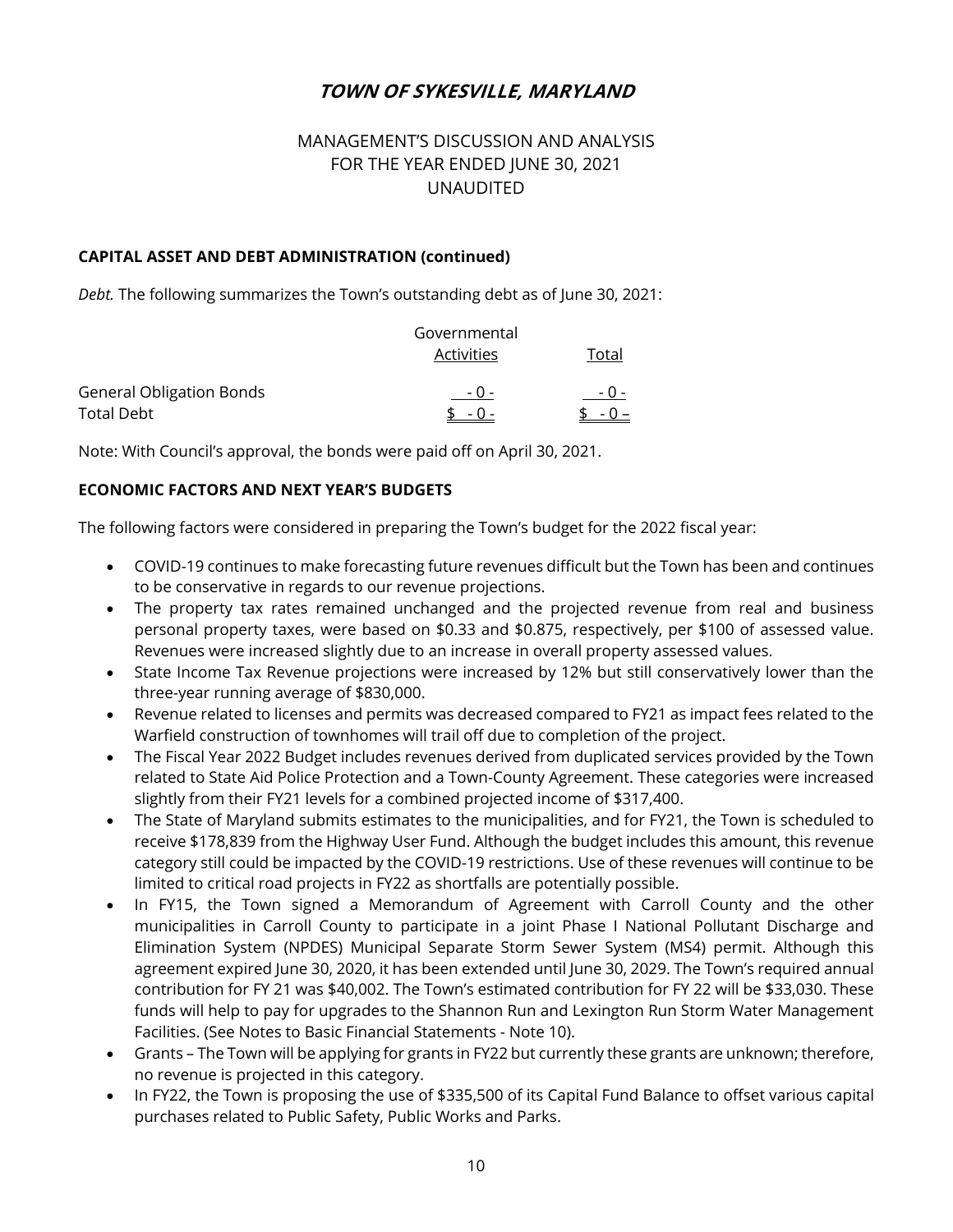## MANAGEMENT'S DISCUSSION AND ANALYSIS FOR THE YEAR ENDED JUNE 30, 2021 UNAUDITED

#### **ECONOMIC FACTORS AND NEXT YEAR'S BUDGETS (continued)**

Not shown in the budget are funds to be received from the American Rescue Plan Act (ARPA) which the Town is estimated to receive approximately \$3,300,000. No expenditures have been identified by Council as of yet but the terms of the Act is that the funds need to be spent over the next several fiscal years. In addition, the Town has not included in the budget the use of the \$750,000 Strategic Demolition Grant that has been awarded through the Maryland Department of Housing and Community Development for the Warfield Project. Once details are confirmed, the appropriate revenue/expenditure amounts will be added to the budget.

#### **REQUEST FOR INFORMATION**

This financial report is designed to provide a general overview of the Town's finances for all those with an interest in the government's finances. Questions concerning any of the information provided in this report or request for additional financial information should be addressed to the Treasurer at: Town of Sykesville, 7547 Main Street, Sykesville, MD 21784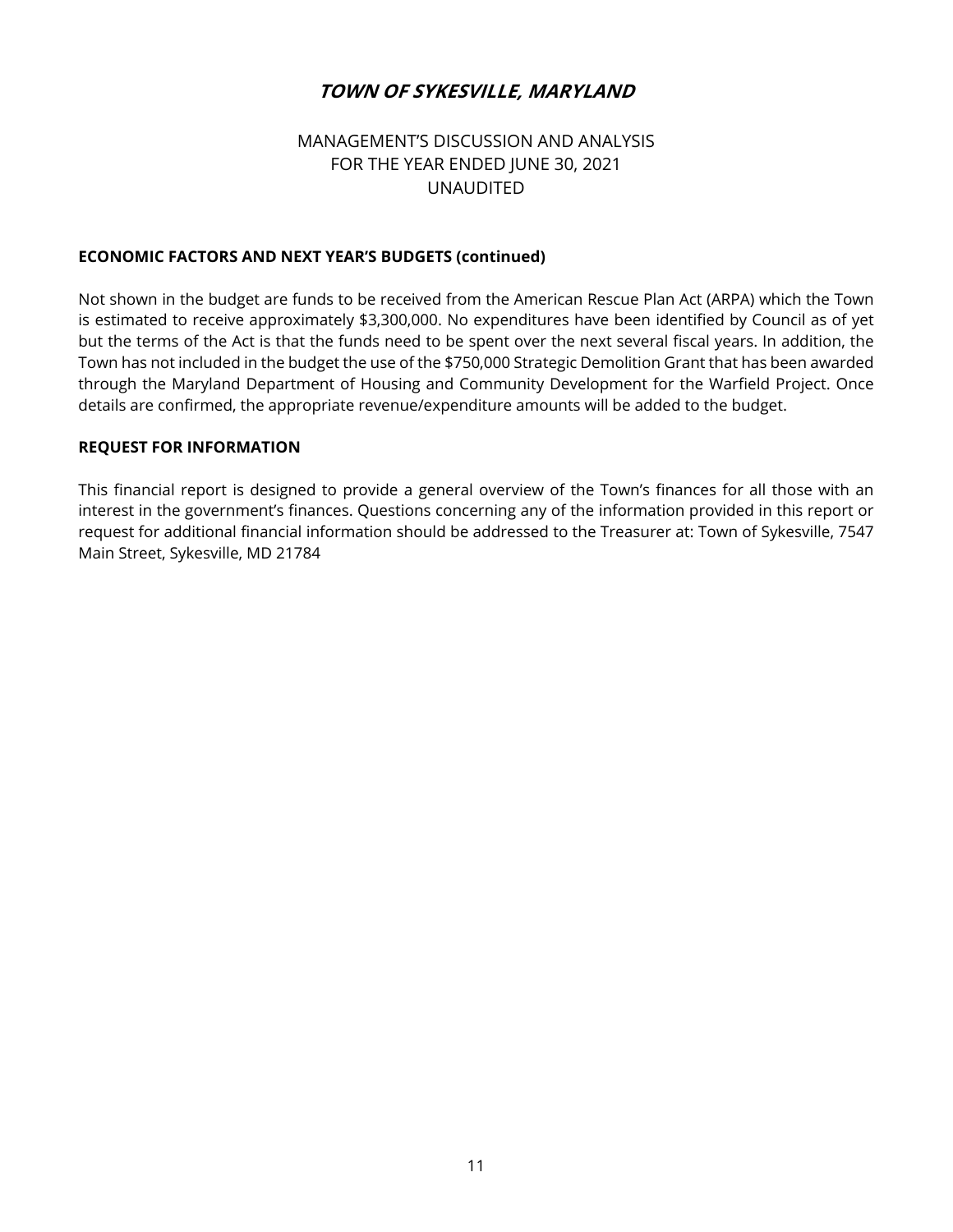# STATEMENT OF NET POSITION JUNE 30, 2021

|                                                 | Governmental<br>activities |
|-------------------------------------------------|----------------------------|
| <b>Assets:</b>                                  |                            |
| <b>Current assets:</b>                          |                            |
| Cash and cash equivalents:                      |                            |
| Unrestricted                                    | \$<br>2,819,788            |
| Restricted                                      | 46,741                     |
| Cash with escrow agent, restricted              | 1,130,460                  |
| Certificates of deposit                         | 620,934                    |
| Investments, unrestricted                       | 101,175                    |
| Accounts receivable                             | 24,287                     |
| Taxes receivable                                | 193,771                    |
| Grants receivable                               | 66,128                     |
| Due from other governments                      | 83,475                     |
| Prepaid expenses                                | 40,257                     |
| Current portion of notes receivable             | 987,216                    |
| <b>Total current assets</b>                     | 6,114,232                  |
| <b>Non-current assets:</b>                      |                            |
| Cash and cash equivalents, restricted           | 330,164                    |
| Notes receivable                                | 9,116                      |
| Property and equipment:                         |                            |
| Construction in progress                        | 21,752                     |
| Land                                            | 1,407,171                  |
| Buildings and improvements                      | 3,415,660                  |
| Equipment                                       | 2,047,464                  |
| Infrastructure                                  | 12,604,017                 |
| Vehicles                                        | 1,292,912                  |
|                                                 | 20,788,976                 |
| Less accumulated depreciation                   | 12,437,620                 |
| Net property and equipment                      | 8,351,356                  |
| <b>Total non-current assets</b>                 | 8,690,636                  |
| <b>Total assets</b>                             | 14,804,868                 |
| Deferred outflows of resources,                 |                            |
| deferred amounts from pensions                  | 643,442                    |
| Total assets and deferred outflows of resources | \$15,448,310               |
| See notes to financial statements.              |                            |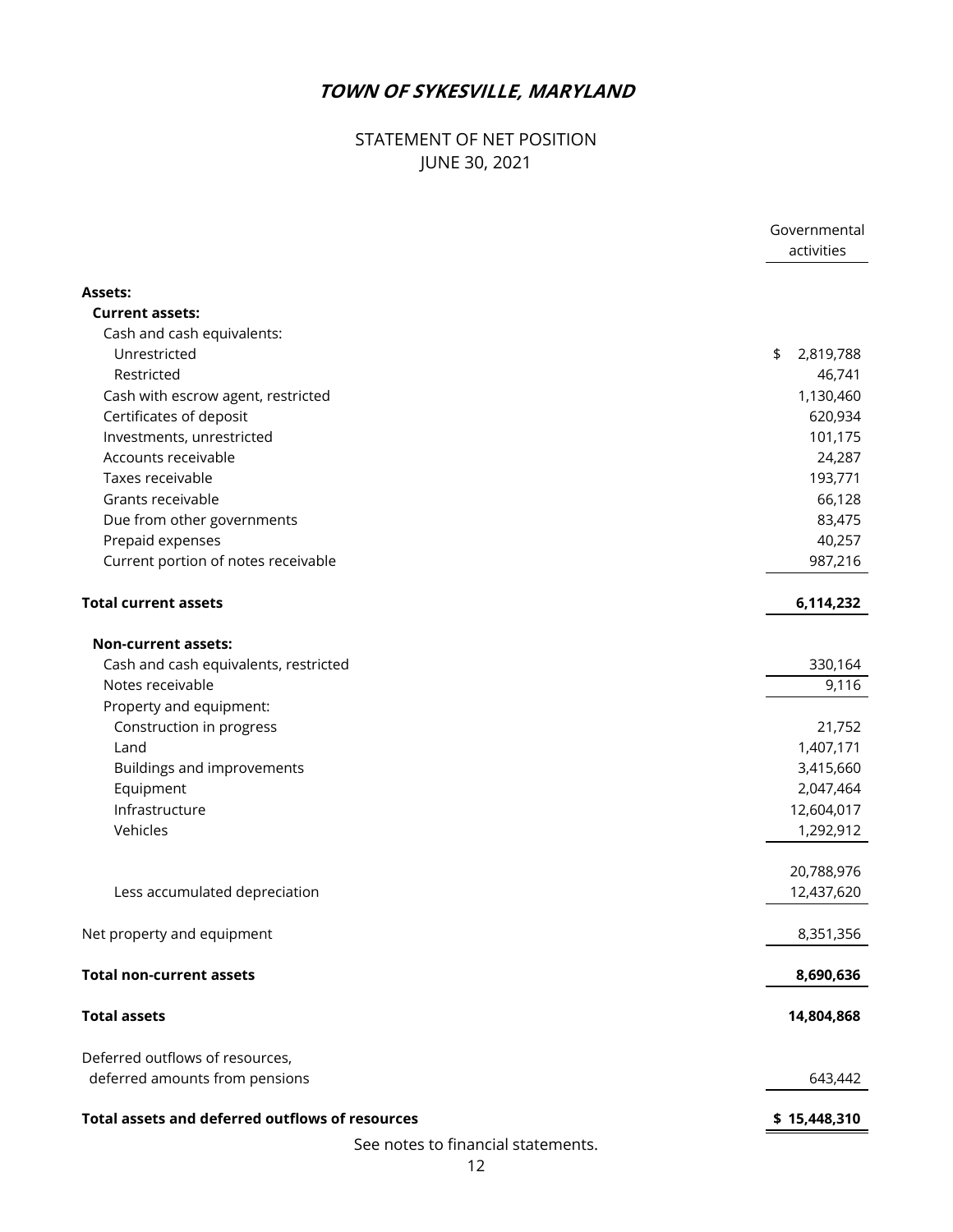# STATEMENT OF NET POSITION JUNE 30, 2021

|                                                            | Governmental<br>activities |
|------------------------------------------------------------|----------------------------|
|                                                            |                            |
| <b>Liabilities:</b>                                        |                            |
| <b>Current liabilities:</b>                                |                            |
| Accounts payable and accrued expenses                      | \$<br>126,967              |
| Due to other governments                                   | 12,587                     |
| Accrued payroll and related benefits                       | 43,909                     |
| Accrued compensated absences                               | 1,954                      |
| Payable from restricted assets,                            |                            |
| amounts held in escrow                                     | 29,241                     |
|                                                            |                            |
|                                                            |                            |
|                                                            |                            |
|                                                            |                            |
|                                                            |                            |
|                                                            |                            |
| <b>Total current liabilities</b>                           | 214,658                    |
| <b>Non-current liabilities:</b>                            |                            |
| Accrued compensated absences                               | 92,482                     |
| Net pension liability                                      | 844,080                    |
|                                                            |                            |
| <b>Total non-current liabilities</b>                       | 936,562                    |
|                                                            |                            |
| <b>Total liabilities</b>                                   | 1,151,220                  |
| Deferred inflows of resources,                             |                            |
| deferred amounts from pensions                             | 184,780                    |
|                                                            |                            |
| <b>Total liabilities and deferred inflows of resources</b> | 1,336,000                  |
| <b>Net position:</b>                                       |                            |
| Net investment in capital assets                           | 8,351,356                  |
| Restricted                                                 | 2,457,439                  |
| Unrestricted                                               | 3,303,515                  |
|                                                            |                            |
| <b>Total net position</b>                                  | 14,112,310                 |
|                                                            |                            |
|                                                            |                            |
| Total liabilities, deferred inflows of resources and       |                            |
| net position                                               | \$15,448,310               |
|                                                            |                            |

See notes to financial statements.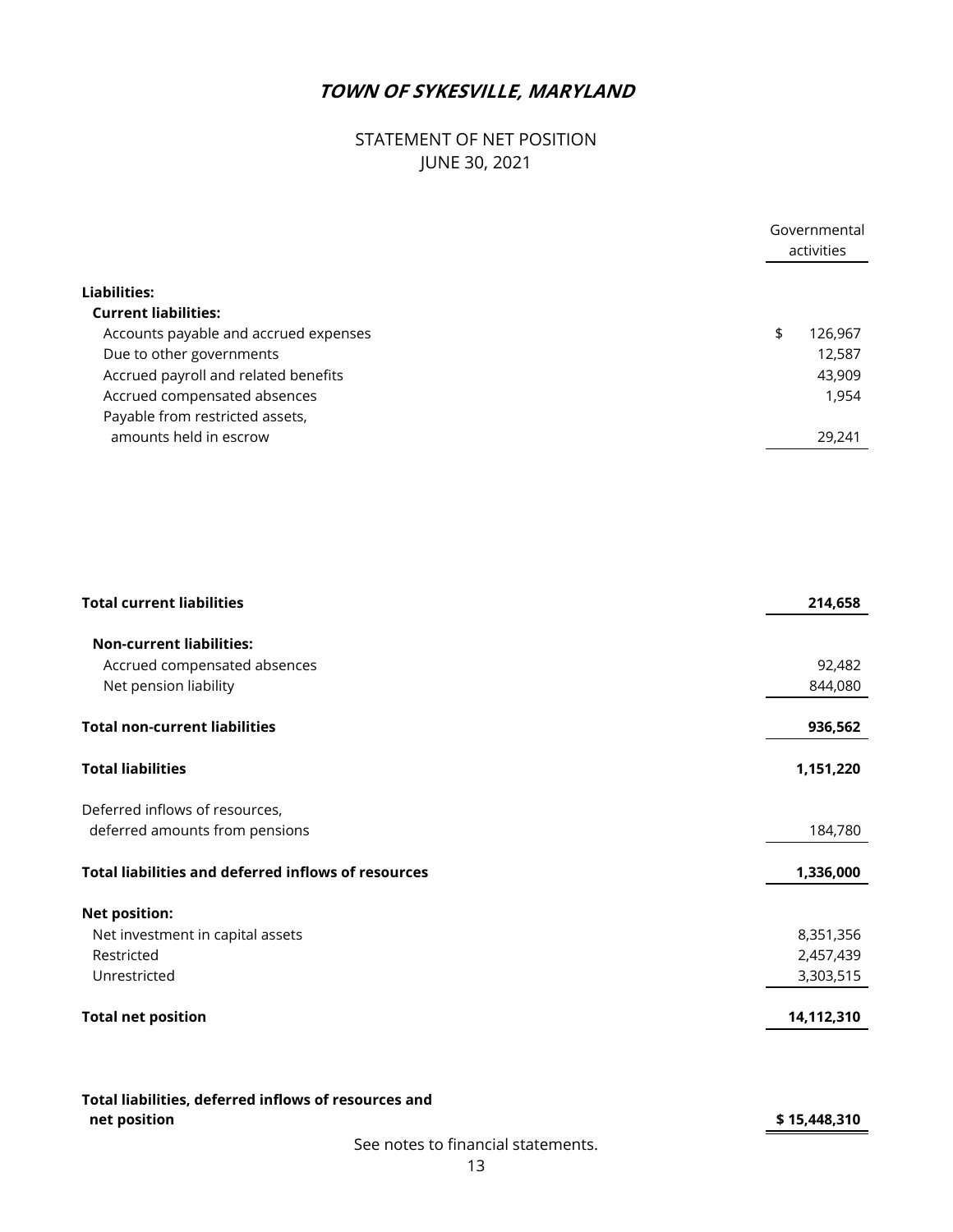# STATEMENT OF ACTIVITIES YEAR ENDED JUNE 30, 2021

|                                           |               |    |                         |    |                                          |                                        | Net (expenses) revenues and |                  |
|-------------------------------------------|---------------|----|-------------------------|----|------------------------------------------|----------------------------------------|-----------------------------|------------------|
|                                           |               |    |                         |    | changes in net position                  |                                        |                             |                  |
|                                           |               |    |                         |    | Program revenues                         |                                        | Primary government          |                  |
| Functions/programs                        | Expenses      |    | Charges for<br>services |    | Operating<br>grants and<br>Contributions | Capital grants<br>and<br>contributions | Governmental<br>activities  | Total            |
| <b>Primary government:</b>                |               |    |                         |    |                                          |                                        |                             |                  |
| Governmental activities:                  |               |    |                         |    |                                          |                                        |                             |                  |
| General government                        | \$<br>879,436 | \$ | 26,361                  | \$ | 26,931                                   |                                        | \$<br>(826, 144)            | \$<br>(826, 144) |
| Public safety                             | 980,944       |    | 2,175                   |    | 68,212                                   |                                        | (910, 557)                  | (910, 557)       |
| Public works                              | 1,420,026     |    | 53,872                  |    | 187,278                                  |                                        | (1, 178, 876)               | (1, 178, 876)    |
| Recreation and parks                      | 369,738       |    | 2,705                   |    | 1,263                                    | \$<br>295,377                          | (70, 393)                   | (70, 393)        |
| Post office                               | 150,724       |    | 118,684                 |    |                                          |                                        | (32,040)                    | (32,040)         |
| Historic buildings                        | 84,859        |    | 295                     |    | 1,978                                    |                                        | (82, 586)                   | (82, 586)        |
| Interest on long-term debt                | 11,501        |    |                         |    |                                          |                                        | (11, 501)                   | (11, 501)        |
|                                           |               |    |                         |    |                                          |                                        |                             |                  |
| <b>Total primary government</b>           | \$3,897,228   |    | \$ 204,092              | \$ | 285,662                                  | \$<br>295,377                          | (3, 112, 097)               | (3, 112, 097)    |
| <b>General revenues:</b>                  |               |    |                         |    |                                          |                                        |                             |                  |
| Taxes:                                    |               |    |                         |    |                                          |                                        |                             |                  |
| Income                                    |               |    |                         |    |                                          |                                        | 1,045,142                   | 1,045,142        |
| Real estate                               |               |    |                         |    |                                          |                                        | 1,548,455                   | 1,548,455        |
| Personal property                         |               |    |                         |    |                                          |                                        | 40,373                      | 40,373           |
| Other                                     |               |    |                         |    |                                          |                                        | 496                         | 496              |
| Impact fees                               |               |    |                         |    |                                          |                                        | 71,724                      | 71,724           |
| Grants, contributions and cable franchise |               |    |                         |    |                                          |                                        |                             |                  |
| fees not restricted for specific programs |               |    |                         |    |                                          |                                        | 329,839                     | 329,839          |
| Interest income                           |               |    |                         |    |                                          |                                        | 11,942                      | 11,942           |
| Miscellaneous                             |               |    |                         |    |                                          |                                        | 1,210                       | 1,210            |
| <b>Total general revenues</b>             |               |    |                         |    |                                          |                                        | 3,049,181                   | 3,049,181        |
|                                           |               |    |                         |    |                                          |                                        |                             |                  |
| <b>Changes in net position</b>            |               |    |                         |    |                                          |                                        | (62, 916)                   | (62, 916)        |
| <b>Net position:</b>                      |               |    |                         |    |                                          |                                        |                             |                  |
| Beginning of year                         |               |    |                         |    |                                          |                                        | 14,175,226                  | 14,175,226       |
| End of year                               |               |    |                         |    |                                          |                                        | 14,112,310<br>\$            | \$14,112,310     |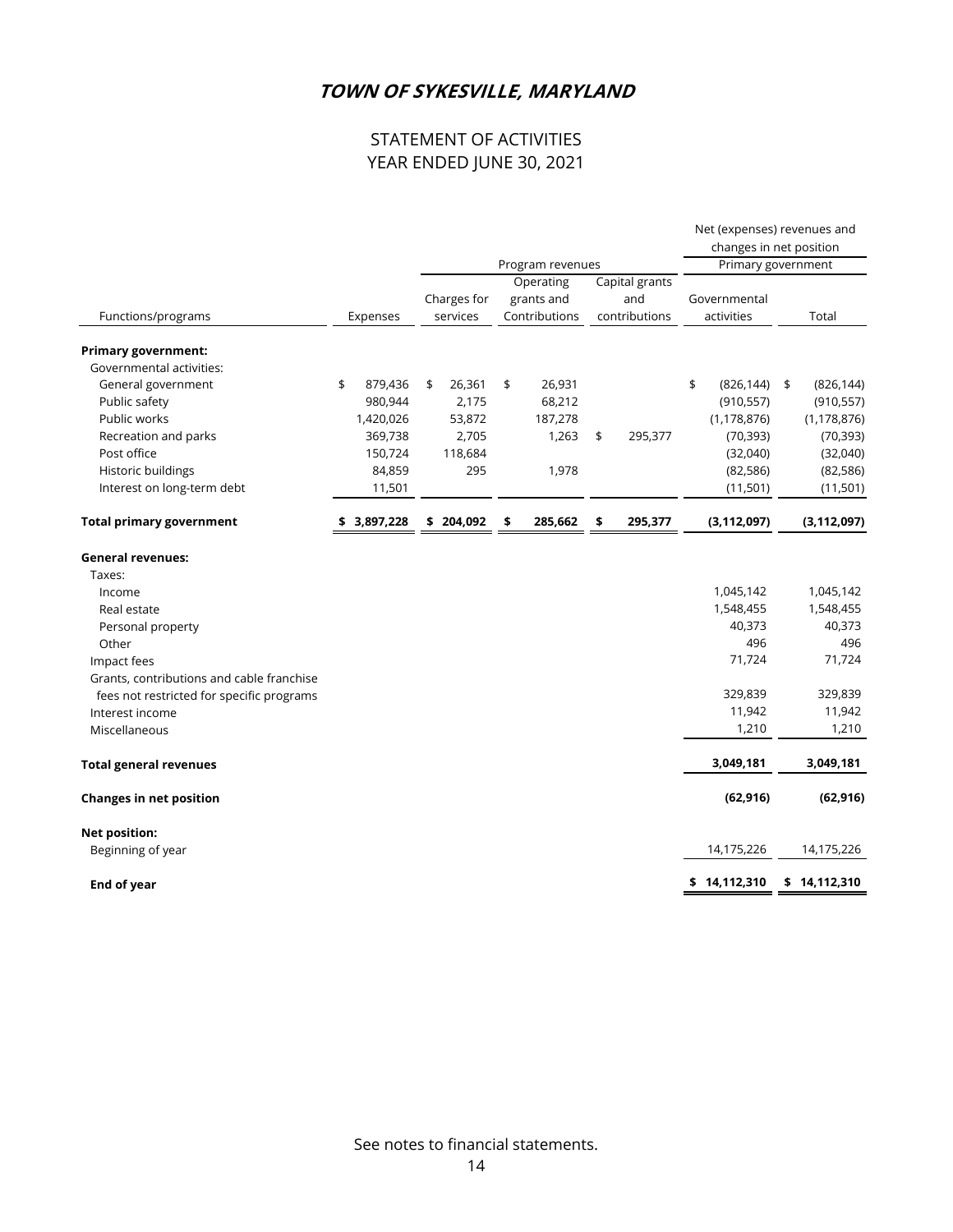# BALANCE SHEET – GOVERNMENTAL FUNDS JUNE 30, 2021

|                                                      | Total<br>General<br>governmental |                 |
|------------------------------------------------------|----------------------------------|-----------------|
|                                                      |                                  |                 |
|                                                      | fund                             | funds           |
| <b>Assets:</b>                                       |                                  |                 |
| Cash and cash equivalents:                           |                                  |                 |
| Unrestricted                                         | \$<br>2,819,788                  | 2,819,788<br>\$ |
| Restricted                                           | 376,905                          | 376,905         |
| Cash with escrow agent, restricted                   | 1,130,460                        | 1,130,460       |
| Certificates of deposit                              | 620,934                          | 620,934         |
| Investments, unrestricted                            | 101,175                          | 101,175         |
| Accounts receivable                                  | 24,287                           | 24,287          |
| Taxes receivable                                     | 193,771                          | 193,771         |
| Grants receivable                                    | 66,128                           | 66,128          |
| Due from other governments                           | 83,475                           | 83,475          |
| Prepaid expenses                                     | 40,257                           | 40,257          |
| Notes receivable                                     | 996,332                          | 996,332         |
| <b>Total assets</b>                                  | \$6,453,512                      | 6,453,512<br>\$ |
| <b>Liabilities:</b>                                  |                                  |                 |
| Accounts payable and accrued expenses                | \$<br>126,967                    | \$<br>126,967   |
| Accrued payroll and related benefits                 | 43,909                           | 43,909          |
| Due to other governments                             | 12,587                           | 12,587          |
| Payable from restricted assets,                      |                                  |                 |
| amounts held in escrow                               | 29,241                           | 29,241          |
| <b>Total liabilities</b>                             | 212,704                          | 212,704         |
| Deferred inflows of resources, unavailable revenue   | 91,567                           | 91,567          |
| <b>Fund balances:</b>                                |                                  |                 |
| Nonspendable                                         | 57,274                           | 57,274          |
| Restricted                                           | 2,457,439                        | 2,457,439       |
| Assigned                                             | 928,086                          | 928,086         |
| Unassigned                                           | 2,706,442                        | 2,706,442       |
| <b>Total fund balances</b>                           | 6,149,241                        | 6,149,241       |
| Total liabilities, deferred inflows of resources and |                                  |                 |
| fund balances                                        | \$6,453,512                      | 6,453,512<br>\$ |

See notes to financial statements.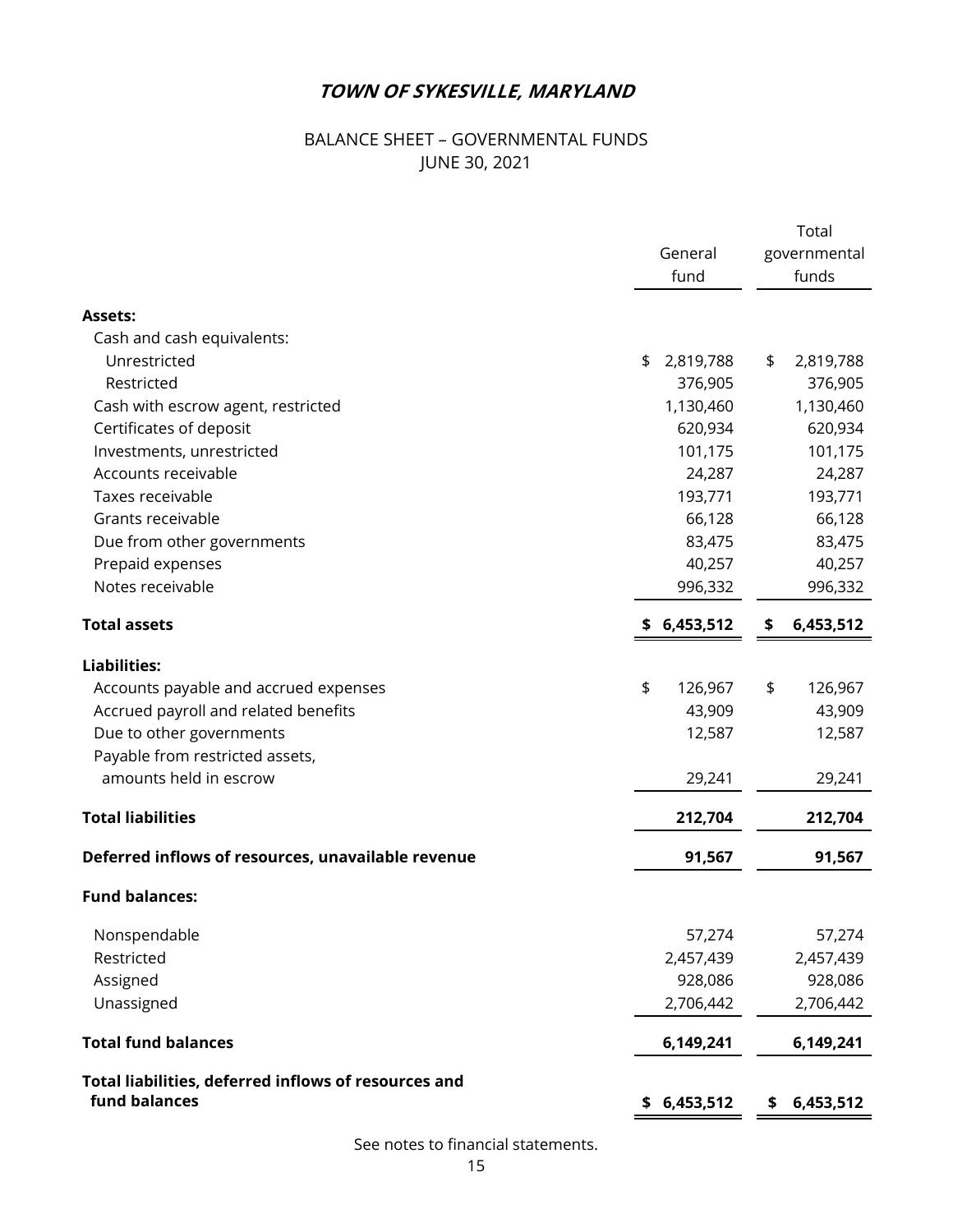# RECONCILIATION OF THE BALANCE SHEET – GOVERNMENTAL FUNDS TO THE STATEMENT OF NET POSITION JUNE 30, 2021

| <b>Total fund balances, governmental funds</b>                              | \$<br>6,149,241 |
|-----------------------------------------------------------------------------|-----------------|
| Amounts reported for governmental activities in the statement of            |                 |
| net position are different because:                                         |                 |
| Net pension liability and related deferred amounts in governmental          |                 |
| activities are not current financial resources and, therefore, are          |                 |
| not reported in the fund financial statements.                              | (385, 418)      |
| Capital assets used in governmental activities are not available            |                 |
| financial resources and, therefore, are not reported in the                 |                 |
| fund financial statements.                                                  | 8,351,356       |
| Revenues are recognized in the period for which earned rather than when     |                 |
| "available." A portion of revenues are not an available financial resources |                 |
| and, therefore, are not reported in the fund financial statements.          | 91,567          |
| Accrued compensated absences are not payable in the current                 |                 |
| period and, therefore, are reported as wages in the period during           |                 |
| which the absence occurs in the fund financial statements.                  | (94, 436)       |
| Net position of governmental activities                                     | 14,112,310      |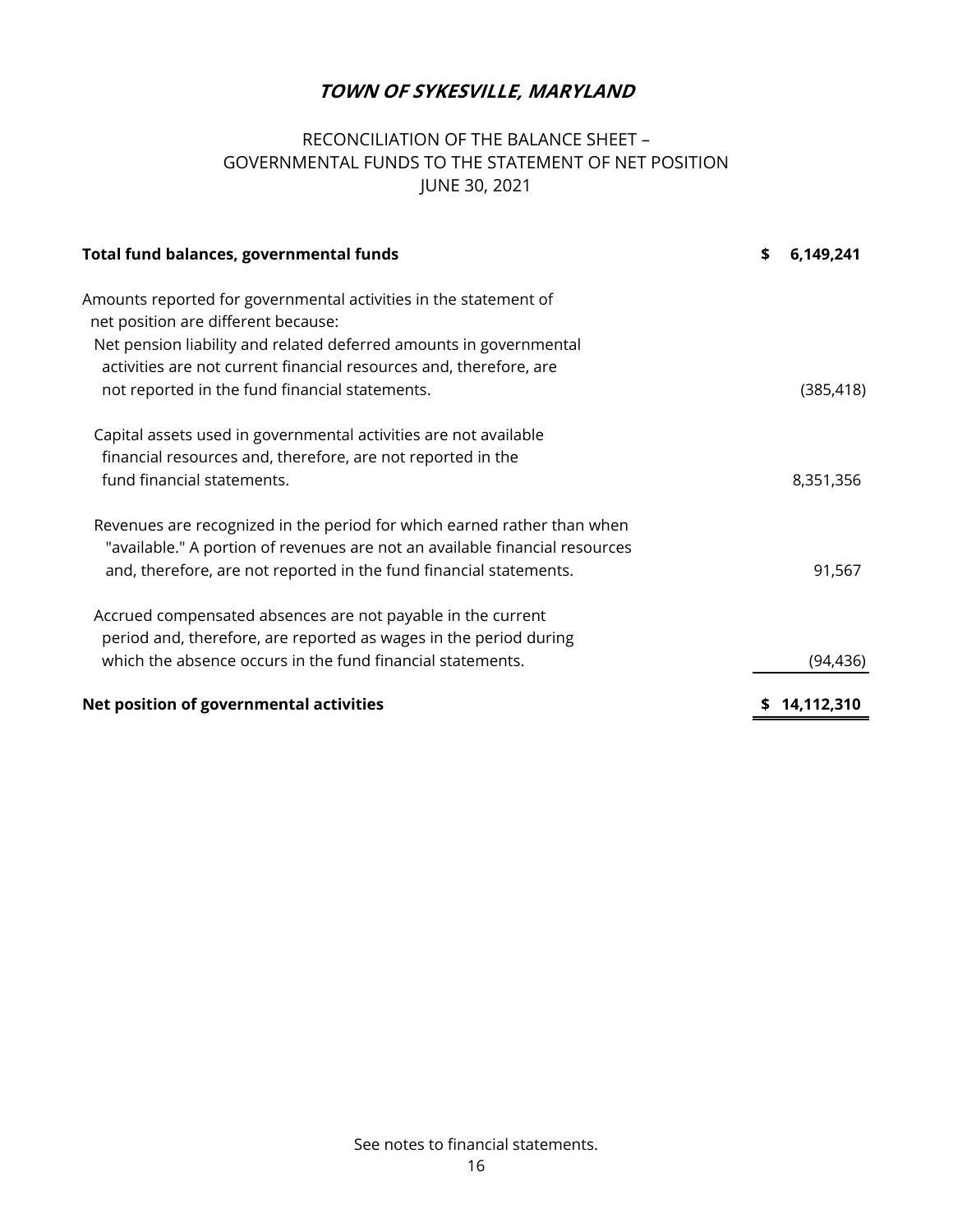# STATEMENT OF REVENUES, EXPENDITURES AND CHANGES IN FUND BALANCES – GOVERNMENTAL FUNDS YEAR ENDED JUNE 30, 2021

|                                                               | Total                   |                 |  |
|---------------------------------------------------------------|-------------------------|-----------------|--|
|                                                               | General<br>governmental |                 |  |
|                                                               | fund                    | funds           |  |
| <b>Revenues:</b>                                              |                         |                 |  |
| Taxes                                                         | \$<br>2,634,466         | 2,634,466<br>\$ |  |
| Intergovernmental                                             | 791,387                 | 791,387         |  |
| Charges for services                                          | 224,870                 | 224,870         |  |
| Licenses and permits                                          | 93,138                  | 93,138          |  |
| Fines and forfeitures                                         | 2,175                   | 2,175           |  |
| Interest income and rents                                     | 37,803                  | 37,803          |  |
| Miscellaneous                                                 | 4,451                   | 4,451           |  |
| <b>Total revenues</b>                                         | 3,788,290               | 3,788,290       |  |
| <b>Expenditures:</b>                                          |                         |                 |  |
| General government                                            | 673,364                 | 673,364         |  |
| Public safety                                                 | 613,614                 | 613,614         |  |
| Public works                                                  | 703,261                 | 703,261         |  |
| Recreation and parks                                          | 271,082                 | 271,082         |  |
| Post office                                                   | 150,578                 | 150,578         |  |
| Historic buildings                                            | 66,867                  | 66,867          |  |
| Miscellaneous                                                 | 519,746                 | 519,746         |  |
| Debt service:                                                 |                         |                 |  |
| Principal                                                     | 277,151                 | 277,151         |  |
| Interest                                                      | 11,501                  | 11,501          |  |
| Capital outlays                                               | 644,699                 | 644,699         |  |
| <b>Total expenditures</b>                                     | 3,931,863               | 3,931,863       |  |
| Deficiency of revenues over expenditures                      | (143, 573)              | (143, 573)      |  |
| Other financing sources, proceeds from sale of capital assets | 1,500                   | 1,500           |  |
| Net changes in fund balances                                  | (142, 073)              | (142, 073)      |  |
| <b>Fund balances:</b>                                         |                         |                 |  |
| Beginning of year                                             | 6,291,314               | 6,291,314       |  |
| <b>End of year</b>                                            | \$6,149,241             | 6,149,241<br>\$ |  |

See notes to financial statements.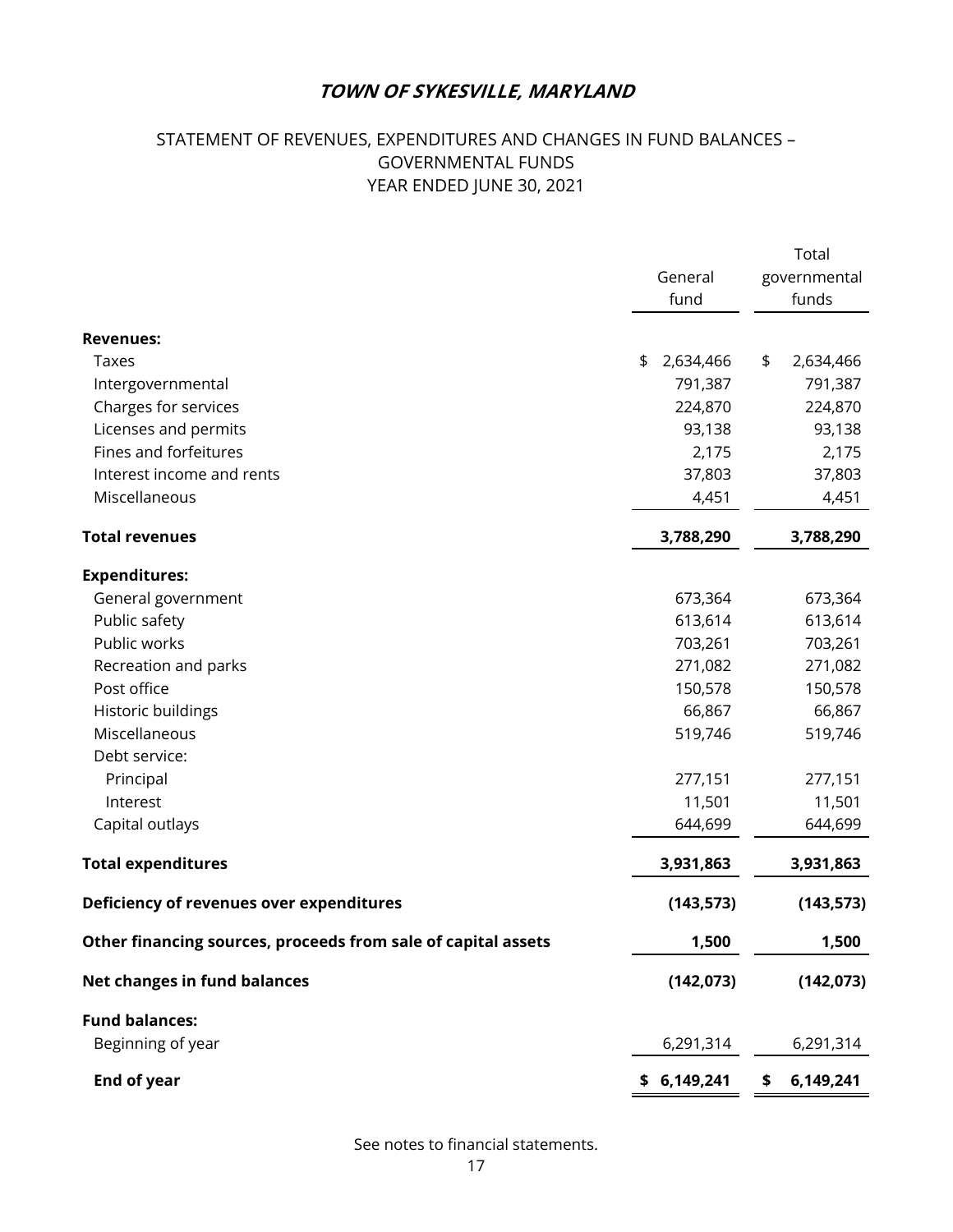# RECONCILIATION OF THE STATEMENT OF REVENUES, EXPENDITURES AND CHANGES IN FUND BALANCES - GOVERNMENTAL FUNDS TO THE STATEMENT OF ACTIVITIES YEAR ENDED JUNE 30, 2021

| Net changes in fund balances, total governmental funds                                 | \$<br>(142, 073) |
|----------------------------------------------------------------------------------------|------------------|
| Amounts reported for governmental activities in the statement of                       |                  |
| activities are different because:                                                      |                  |
| Governmental funds report capital outlays as expenditures.                             |                  |
| However, in the statement of activities, the costs of those                            |                  |
| assets are allocated over their estimated useful lives as                              |                  |
| depreciation expense.                                                                  |                  |
| Capital outlays                                                                        | 644,699          |
| Depreciation expense                                                                   | (834,600)        |
| Repayments of bond and loan principal are an expenditure in                            |                  |
| the governmental funds, but the repayment reduces long-term                            |                  |
| liabilities in the statement of net position.                                          | 277,151          |
| In the statement of activities, revenues are recognized when they are earned           |                  |
| and received. In the governmental funds, revenues are recognized as income if          |                  |
| they are available to satisfy current obligations. This is the amount of the change in |                  |
| deferred inflows of resources in the governmental funds which is recognized as         |                  |
| revenue in the statement of activities.                                                | 46,022           |
| In the statement of activities, only the loss on the disposal of capital               |                  |
| assets is reported, whereas, in the governmental funds, the proceeds                   |                  |
| from the disposals increase financial resources. Thus the change in net                |                  |
| position differs from the change in fund balance by the net book value                 |                  |
| of the capital assets disposed.                                                        | (11, 032)        |
| In the statement of activities, certain expenses do not require the                    |                  |
| use of current financial resources and, therefore, are not reported                    |                  |
| as expenditures in the governmental funds.                                             |                  |
| These expenses include the change in:                                                  |                  |
| Accrued compensated absences                                                           | 3,720            |
| Net pension liability and related deferred inflows and outflows                        | (46, 803)        |
| <b>Changes in net position of governmental activities</b>                              | \$<br>(62, 916)  |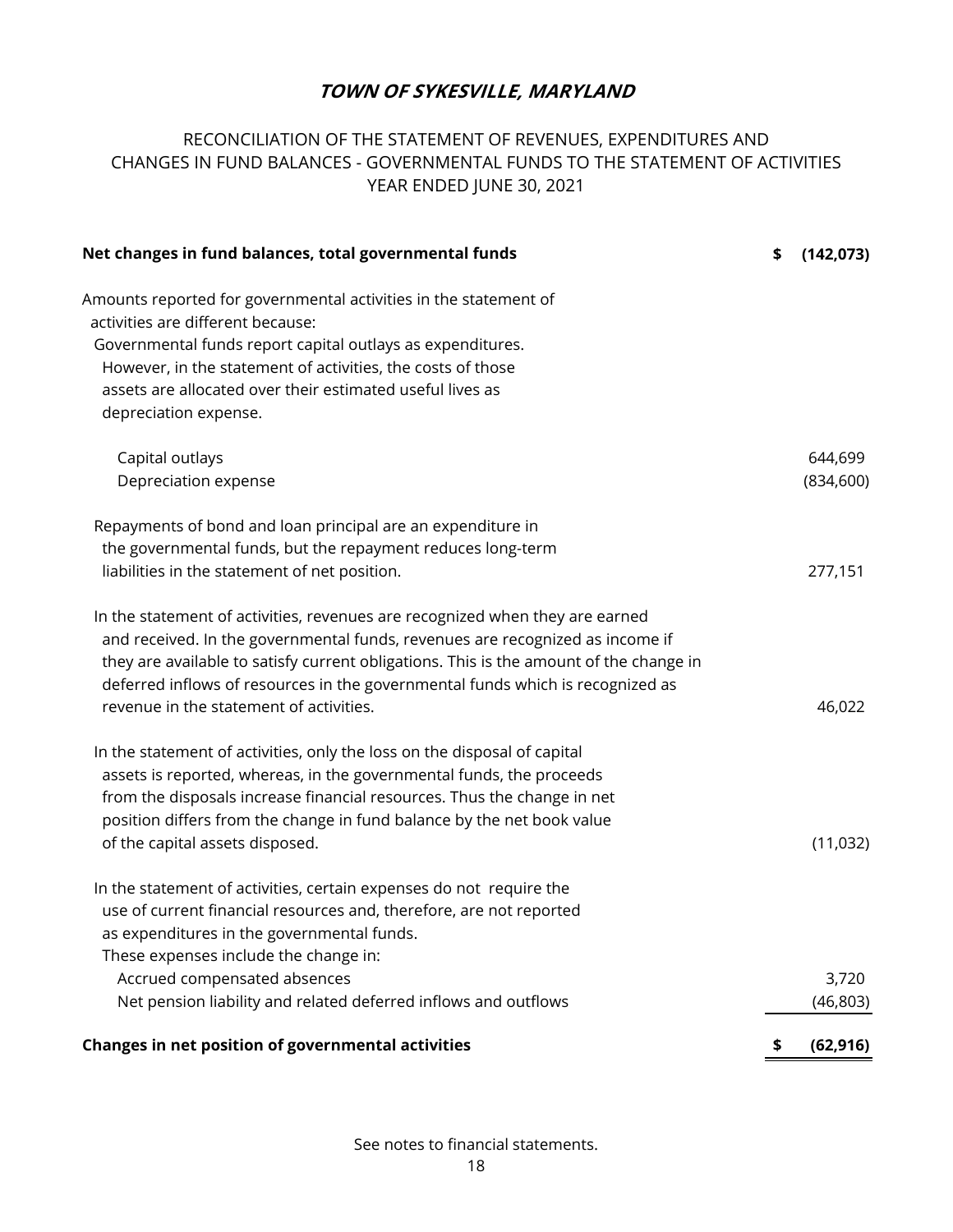## NOTES TO BASIC FINANCIAL STATEMENTS YEAR ENDED JUNE 30, 2021

#### **1. Nature of business and summary of significant accounting policies:**

#### *Reporting entity:*

The Town of Sykesville, Maryland, (the Town) was incorporated in 1904, pursuant to the authority of Article XIE of the Constitution of Maryland and Article 23A of the Annotated Code of Maryland. The Town operates under a Mayor - Council form of government and provides the following services, as authorized by its charter: general administrative services, public safety, highways and streets, sanitation, health and social services, public improvements, planning and zoning, recreation and parks, post office and historic buildings.

The Town's financial statements are prepared in accordance with accounting principles generally accepted in the United States of America (GAAP). The Governmental Accounting Standards Board (GASB) is responsible for establishing GAAP for state and local governments through its pronouncements (Statements and Interpretations).

In evaluating how to define the Town for financial reporting purposes, management has considered all potential component units. The basis for determining component units is the governing body's ability to exercise oversight responsibility. The most significant manifestation of this ability is financial interdependency. Other manifestations of the ability to exercise oversight responsibility include, but are not limited to, the selection of governing authority, the designation of management, the ability to significantly influence operations and the degree of accountability for fiscal matters. The other criterion used to evaluate potential component units for inclusion or exclusion from the reporting entity is the existence of special financing relationships, regardless of whether the Town is able to exercise oversight responsibilities. Based upon the application of these criteria, there are no separate component units of the Town.

#### *Basic financial statements, government-wide statements:*

The Town's basic financial statements include both government-wide (reporting the Town as a whole) and fund (reporting the Town's major funds) financial statements. Both the government-wide and fund financial statements categorize primary activities as either governmental or business-type. The Town's functions of general administrative services, public safety, public works, recreation and parks, post office and historic buildings are classified as governmental activities. The Town has no business-type activities.

In the government-wide statement of net position, the governmental column (a) is presented on a consolidated basis and (b) is reported on a full-accrual, economic-resource basis, which recognizes all long-term assets, receivables and deferred outflows of resources, as well as long-term debt and obligations and deferred inflows of resources. The Town's net position is reported in three parts: net investment in capital assets, restricted net position and unrestricted net position. The Town first utilizes restricted resources to finance qualifying activities.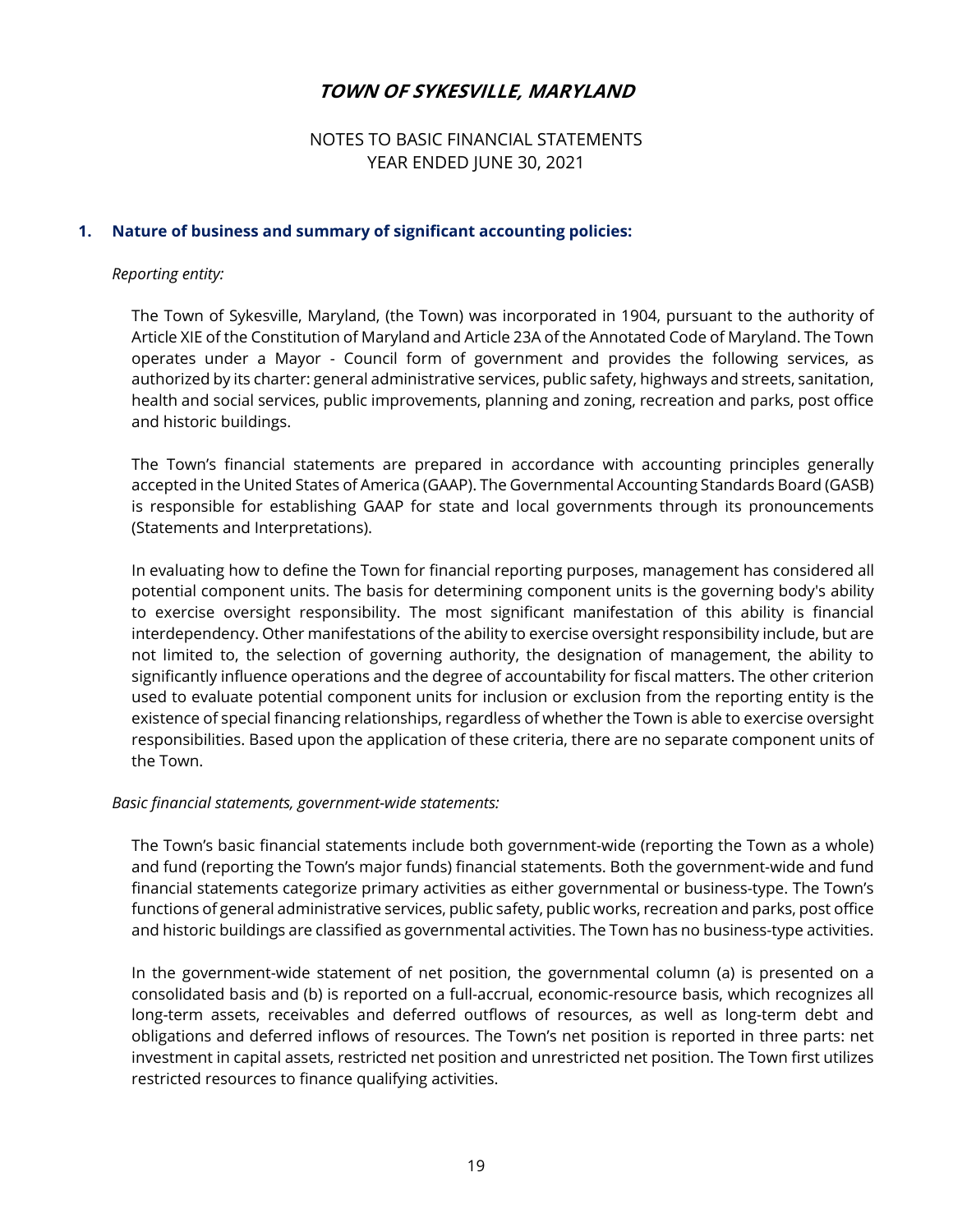## NOTES TO BASIC FINANCIAL STATEMENTS YEAR ENDED JUNE 30, 2021

#### **1. Nature of business and summary of significant accounting policies (continued):**

 *Basic financial statements, government-wide statements:* 

The government-wide statement of activities reports both the gross and net cost per functional category (public safety, public works, etc.), which are otherwise being supported by general government revenues (property and income taxes, certain intergovernmental revenues, etc.). The statement of activities reduces gross expenses (including depreciation) by related program revenues and operating and capital grants and contributions. The program revenues must be directly associated with the function. Program revenues include (a) charges to customers or applicants who purchase, use or directly benefit from goods, services or privileges provided by a given function, and (b) grants and contributions that are restricted to meeting the operational or capital requirements of a particular function or segment. Taxes and other general revenues not restricted to specific program functions are reported instead as general revenues.

The net costs (by function) are normally covered by general revenue (property and income taxes, intergovernmental revenues, interest income, etc.). The Town does not allocate indirect costs.

This government-wide focus is on the sustainability of the Town as an entity and on the change in the Town's net position resulting from the current year's activities.

#### *Basic financial statements, fund financial statements:*

The financial transactions of the Town are reported in individual funds in the fund financial statements. Each fund is accounted for by providing a separate set of self-balancing accounts that comprises its assets, deferred outflows of resources, liabilities, deferred inflows of resources, fund balance, revenues and expenditures. The various funds are reported by generic classification within the financial statements.

The Town utilizes various criteria (percentage of the assets and deferred outflows of resources, liabilities and deferred inflows of resources, revenues or expenditures of either fund category or the governmental and enterprise combined) for the determination of major funds.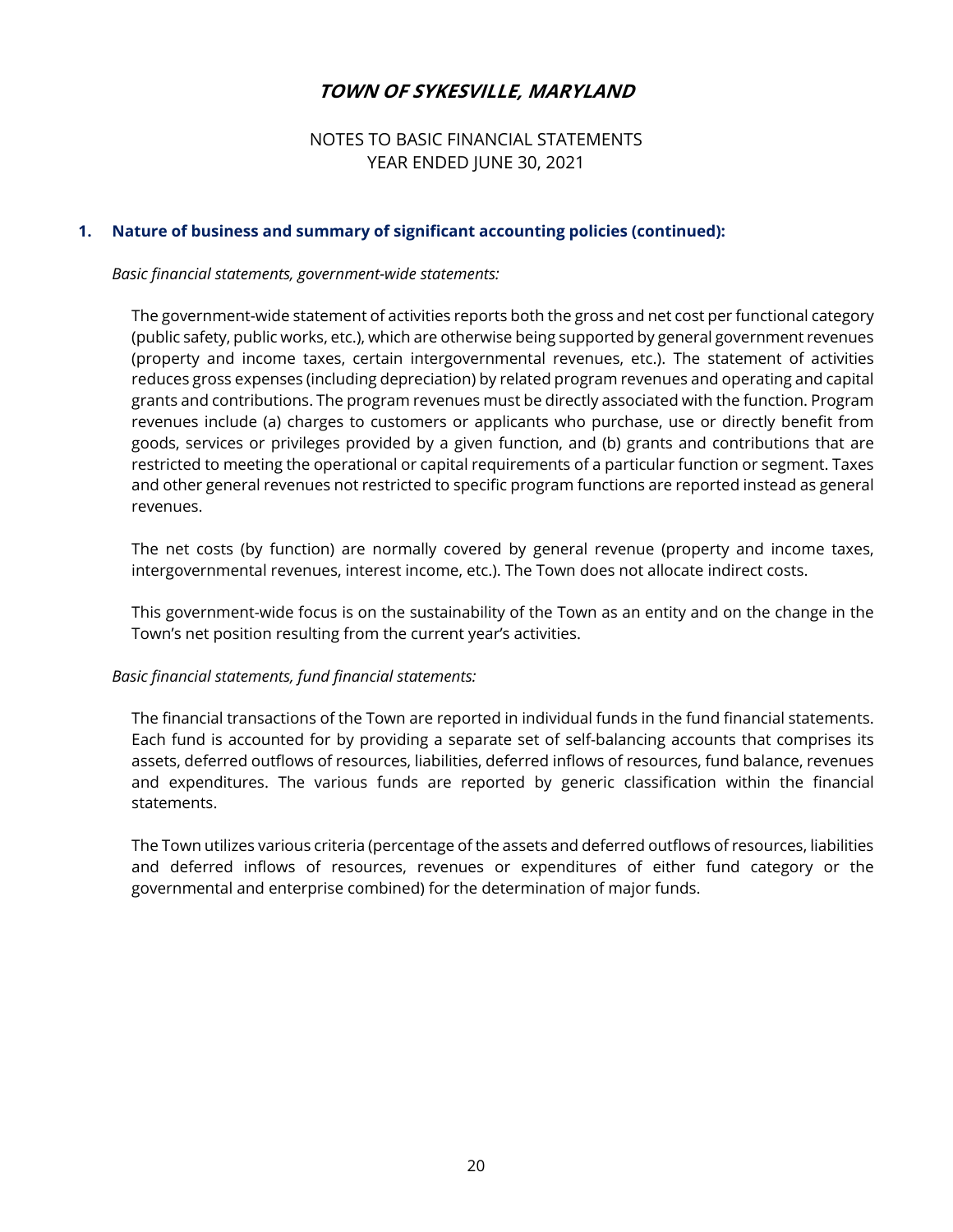## NOTES TO BASIC FINANCIAL STATEMENTS YEAR ENDED JUNE 30, 2021

#### **1. Nature of business and summary of significant accounting policies (continued):**

 *Basic financial statements, fund financial statements:* 

#### Governmental Funds:

Governmental funds are those through which all governmental functions of the Town are financed. Governmental funds reporting focuses on the sources, uses and balances of current financial resources. Expendable assets and deferred inflows of resources are assigned to the various governmental funds according to the purpose for which they may or must be used. Current liabilities and deferred outflows of resources are assigned to the fund from which they will be paid. The difference between governmental fund assets and deferred outflows of resources and liabilities and deferred inflows of resources is reported as fund balance. The following is a description of the Town's major governmental fund:

**General Fund** - The General Fund is the primary operating fund of the Town. It is used to account for all financial resources except those legally or administratively required to be accounted for in another fund.

#### *Basis of accounting:*

Basis of accounting refers to the point at which revenues or expenditures/expenses are recognized in the accounts and reported in the financial statements. It relates to the timing of the measurements made regardless of the measurement focus applied.

Accrual - Governmental activities in the government-wide financial statements are presented on the accrual basis of accounting. Revenues are recognized when earned and expenses are recognized when incurred, regardless of the timing of related cash flows. Property taxes are recognized as revenues in the year for which they are levied. Grants and similar items are recognized as revenue as soon as all eligible requirements imposed by the provider have been met.

Modified accrual - The governmental funds financial statements are presented on the modified accrual basis of accounting. Under the modified accrual basis of accounting, revenues are recorded when susceptible to accrual; i.e., both measurable and available. "Available" means collectible within the current period or within 60 days after year end. Expenditures are generally recognized under the modified accrual basis of accounting when the related liability is incurred. The exception to this general rule is that principal and interest on general obligation long-term debt, if any, is recognized when due.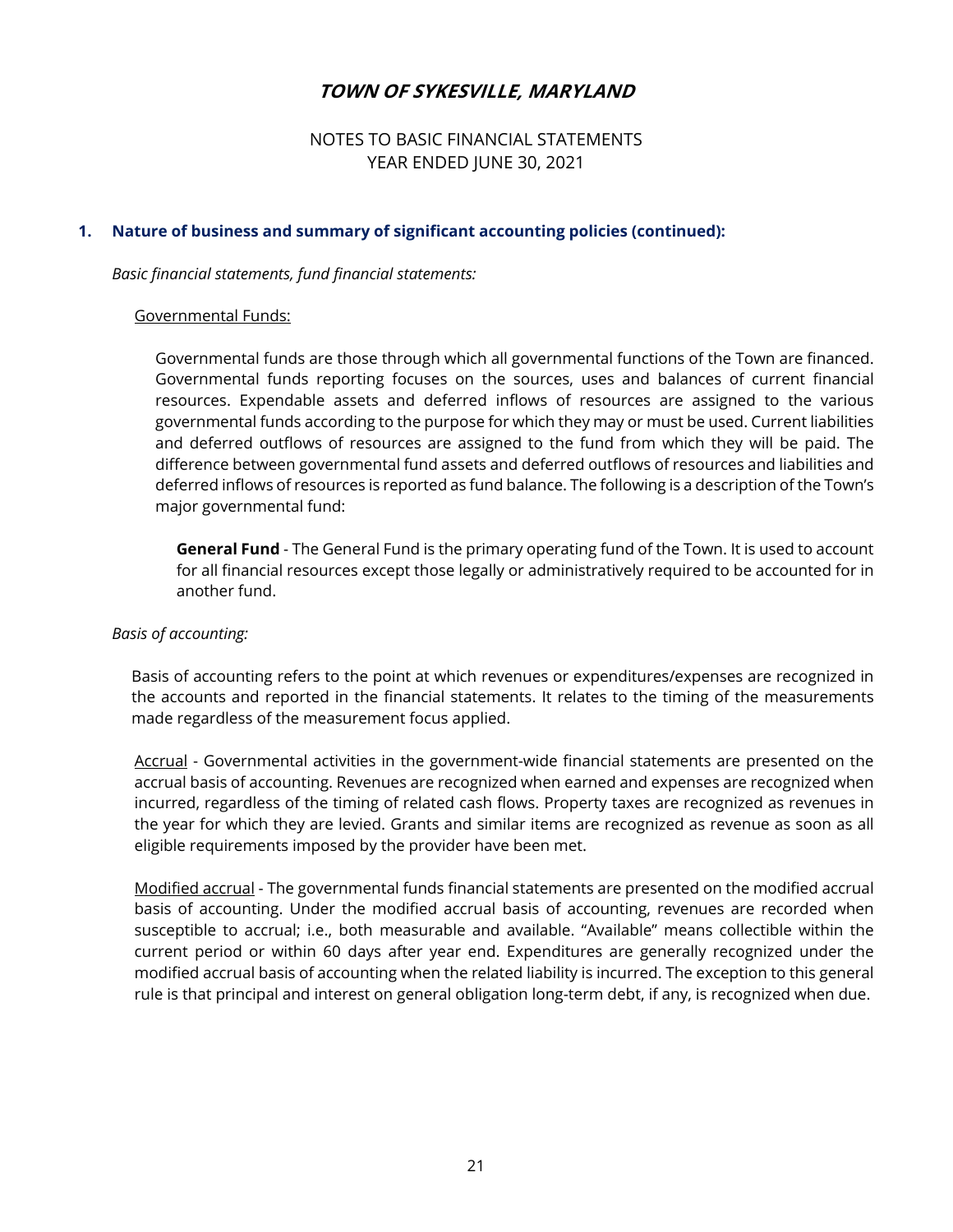## NOTES TO BASIC FINANCIAL STATEMENTS YEAR ENDED JUNE 30, 2021

#### **1. Nature of business and summary of significant accounting policies (continued):**

#### *Basis of accounting:*

In applying the "susceptible to accrual" concept to intergovernmental revenues, the provider should recognize liabilities and expenses, and the recipient should recognize receivables and revenue when the applicable eligibility requirements, including time requirements, are met. Resources transmitted before the eligibility requirements are met should, under most circumstances, be reported as advances by the provider and as unearned revenues or deferred inflows of resources by the recipient.

#### *Cash and cash equivalents:*

The Town considers all highly liquid investments with an initial maturity of three months or less to be cash equivalents. The carrying amount approximates estimated fair value because of the short maturity of those instruments.

#### *Investments:*

Investments in mutual funds with readily determinable market values are valued at their market values, which is the fair value based on quoted market prices, when available, or market prices provided by recognized broker-dealers.

#### *Capital assets and depreciation:*

Capital assets used in governmental fund type operations are accounted for in the government-wide statements, rather than in governmental funds.

All capital assets are valued at historical cost or estimated historical cost if actual historical cost is not available. Donated capital assets are valued at their estimated acquisition value on the date donated. Acquisition value is the price that would be paid to acquire an asset with equivalent service potential in an orderly market transaction at the acquisition date. Capital assets with a value of \$5,000 or more and an estimated useful life in excess of one year are capitalized by the Town.

Capital assets are depreciated using the straight-line method over the following estimated useful lives:

| <b>Buildings and improvements</b> | 5 - 20 years |
|-----------------------------------|--------------|
| Equipment                         | 5 - 20 years |
| Infrastructure                    | 5 - 20 years |
| Vehicles                          | 5 years      |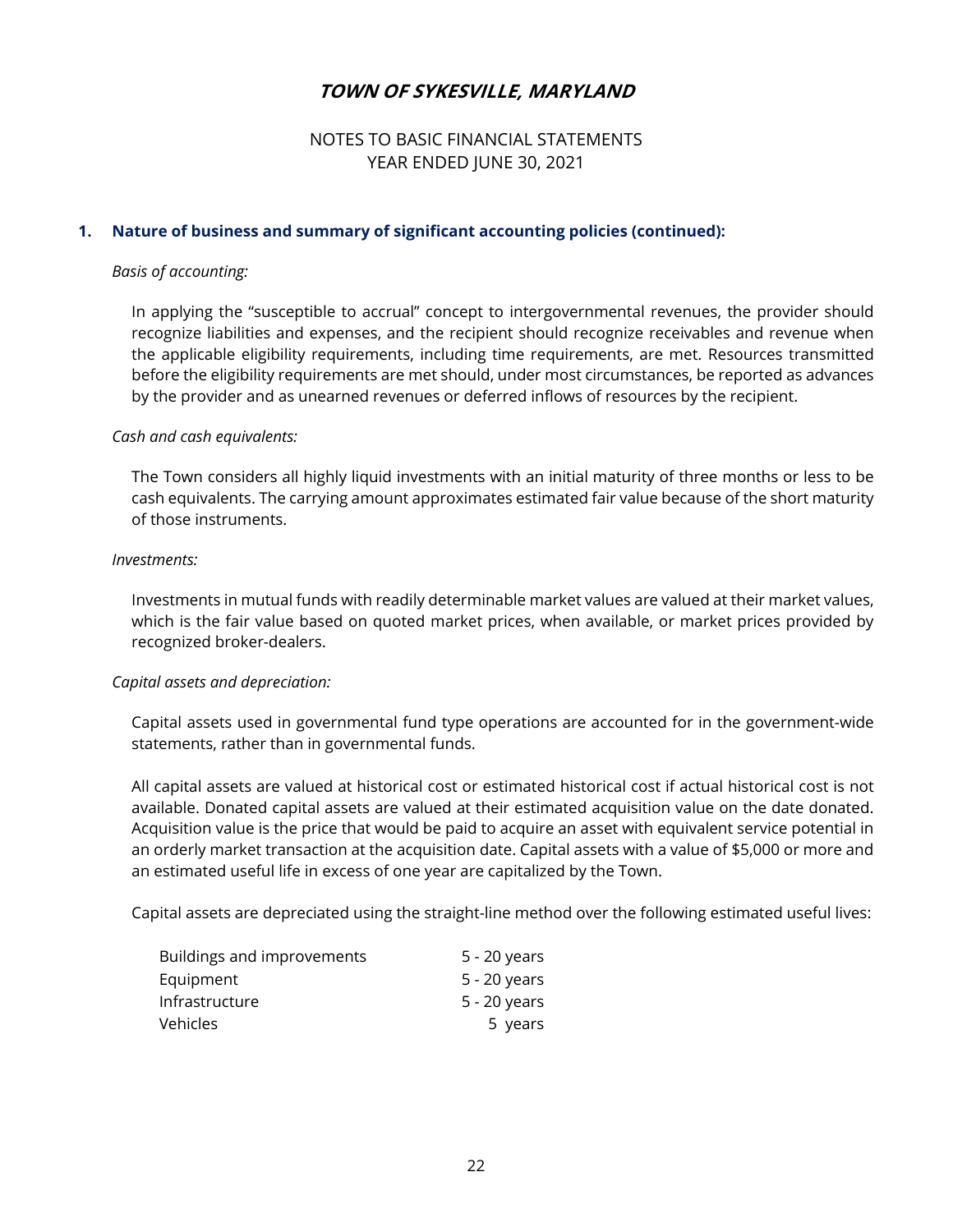## NOTES TO BASIC FINANCIAL STATEMENTS YEAR ENDED JUNE 30, 2021

#### **1. Nature of business and summary of significant accounting policies (continued):**

#### *Government-wide statements:*

In the government-wide financial statements, capital assets used in governmental fund operations are accounted for as property and equipment. General infrastructure assets acquired prior to July 1, 2000 are not reported in the basic financial statements. All general infrastructure assets, including all roads, bridges and other infrastructure assets acquired subsequent to July 1, 2000 are recognized at historical cost. The Town has elected not to retroactively report intangible assets, including capital assets identified as having indefinite useful lives or being internally generated, prior to July 1, 2009. All intangible assets acquired subsequent to July 1, 2009 are reported at historical cost.

Depreciation of all exhaustible capital assets is recorded as a direct expense in the statement of activities, with accumulated depreciation reflected in the statement of net position.

Additions are recorded at cost or, if contributed property, at their estimated acquisition value at time of contribution. Repairs and maintenance are recorded as expenses; renewals and betterments are capitalized. The sale or disposal of capital assets is recorded by removing cost and accumulated depreciation from accounts and recognizing the resulting gain or loss to income.

#### *Fund financial statements:*

In the fund financial statements, capital assets used in governmental fund operations are accounted for as capital outlay expenditures of the governmental fund upon acquisition.

#### *Deferred outflows and inflows of resources:*

In addition to assets and liabilities, the statement of net position will sometimes report separate sections for deferred outflows and inflows of resources. These separate financial statement elements represent a consumption or acquisition of net position that applies to future periods and will not be recognized as an outflow (expense/expenditure) or inflow (revenue) of resources until that time.

#### *Accrued compensated absences:*

The Town permits employees to accumulate unused vacation time to a maximum of two times the amount earned based on length of service. Upon termination of employment, an employee will be paid for annual vacation leave accumulated to the date of separation, not to exceed a maximum of 40 days, plus any accumulated annual leave earned up to the time of termination during the calendar year. Sick leave is permitted to be accrued up to a maximum of six months or 130 days, and at termination, a maximum of 45 days will be paid to employees at 20% of the employee's then current pay rate.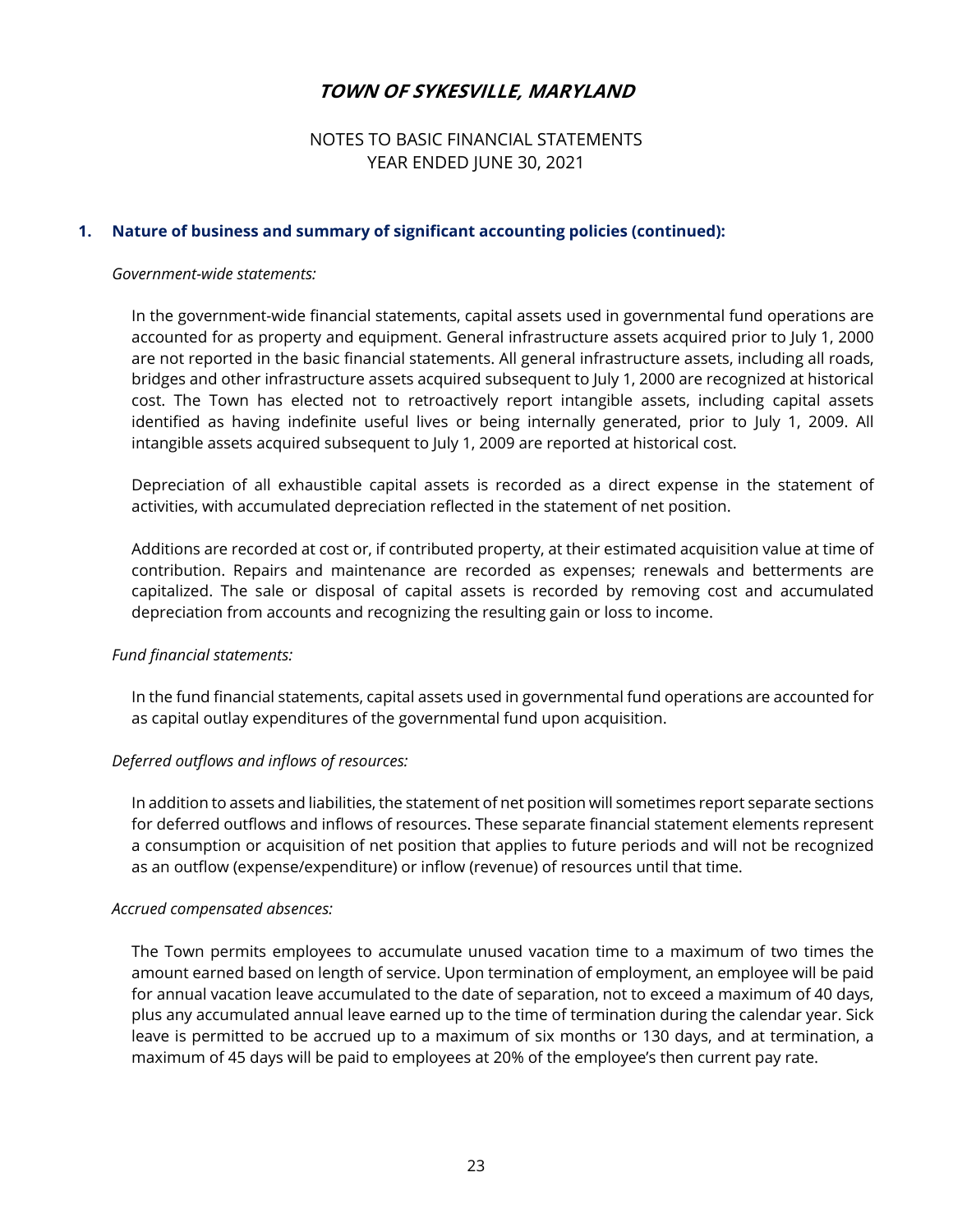## NOTES TO BASIC FINANCIAL STATEMENTS YEAR ENDED JUNE 30, 2021

#### **1. Nature of business and summary of significant accounting policies (continued):**

#### *Accrued compensated absences:*

If, however, an employee retires directly through the Maryland State Retirement and Pension System, upon terminating employment, unused sick leave hours will be added to the service time used to calculate retirement pay, up to the maximum allowed, as provided by State law. Since creditable service determines the amount of the benefit for retirement, unused sick leave can increase the amount of the benefit. It does not, however, affect when the employee is eligible to retire. Compensatory time is permitted to be accrued with no maximum, but is paid down to 80 hours on the employees' anniversary date, all of which will be paid to employees in full upon termination of employment plus any accumulated compensatory time earned up to the time of termination during the calendar year.

The salary-related payments representing the employer's share of Social Security and Medicare taxes have been accrued. The vested annual leave is expensed as incurred in the General Fund.

#### *Unearned revenues:*

Revenues received under reimbursable grant agreements are recognized in the period in which the qualified expenditures are incurred. Any unexpended funds are reported as unearned revenues.

#### *Debt policies:*

The Town's formal debt policy establishes authority and circumstances for which the Town can obtain short- and long-term debt financing. The formal debt policy includes provisions that annual debt service costs are not to exceed 8.0% of the Town's operating expenditures and remaining balances of long-term debt obligations are not to exceed 1.5% of the Town's net assessable base in any fiscal year new debt is incurred.

#### *Pensions:*

For purposes of measuring the net pension liability, the deferred outflows of resources and deferred inflows of resources related to pensions, the pension expense, the information about the fiduciary net position of the Maryland State Retirement and Pension System (the System) and the additions to/deductions from the System's fiduciary net position have been determined on the same basis as they are reported by the System. For this purpose, benefit payments (including refunds of employee contributions) are recognized when due and payable in accordance with the benefit terms.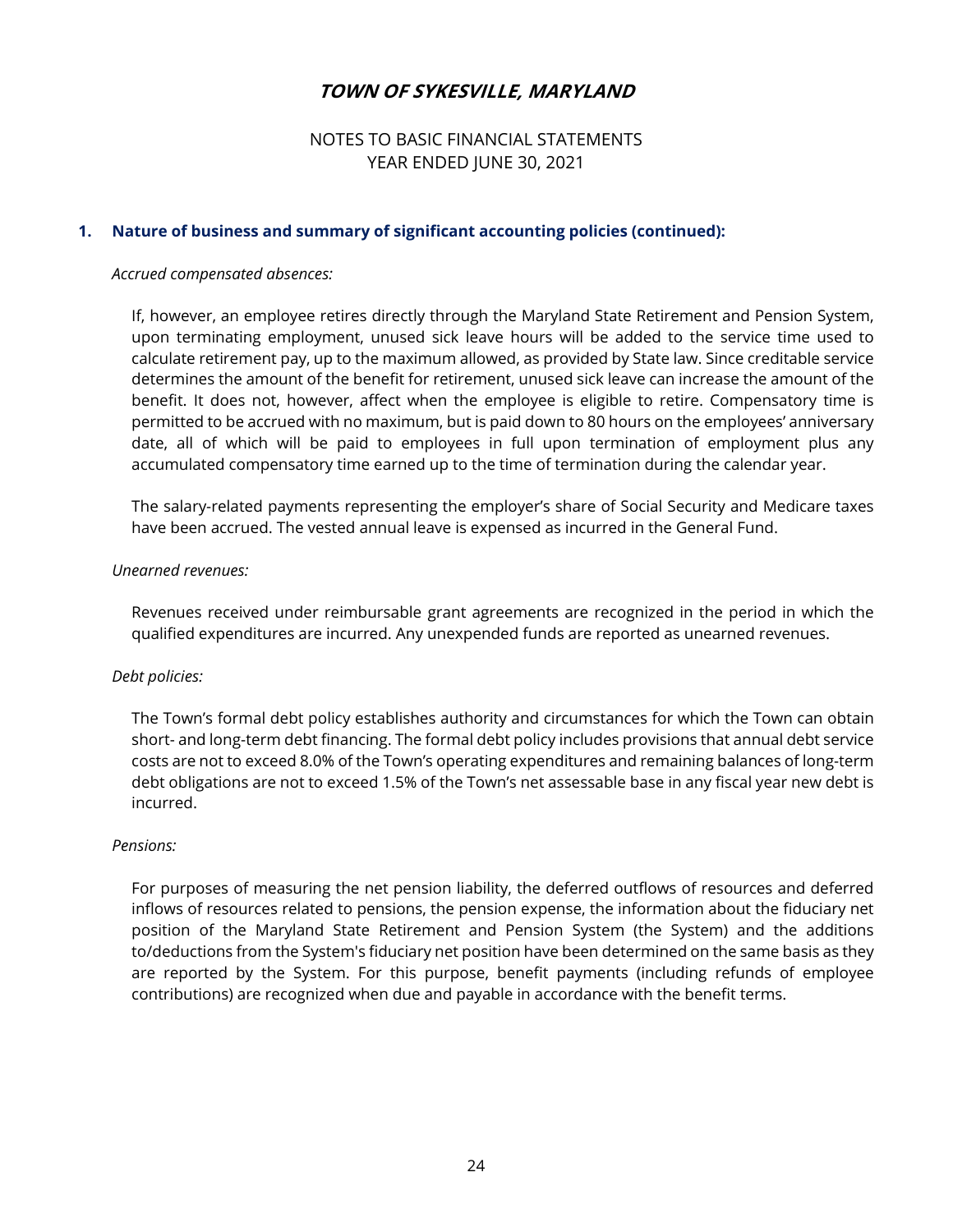## NOTES TO BASIC FINANCIAL STATEMENTS YEAR ENDED JUNE 30, 2021

#### **1. Nature of business and summary of significant accounting policies (continued):**

#### *Net position and fund balances:*

In the government-wide financial statements, net position is classified in the following categories:

Net investment in capital assets - This category groups all capital assets, including infrastructure, into one component of net position. Accumulated depreciation and the outstanding balances of debt that are attributable to the acquisition, construction or improvement of these assets reduce this category.

Restricted - This category presents external restrictions imposed by creditors, grantors, contributors or laws or regulations of other governments, and restrictions imposed by law through constitutional provisions or enabling legislation.

Unrestricted - This category represents the net position of the Town that is not restricted for any project or other purpose. However, these funds may be constrained for specific projects or purposes in the fund financial statements, as discussed below.

In the fund financial statements, fund balances are classified in the following categories:

Nonspendable - This category represents amounts that are not in spendable form (such as long-term receivables) or are required to be maintained intact.

Restricted - This category represents amounts constrained to specific purposes by their providers (such as grantors, bondholders and higher levels of government), through constitutional provisions or by enabling legislation.

Committed - This category represents amounts constrained to specific purposes by a government itself, using its highest level of decision-making authority. To be reported as committed, amounts cannot be used for any other purpose unless the government takes the same highest level action to remove or change the constraint. For committed fund balance, the Town's highest level of decisionmaking authority is the Mayor and Town Council. The formal action that is required to be taken to establish and modify or rescind a fund balance commitment is an ordinance.

Assigned - This category represents amounts a government intends to use for a specific purpose. Intent can be expressed by the governing body, an official or body to which the governing body delegates the authority. For assigned fund balance, the Mayor and Town Council are authorized to assign amounts to a specific purpose. The authorization policy is a formal motion.

Unassigned - This category represents amounts that are available for any purpose.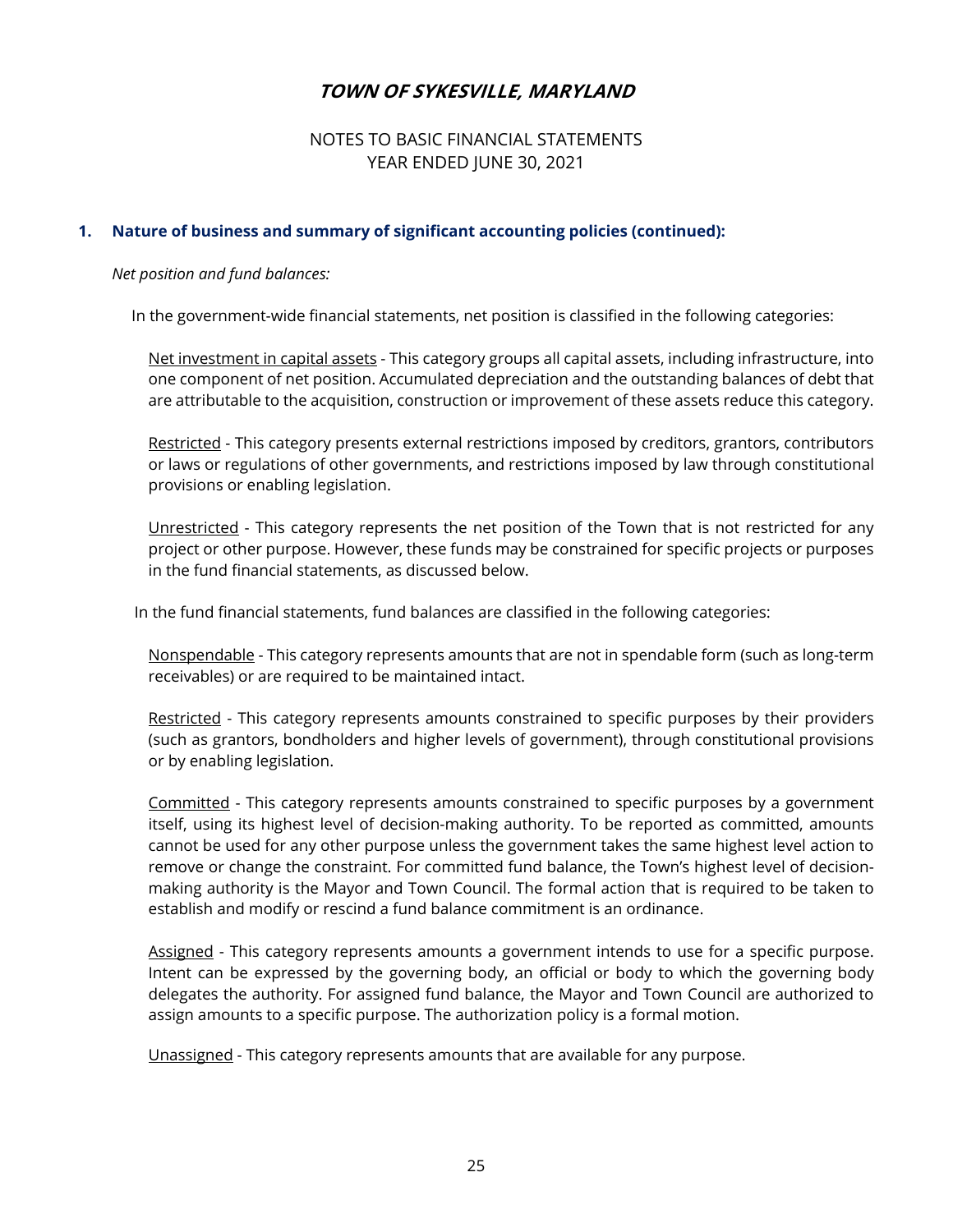## NOTES TO BASIC FINANCIAL STATEMENTS YEAR ENDED JUNE 30, 2021

#### **1. Nature of business and summary of significant accounting policies (continued):**

#### *Net position and fund balances:*

When both restricted and unrestricted resources are available for use, it is the Town's policy to use restricted resources first, then unrestricted resources as they are needed. When committed, assigned or unassigned fund balances are available for use, it is the Town's policy to use fund balances in the following order: 1) committed, 2) assigned, 3) unassigned.

The Town has a fund balance policy that requires a minimum stabilization reserve amount of \$1,000,000. The conditions under which stabilization amounts are intended to be spent are to address unanticipated, non-recurring needs or known and planned future obligations, and require a majority approval of the Mayor and Town Council for use. Any reduction of the stabilization amount below the minimum requirement are to include a financial plan to restore the reserve to the minimum level. As of June 30, 2021, the stabilization balance (reported as a component of unassigned fund balance in the General Fund) was \$1,000,000. The Town has remained in compliance with this policy since established.

#### *Budgets and budgetary analysis:*

The Town is required by the Town Code to adopt an annual budget for the General Fund. The budget is presented on a basis consistent with accounting principles generally accepted in the United States of America. All appropriations lapse at the end of the budget year to the extent they have not been expended.

Once a budget is approved, it can be amended by the Mayor and Town Council with reasonable discretion. Several budget amendments were approved during the year ended June 30, 2021. Both original and final budgets of the General Fund have been included in the presentation of the Town's required supplementary information.

#### *Estimates:*

Management uses estimates and assumptions in preparing financial statements in accordance with accounting principles generally accepted in the United States of America. Those estimates and assumptions affect the reported amounts of assets, deferred outflows of resources, liabilities, deferred inflows of resources, the disclosure of contingencies and the reported revenues and expenditures/expenses. Actual results could vary from the estimates that were used.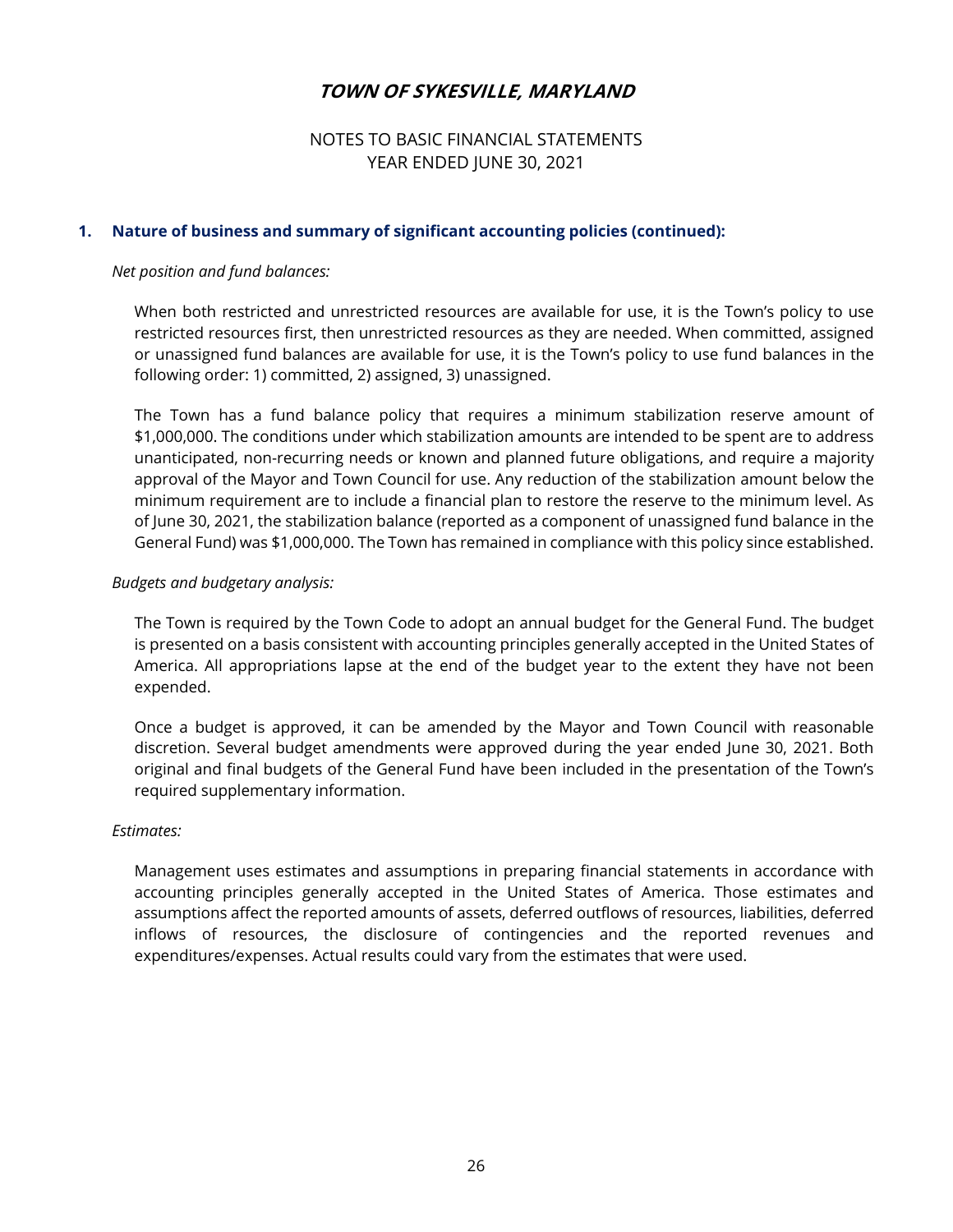## NOTES TO BASIC FINANCIAL STATEMENTS YEAR ENDED JUNE 30, 2021

#### **1. Nature of business and summary of significant accounting policies (continued):**

#### *Property taxes:*

The Mayor and Town Council hold an annual public hearing for the residents to voice their opinion on the proposed tax rate and the annual budget. Property taxes are levied as of July 1st on the assessed value listed as of the same date for all real property located in the Town. From the effective date of the budget, the amount stated thereon as the amount to be raised by the property tax shall constitute a determination of the amount of the tax levy in the corresponding tax year. Taxes shall be due and payable on July 1st in the year for which they are levied and shall be overdue and in arrears on October 1st, where they will accrue two-thirds of 1% interest per month unpaid; the Town has the ability to place liens against the properties. Business personal property taxes are due within 30 days of billing, which occurs as assessment information is received by the State. The tax rates for real and business personal property for the year ended June 30, 2021 were \$0.33 and \$0.875, respectively, per \$100 assessed property value.

#### *Adoption of new GASB pronouncements:*

The following summarizes GASB statements implemented by the Town during the year ended June 30, 2021 and the relating effects on the financial statements presentation and disclosure, as applicable:

GASB Statement No. 84, *Fiduciary Activities*. The requirements of this Statement will enhance consistency and comparability by 1) establishing specific criteria for identifying activities that should be reported as fiduciary activities and 2) clarifying whether and how business-type activities should report their fiduciary activities. Greater consistency and comparability will enhance the value provided by the information reported in financial statements for assessing government accountability and stewardship. The provisions of this statement were implemented by the Town as of July 1, 2020, with no effect on the financial statements presentation or disclosure.

GASB Statement No. 97, *Certain Component Unit Criteria, and Accounting and Financial Reporting for Internal Revenue Code Section 457-Deferred Compensation Plans - an Amendment of GASB Statements No.14 and No.84, and a Supersession of GASB Statement No. 32*. The objectives of this Statement are to 1) increase consistency of financial reporting of defined contribution pension plans, defined contribution other postemployment benefit (OPEB) plans and other employee benefit plans, while mitigating the costs associated with reporting those plans, and 2) enhance the relevance, consistency and comparability of the information related to Internal Revenue Code Section 457 plans that meet the definition of a pension plan and for benefits provided through those plans, and investment information for all Section 457 plans. The provisions of this Statement were early implemented by the Town as of July 1, 2020, with no effect on the financial statements presentation disclosure.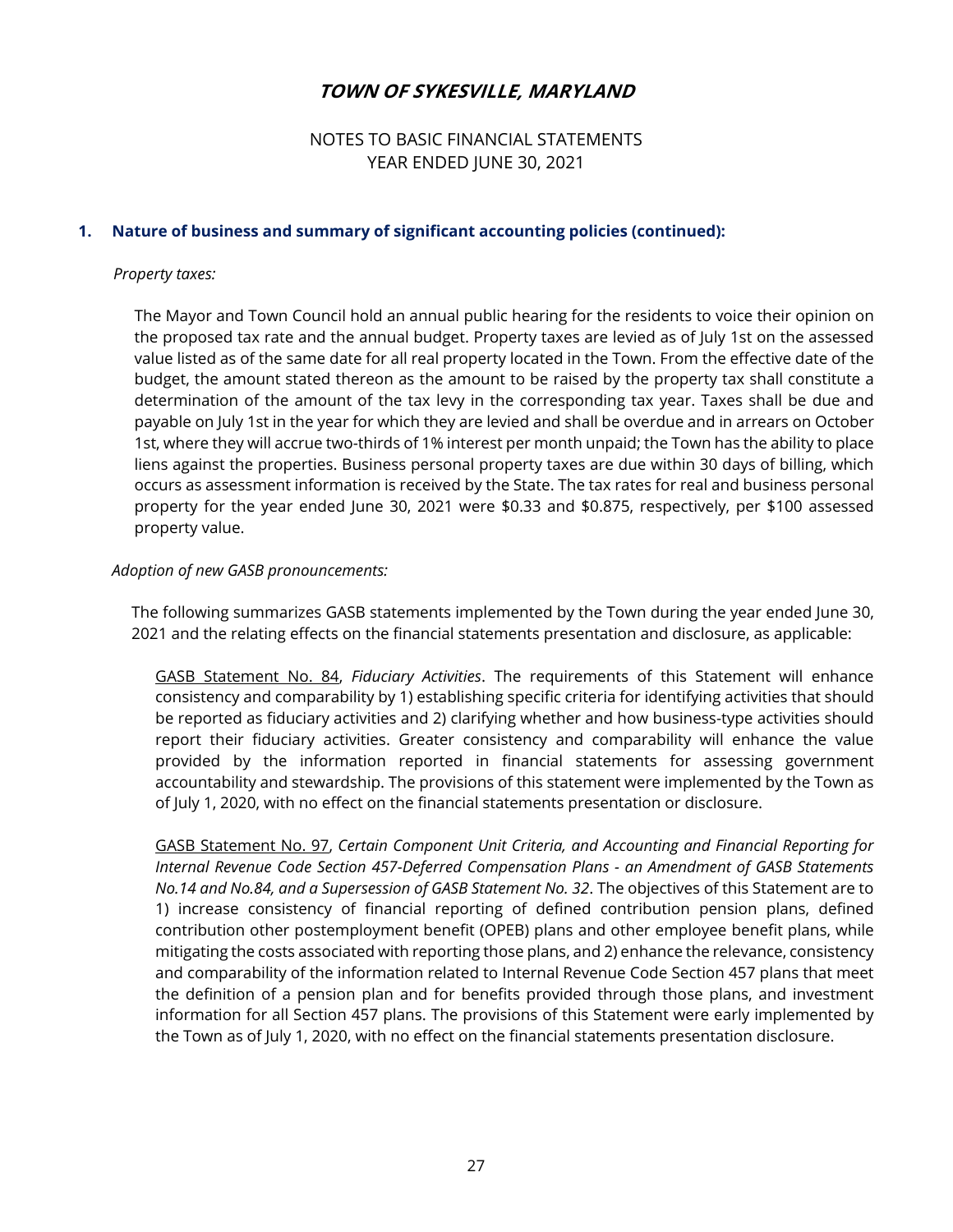## NOTES TO BASIC FINANCIAL STATEMENTS YEAR ENDED JUNE 30, 2021

#### **1. Nature of business and summary of significant accounting policies (continued):**

#### *New GASB pronouncements:*

The GASB issued a pronouncement prior to the year ended June 30, 2021 that may impact future financial presentations. Management has not currently determined what, if any, impact implementation of the following Statement may have on the financial statements of the Town:

GASB Statement No. 87, *Leases*, will be effective for the Town as of July 1, 2021. The objective of this Statement is to improve accounting and financial reporting for leases by governments, by requiring recognition of certain lease assets and liabilities for leases that previously were classified as operating leases and recognized as inflows of resources or outflows of resources based on payment provisions of the contract. This Statement establishes a single model for lease accounting based on the foundational principle that leases are financings of the right to use an underlying asset. The implementation of this Statement is expected to have significant effect on the Town's financial statements in the year of implementation; however, the effects of said implementation are not yet quantifiable.

#### **2. Deposits and investments:**

The deposits held as of June 30, 2021 were as follows:

| Type                                                       | <b>Maturities</b><br>Rating/Interest rate |                         | Carrying value                    |
|------------------------------------------------------------|-------------------------------------------|-------------------------|-----------------------------------|
| Cash on hand<br>Demand deposits<br>Certificates of deposit | $0.00\% - 0.01\%$<br>0.20%                | 10/14/2021 - 11/27/2021 | \$<br>750<br>4,326,403<br>620,934 |
|                                                            |                                           |                         | 4,948,087                         |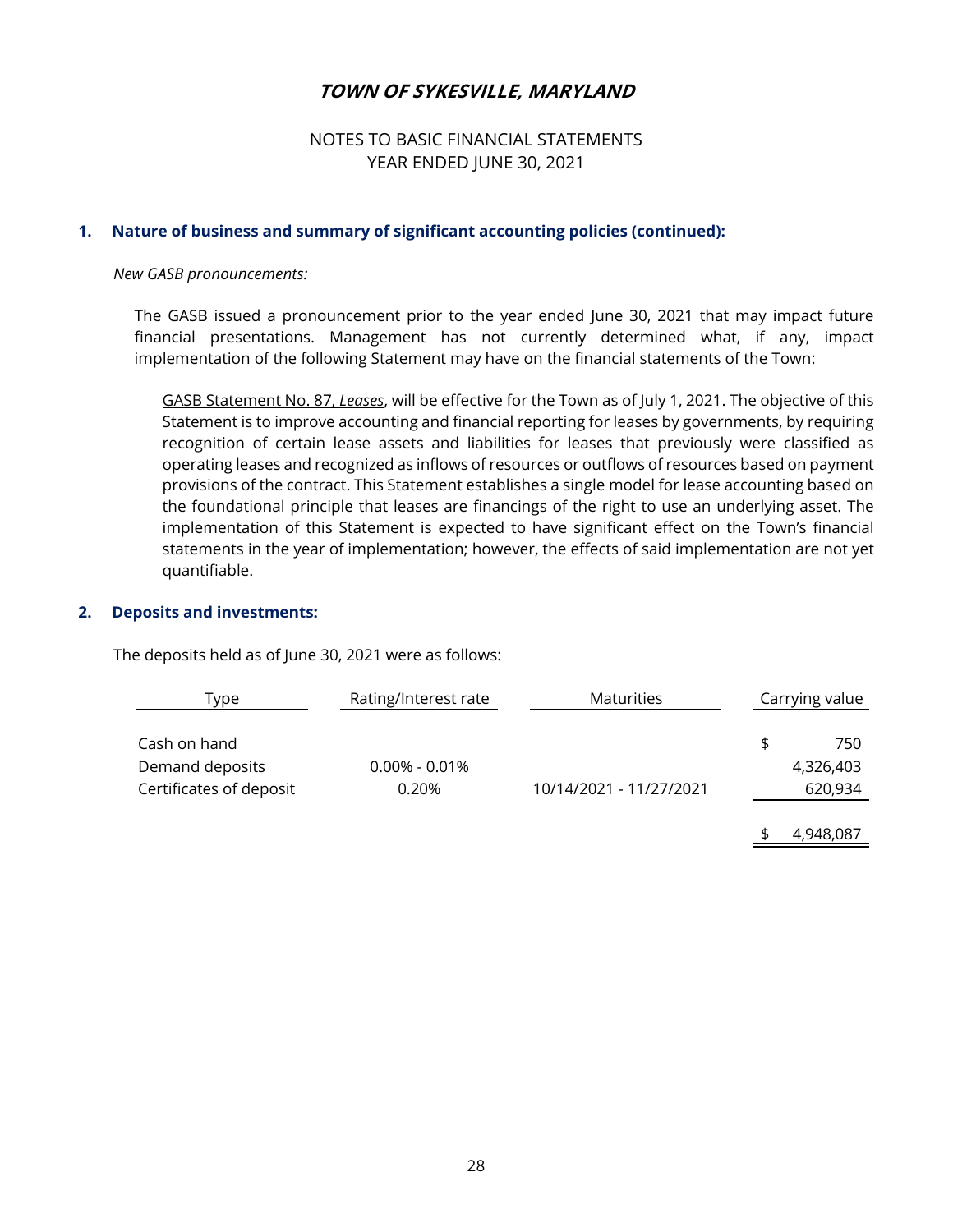## NOTES TO BASIC FINANCIAL STATEMENTS YEAR ENDED JUNE 30, 2021

#### **2. Deposits and investments (continued):**

| Reconciliation to statement of net position:              |              |
|-----------------------------------------------------------|--------------|
| Current assets:                                           |              |
| Cash and cash equivalents:                                |              |
| Unrestricted                                              | \$ 2,819,788 |
| Restricted                                                | 46,741       |
|                                                           |              |
| Total cash and cash equivalents                           | 2,866,529    |
|                                                           |              |
| Cash with escrow agent, restricted                        | 1,130,460    |
|                                                           |              |
| Certificates of deposit                                   | 620,934      |
|                                                           |              |
| Total current assets                                      | 4,617,923    |
| Non-current assets, cash and cash equivalents, restricted | 330,164      |
|                                                           |              |
| Total current and non-current assets                      | \$4,948,087  |
|                                                           |              |

Restricted cash and cash equivalents and cash with escrow agent as of June 30, 2021 are comprised as follows:

| Gate House contribution            | 163,279   |
|------------------------------------|-----------|
| Public project funds               | 184,385   |
| Other deposits                     | 29.241    |
| Warfield Complex renovation escrow | 1,130,460 |
|                                    |           |

#### \$ 1,507,365

Restricted assets are classified as current when they are restricted for payment of current liabilities. Otherwise, they are non-current in nature.

The Town's formal investment policy does not limit its investment choices, except for the guidelines outlined below, beyond the limitations of Maryland State Finance and Procurement Code Ann. § 6-222, which authorizes the Town to invest in obligations of the United States and related agencies, repurchase agreements of United States obligations, certain bankers' acceptances, bonds and commercial paper with the highest letter and numerical rating by at least one nationally recognized statistical rating organization, money market mutual funds operated in accordance with Rule 2A-7 of the ICA of 1940 and any investment portfolio created under the Maryland Local Government Investment Pool (MLGIP).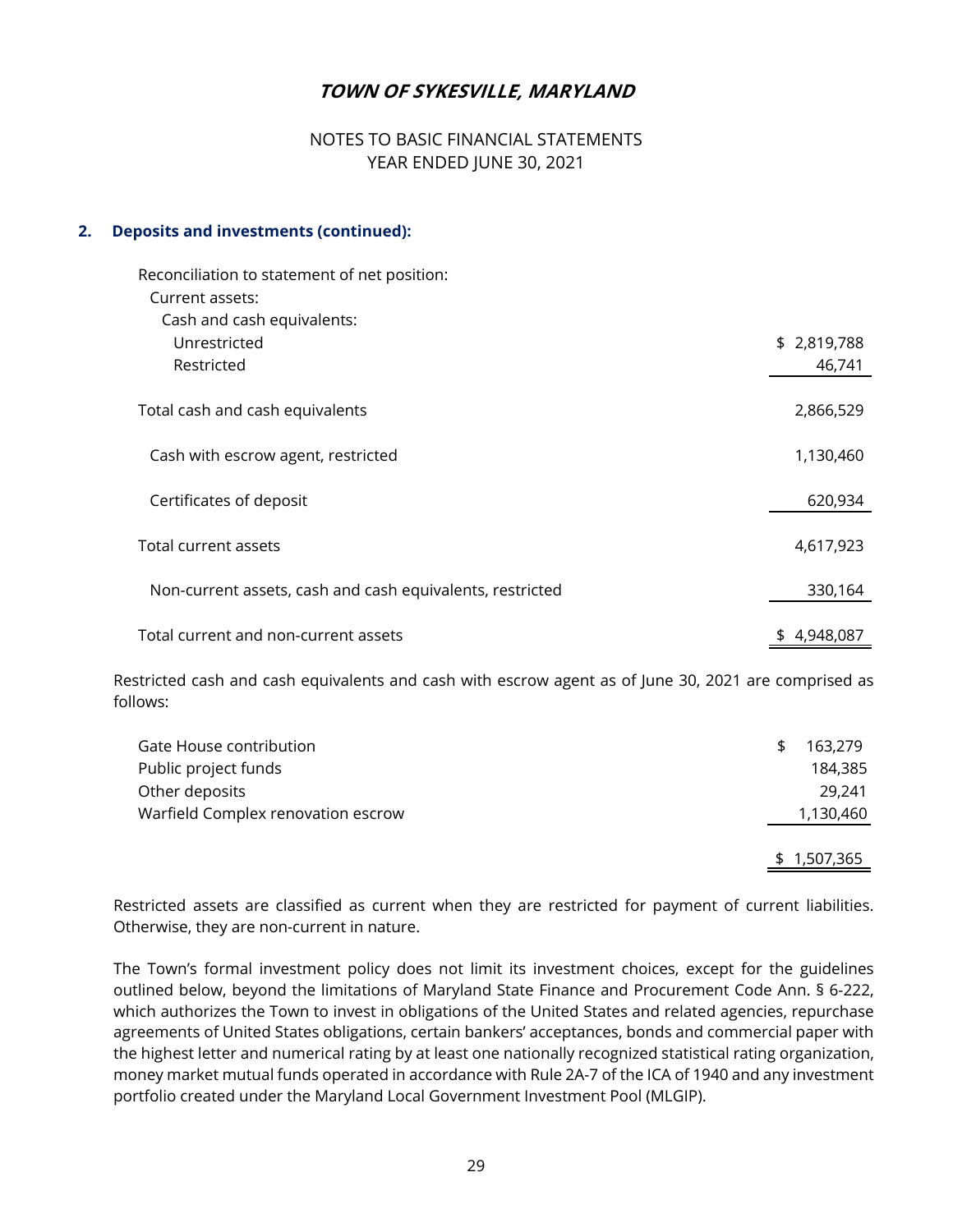## NOTES TO BASIC FINANCIAL STATEMENTS YEAR ENDED JUNE 30, 2021

#### **2. Deposits and investments (continued):**

As of June 30, 2021 the Town was invested in a mutual fund which does not meet the definition of a money market mutual fund and therefore was out of compliance with their investment policy. The investment was unrated and had an average maturity of less than a year. Subsequent to year-end, the mutual fund was liquidated and placed in a holding that complies with the investment policy.

The Town categorizes its fair value measurements within the fair value hierarchy established by generally accepted accounting principles. The hierarchy is based on valuation inputs used to measure the fair value of the asset. Level 1 inputs are quoted prices in active markets for identical assets; Level 2 inputs are significant other observable inputs and Level 3 inputs are significant unobservable inputs. The Town's investment in the Putnam Ultra Short Duration Income Fund of \$101,175 is valued using quoted prices in active markets for identical assets (Level 1). The Town has no investments categorized as Level 2 or Level 3.

#### *Custodial credit risk:*

Deposits in financial institutions, reported as components of cash and cash equivalents, cash with escrow agent and certificates of deposit, had a bank balance of \$5,001,626 as of June 30, 2021, \$3,636,939 of which was exposed to custodial credit risk and uninsured. This amount was fully collateralized by securities pledged and held by financial institutions, not in the Town's name.

Deposits in a financial institution, reported as investments, had a bank balance of \$101,175 as of June 30, 2021, all of which is insured.

#### *Interest rate and credit risk:*

The Town's formal investment policy limits investment maturities as a means of managing its exposure to fair value losses arising from increasing interest rates as follows: the Town will attempt to match its investments with anticipated cash flow requirements and unmatched investments are to be limited to securities maturing up to three years from the date of purchase. In addition, reserve funds may be invested in securities maturing up to five years from date of purchase if such maturity is made to precede or coincide with the expected need for funds and appropriate management approval.

The Town's formal investment policy limits investment credit risk to the highest possible rating from at least one statistical rating organization designated by the Securities and Exchange Commission (SEC) for money market mutual funds instruments.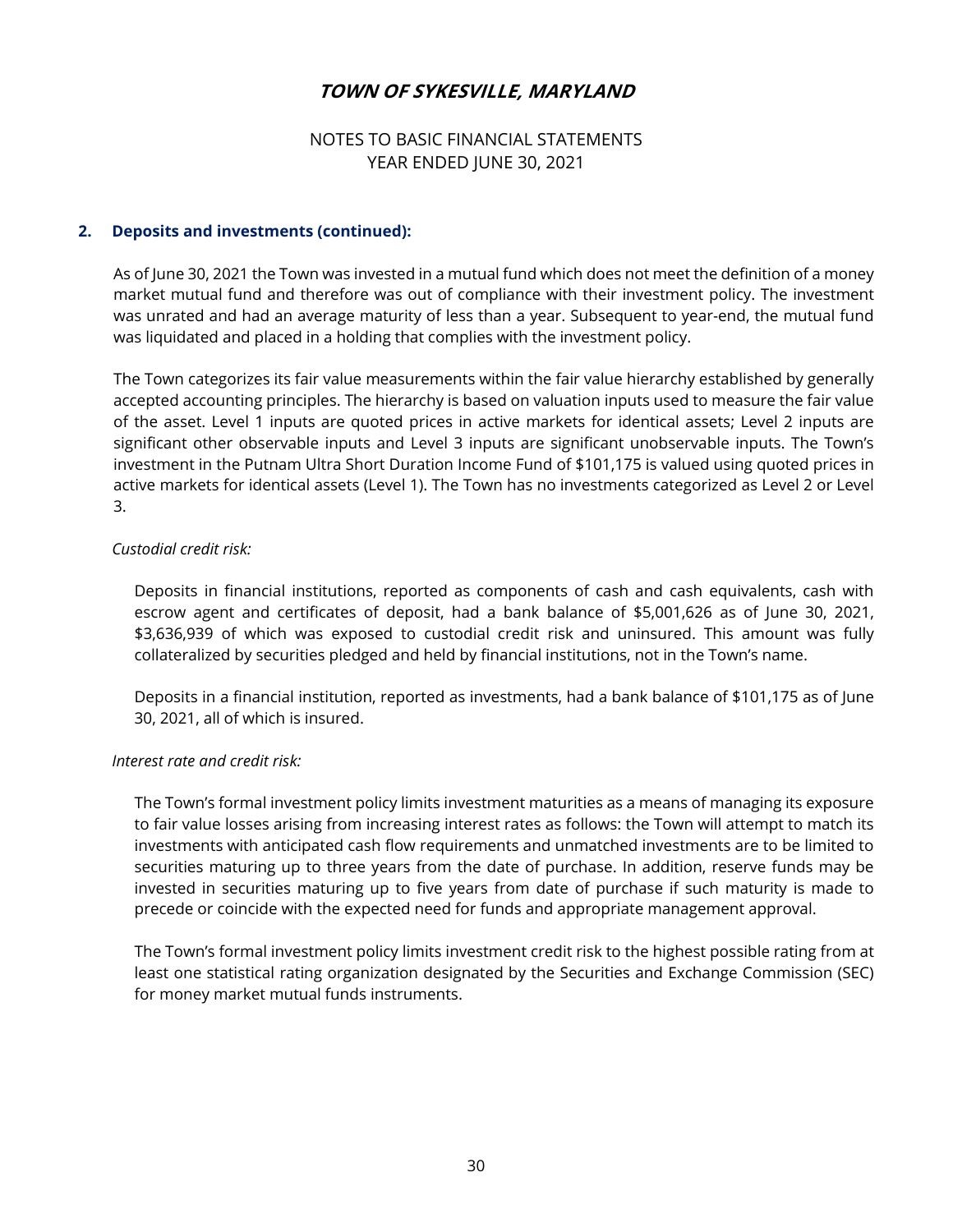## NOTES TO BASIC FINANCIAL STATEMENTS YEAR ENDED JUNE 30, 2021

#### **2. Deposits and investments (continued):**

#### *Concentration of credit risk:*

The Town's formal investment policy places the following limits on the maximum percent of portfolio it may invest in any one specific instrument, financial institution or issuer: 100% in United States Governmental Obligations and MLGIP; 90% in United States Government Agencies and Instrumentalities, repurchase agreements and certificates of deposit and 50% in money market mutual funds instruments. As of June 30, 2021, the Town had no concentration of credit risk.

#### **3. Escrow agreement and gain contingency:**

The Town entered into an agreement with the purchaser of the Warfield Complex (purchaser) on June 26, 2018 for the Town to place \$1,100,000 in escrow (Parcel D Escrow Fund I) as a contribution to the eligible work (the stabilization, mothballing, preservation, rehabilitation, build-out, construction and/or expansion of a building) on parcel D of the Warfield Complex. This is presented as cash with escrow agent - restricted on the Town's financial statements. As principal payments are made on the \$1,000,000 note (see Note 4), these principal payments are deposited into this escrow account. The purchaser agreed to place \$400,000 in escrow as initial funding for eligible work on parcel D of the Warfield Complex (Parcel D Escrow Fund II). The purchaser also agreed to place \$300,000 in escrow as initial funding for eligible work on buildings F and W of the Warfield Complex (Buildings F and W Escrow Fund). The Parcel D Escrow Fund II and Buildings F and W Escrow Fund are not presented in the Town's financial statements because they are the purchaser's funds.

On June 26, 2030, any and all funds remaining in the three escrow accounts listed above (including all accrued interest) will be disbursed to the Town, unless the Town extends the date or the Town exercises its rights under the reversion agreement, as described below.

The purchaser of the Warfield Complex must complete eligible work on parcel D certified by an inspecting consultant totaling \$525,000 or more by June 26, 2021 (this deadline was not met), totaling \$1,050,000 or more by June 26, 2025 and totaling \$2,500,000 or more by June 26, 2030. Parcel D Escrow Fund I, Parcel D Escrow Fund II and the note for \$1,000,000 (see Note 4) sum to the \$2,500,000 required to be spent by June 26, 2030. If the eligible work completion requirements listed above are not met, the purchaser's right, title and interest to all buildings remaining on the lien will revert to the Town in accordance with the terms of the reversion agreement.

As of June 30, 2021, the ending balance in the three escrows was \$1,434,186, which includes principal payments received from the \$1,000,000 note (see Note 4), withdrawals from the developer for work performed on the project and interest earned on the escrow accounts. Certified work done on parcel D as of June 30, 2021 was \$27,566.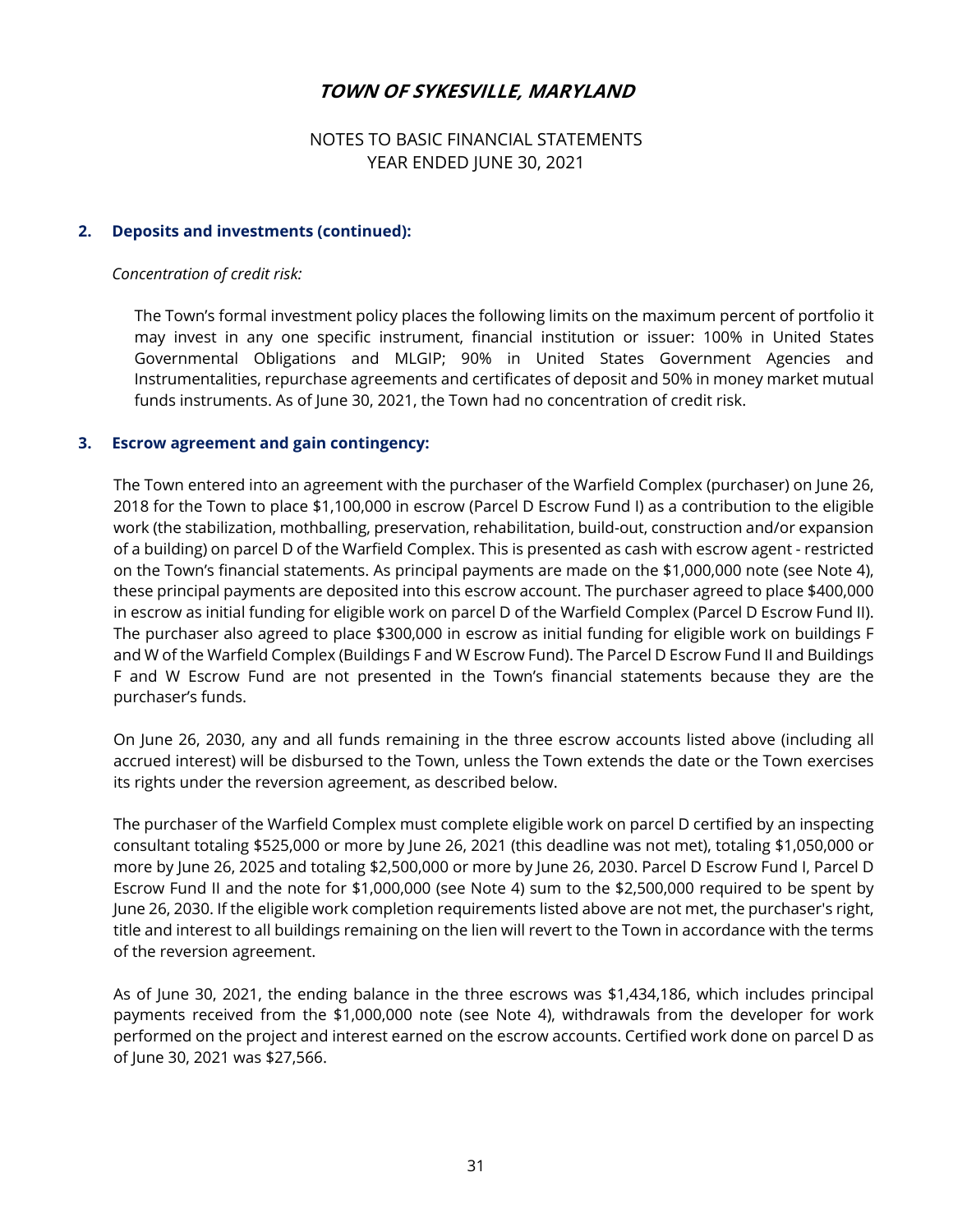## NOTES TO BASIC FINANCIAL STATEMENTS YEAR ENDED JUNE 30, 2021

#### **4. Notes receivable:**

The Town has a note agreement with a restaurant located in the Town to finance one-half of the necessary accessibility alterations to the restaurant, with any project costs exceeding the contracted amounts being the responsibility of the restaurant. The note also includes \$5,000 in principal due to the Town for anticipated tax credits to be received in relation to the alterations, which will be curtailed by one-half of any shortfall in credits received. The note is due in monthly installments of principal and interest at an annual rate of 5.00%, and unpaid interest and principal are due on April 1, 2024. As of June 30, 2021, the balance owed on the note is \$17,017.

In June 2018, the Town entered into a note agreement with the purchaser of the Warfield Complex for \$1,000,000. The principal and accrued interest were due in full on June 26, 2020. The Town has sent the purchaser a notice of default on the note. As of June 30, 2021, the balance owed by the developer on the note is \$979,315, plus accrued interest of \$89,524. The principal payments are expected to be paid as the related parcels and condominium units are sold by the purchaser. No principal payments were made during the year ended June 30, 2021. The Town has recorded an allowance against the accrued interest due to collectability concerns. Interest is accruing at a rate of 4.37%.

Future minimum principal receipts under the note agreements are as follows:

| Year ending<br>June 30, | Governmental<br>activities      |  |
|-------------------------|---------------------------------|--|
| 2022<br>2023<br>2024    | \$<br>987,216<br>4,868<br>4,248 |  |
|                         | \$<br>996,332                   |  |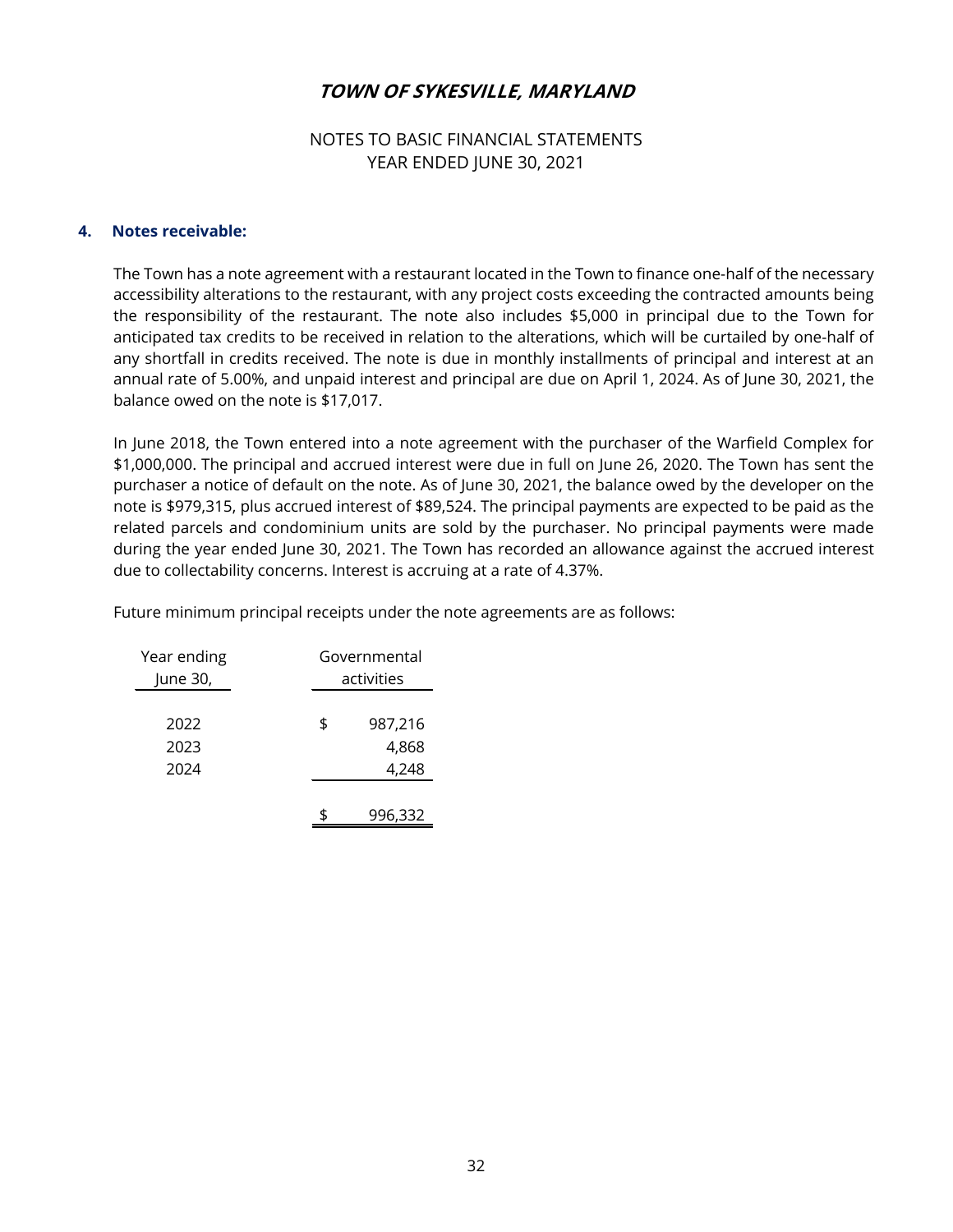# NOTES TO BASIC FINANCIAL STATEMENTS YEAR ENDED JUNE 30, 2021

## **5. Capital assets and depreciation:**

A summary of governmental activities is as follows:

|                                                                        | Balance         |                 |               | Transferred to | Balance       |
|------------------------------------------------------------------------|-----------------|-----------------|---------------|----------------|---------------|
|                                                                        | July 1, 2020    | Increases       | Decreases     | active status  | June 30, 2021 |
| Capital assets:<br>Non-depreciable assets:<br>Construction in progress | \$<br>33,677    | 9,575<br>\$     |               | \$<br>(21,500) | 21,752<br>\$  |
| Land                                                                   | 1,407,171       |                 |               |                | 1,407,171     |
| Total non-depreciable assets                                           | 1,440,848       | 9,575           |               | (21,500)       | 1,428,923     |
| Depreciable assets:                                                    |                 |                 |               |                |               |
| <b>Buildings and improvements</b>                                      | 3,711,474       | 12,500          | \$<br>308,314 |                | 3,415,660     |
| Equipment                                                              | 1,592,458       | 441,979         | 8,473         | 21,500         | 2,047,464     |
| Infrastructure                                                         | 12,604,017      |                 |               |                | 12,604,017    |
| Vehicles                                                               | 1,142,610       | 180,645         | 30,343        |                | 1,292,912     |
| Total depreciable assets                                               | 19,050,559      | 635,124         | 347,130       | 21,500         | 19,360,053    |
| Total capital assets                                                   | 20,491,407      | 644,699         | 347,130       |                | 20,788,976    |
| Accumulated depreciation:                                              |                 |                 |               |                |               |
| Buildings and improvements                                             | 2,546,276       | 121,658         | 298,032       |                | 2,369,902     |
| Equipment                                                              | 1,116,841       | 60,337          | 8,473         |                | 1,168,705     |
| Infrastructure                                                         | 7,454,420       | 559,390         |               |                | 8,013,810     |
| Vehicles                                                               | 821,581         | 93,215          | 29,593        |                | 885,203       |
| Total accumulated depreciation                                         | 11,939,118      | 834,600         | 336,098       |                | 12,437,620    |
| Total capital assets, net                                              | 8,552,289<br>\$ | (189,901)<br>\$ | 11,032<br>\$  | \$             | 8,351,356     |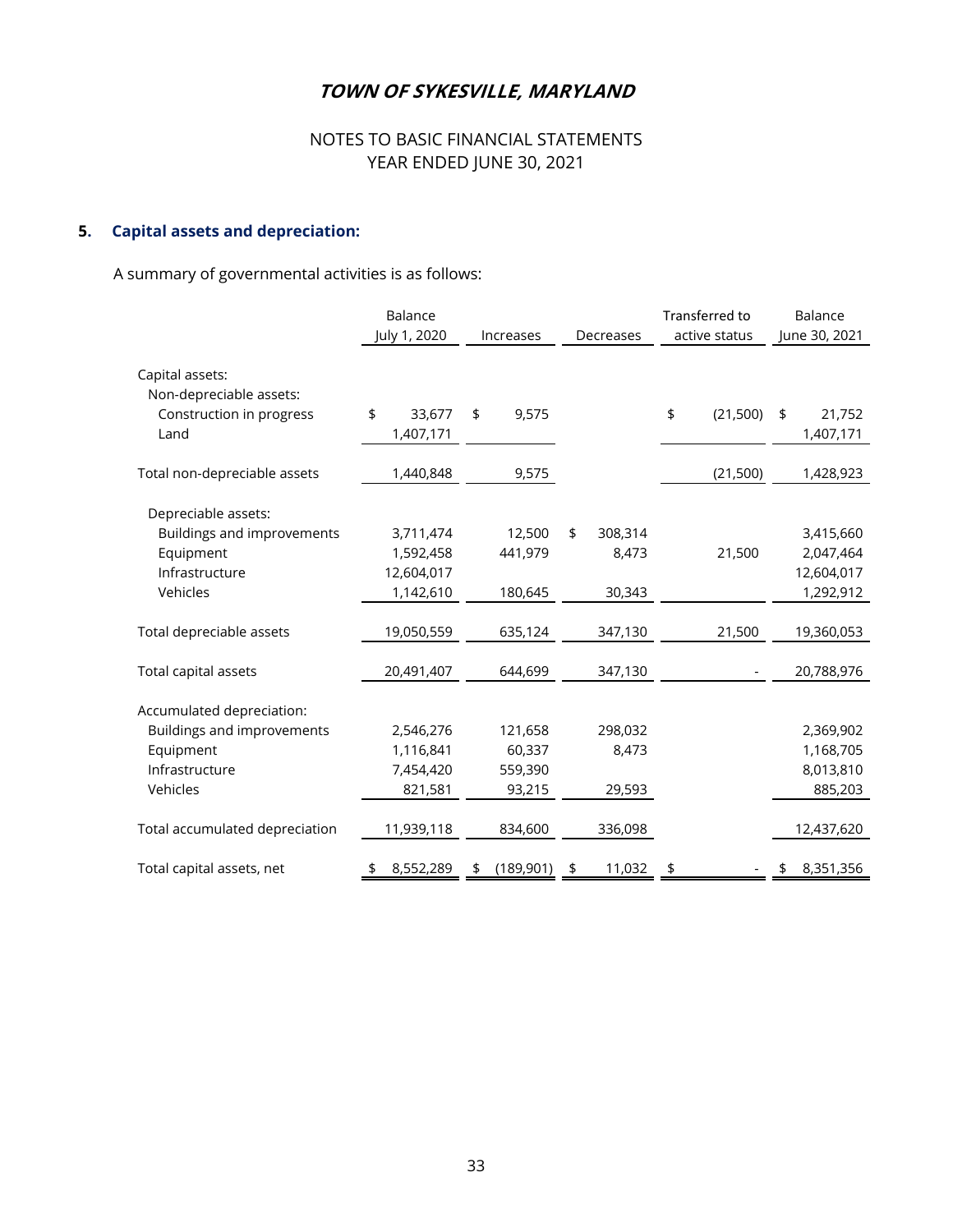## NOTES TO BASIC FINANCIAL STATEMENTS YEAR ENDED JUNE 30, 2021

#### **5. Capital assets and depreciation (continued):**

Depreciation expense, calculated using the straight-line method, for the year ended June 30, 2021 was charged to the governmental activities functions as follows:

| General government   | \$<br>54,305  |
|----------------------|---------------|
| Public safety        | 69,082        |
| Public works         | 633,650       |
| Recreation and parks | 59,571        |
| Historic buildings   | 17,992        |
|                      |               |
|                      | \$<br>834,600 |

#### **6. Non-current liabilities other than net pension liability:**

As of June 30, 2021, the Town had paid off the balance of its 2008 General Obligation bonds.

The following is a summary of changes in non-current liabilities, excluding net pension liability, for governmental activities for the year ended June 30, 2021:

| Type of liability                                                | <b>Balance</b><br>July 1, 2020 | Additions | Reductions | <b>Balance</b><br>June 30, 2021 | Due within<br>one year |
|------------------------------------------------------------------|--------------------------------|-----------|------------|---------------------------------|------------------------|
|                                                                  |                                |           |            |                                 |                        |
| Bonds payable<br>2008 general obligation bonds                   | \$<br>277,151                  |           | \$277,151  | \$<br>$\sim$                    | \$                     |
| Accrued compensated absences                                     | 102,966                        |           | 8,530      | 94,436                          | 1,954                  |
| Total non-current liabilities<br>excluding net pension liability | 380,117                        |           | 285.681    | 94,436                          | 1,954                  |

Liabilities in governmental activities are liquidated from general revenues in the General Fund.

Interest and related costs incurred for governmental activities for the year ended June 30, 2021 was \$11,501, all of which was expensed.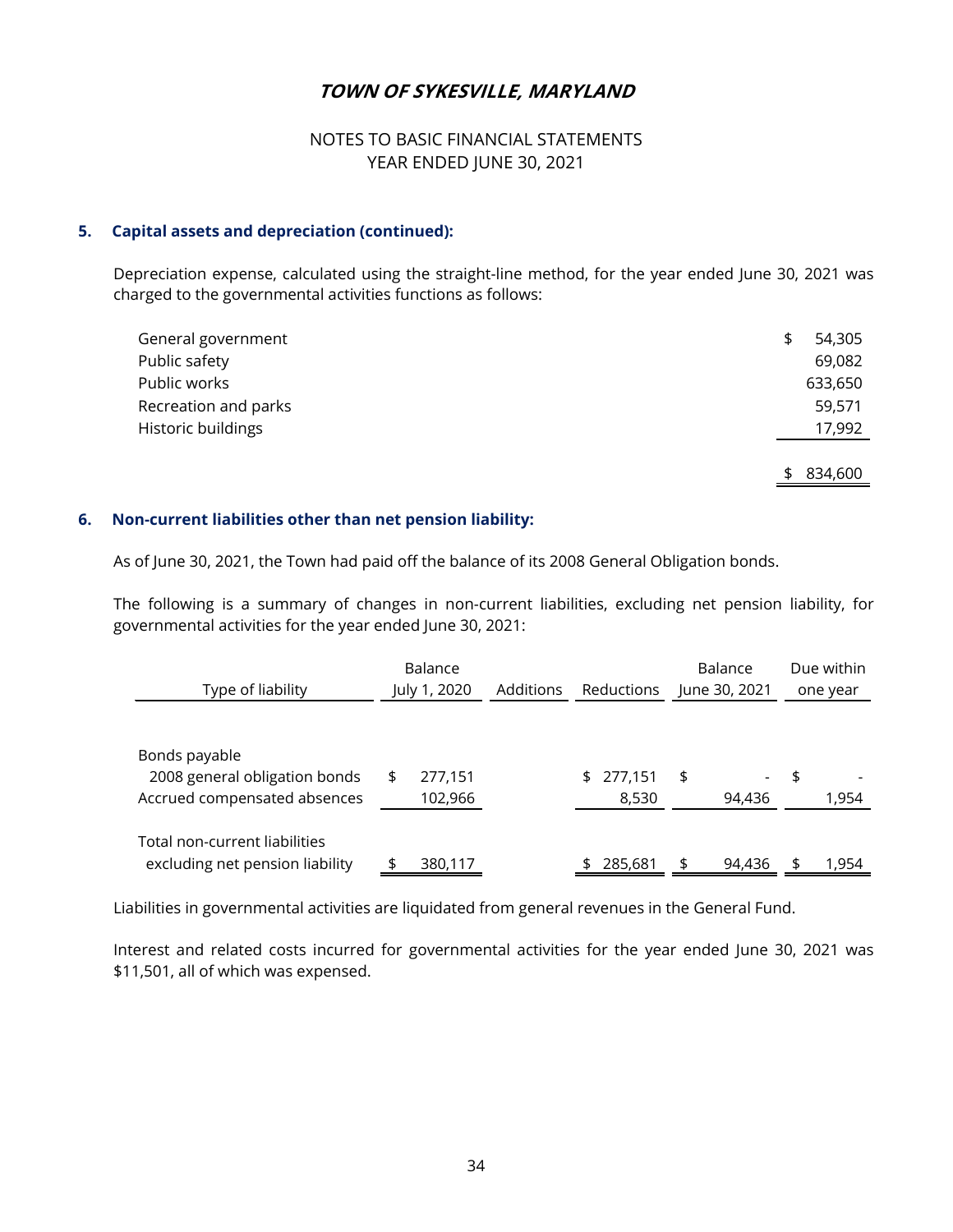## NOTES TO BASIC FINANCIAL STATEMENTS YEAR ENDED JUNE 30, 2021

#### **7. Net position and fund balances:**

The following is a summary of General Fund nonspendable fund balance as of June 30, 2021:

| Prepaid expenses |  | \$40,257  |
|------------------|--|-----------|
| Notes receivable |  | 17,017    |
|                  |  |           |
|                  |  | \$ 57,274 |
|                  |  |           |

The following is a summary of restricted net position in the governmental activities and restricted fund balance in the General Fund as of June 30, 2021:

| Gate House Museum                    | \$<br>163.279 |
|--------------------------------------|---------------|
| Public project funds                 | 184,385       |
| Note receivable - Warfield Purchaser | 979.315       |
| Warfield Complex renovation escrow   | 1,130,460     |
|                                      |               |
|                                      | \$ 2,457,439  |

Gate House Museum - Unspent amounts from a donation from a trust for the benefit of the Gate House Museum.

Public project funds - Funds set aside from the proceeds of the sale of the Warfield Complex to be used for specific public projects.

Note receivable – Warfield Purchaser – Outstanding balance on note from Warfield purchaser. The balance of which, once received, will be added to the Warfield Complex renovation escrow.

Warfield Complex renovation escrow - Funds set aside from the proceeds of the sale of the Warfield Complex to be donated towards the Complex's renovations (see Note 3).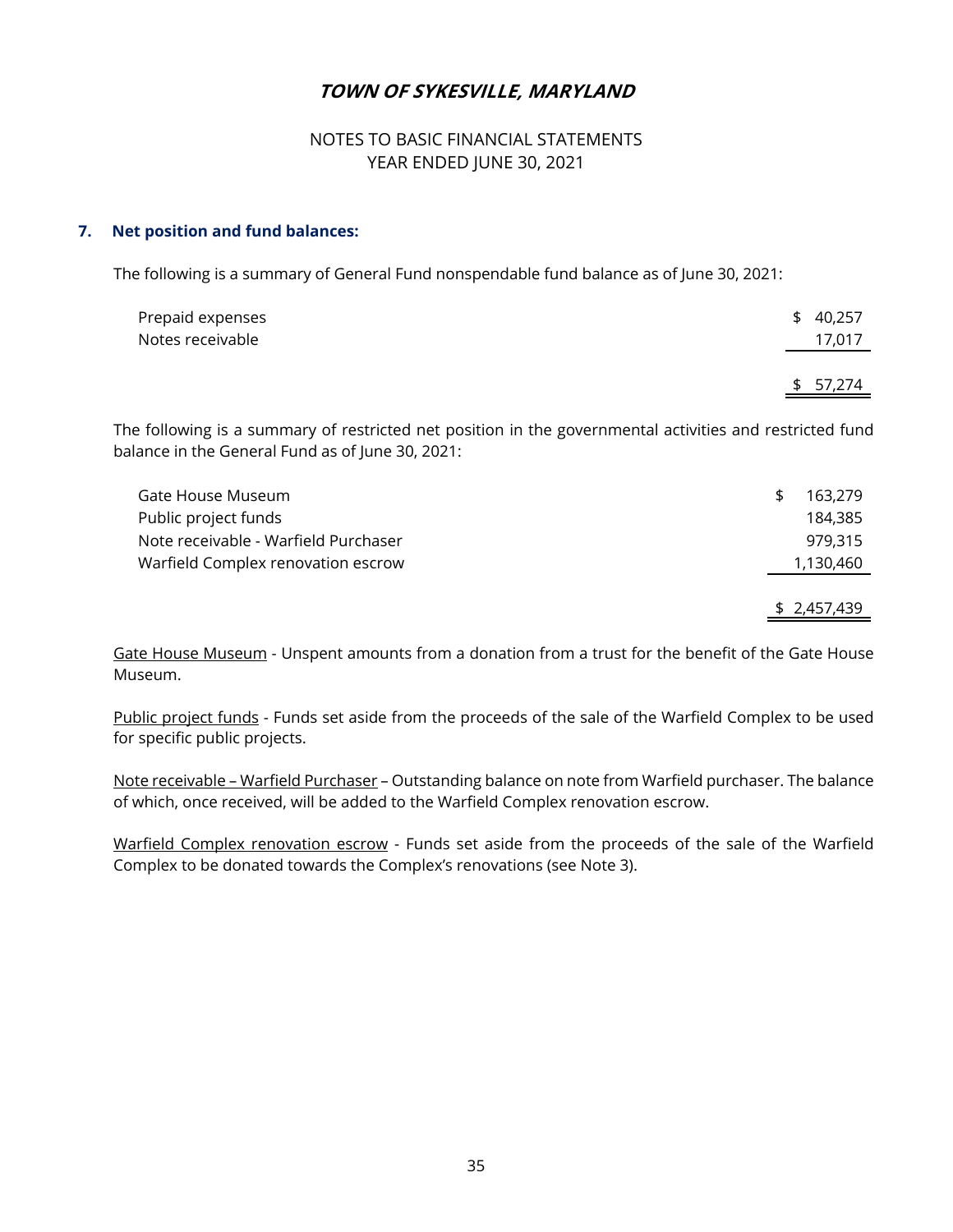## NOTES TO BASIC FINANCIAL STATEMENTS YEAR ENDED JUNE 30, 2021

#### **7. Net position and fund balances (continued):**

The following is a summary of General Fund assigned fund balance as of June 30, 2021:

| Capital reserve                   | \$438,281 |
|-----------------------------------|-----------|
| Gate House Museum                 | 7,500     |
| Impact fees                       | 203,283   |
| Parking impact fees               | 24,022    |
| Repaving Reserve                  | 250,000   |
| Town House - Exterior Maintenance | 5,000     |
|                                   |           |
|                                   | \$928,086 |

The capital reserve assigned fund balance was established by the Town to have guaranteed funds available for capital projects, to provide funds for planned and anticipated projects, and to allow for completion of projects in a timely manner that is not dependent on annual Town cash flow. The balance is set at the amount required under the most recently approved Town capital improvements plan, less grants, bonds and other funding mechanisms. The repaving reserved assigned fund balance was established by the Town to have guaranteed funds available for needed road repaving projects and to supplement highway user revenues received from the State.

#### **8. South Branch Park Cooperative agreement and lease:**

On December 14, 2006, the Town entered into an agreement with Howard County, Maryland, (the County). The County owns 9.578 acres of land presently improved with historic structures: a brick warehouse, a weigh station and the Sykes Mill stone house (collectively referred to as the "Historic Structures") situated on the Howard County side of South Branch Patapsco River, Sykesville, Howard County (the Property). The County and Town desire to create a recreational area to be used primarily for recreational, historic and cultural purposes and to preserve, rehabilitate and operate for public use the Historic Structures on the Property.

The County agreed to lease the Property to the Town for a term of 35 years, beginning on the execution of the Cooperative Agreement and ending on December 1, 2041. There are no rental charges for the first five years of the Cooperative Agreement. Commencing on the sixth anniversary, the Town shall pay an annual rent in the amount of \$1 and shall split the net revenue from the Property's operation as follows: 70% to the Town and 30% to the County. The related lease expense for the year ended June 30, 2021 was \$0. In the event of early termination of the Agreement, the Town shall not be reimbursed for any profits that may have been anticipated but which have not been earned up to the date of termination.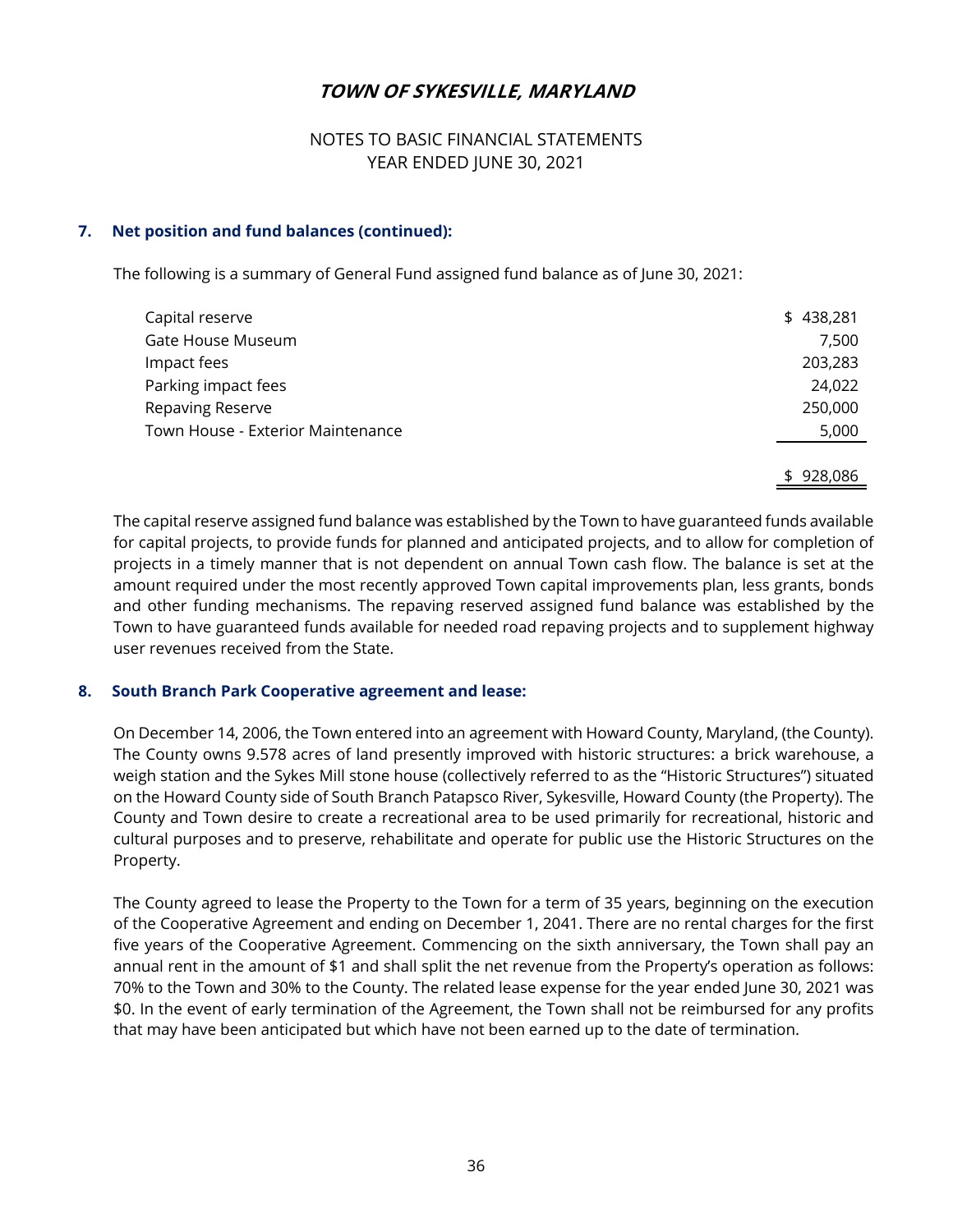## NOTES TO BASIC FINANCIAL STATEMENTS YEAR ENDED JUNE 30, 2021

#### **8. South Branch Park Cooperative agreement and lease (continued):**

As part of the Cooperative Agreement, the Town was to perform rehabilitation of the Historic Structures and improvements to the Property, as well as construct utilities, driveways and parking areas. Some of these improvements have been made; however, the Town and the County have agreed that they are not operating under the proposed timeline in the original agreement. The Town and the County are in continuing talks on how to maintain and operate the Property going forward.

The County reserves the right to terminate the Cooperative Agreement upon giving 120 days written notice to the Town. In the event of termination, the County will reimburse the Town for reasonable costs of construction and rehabilitation incurred if deemed acceptable by the County.

#### **9. Water tower agreement:**

The Town entered into an agreement with the purchaser of the Warfield Complex (purchaser) on June 26, 2018 which outlines the agreed-upon payments the purchaser must make to the Town under various scenarios in relation to the water tower that is located in the Warfield Complex. The term of the agreement is through June 2048 if the water tower is not demolished. The term of the agreement is through June 2028 if the water tower is demolished and a cell tower is not constructed in its place. If the water tower is demolished and a cell tower is constructed in its place, the agreement is active for 30 years after the cell tower construction completion date.

Under the agreement, the purchaser is required to remit 75% of the water tower net revenues (rent received under cell tower rental agreements less, among other items, payments for repairs and maintenance related to the cell tower equipment) until the Town has received \$200,000 in water tower net revenues. From that point forward, into perpetuity (regardless of the terms of the agreement listed above), the purchaser is required to remit 50% of the water tower net revenues to the Town (unless the Town requires the purchaser to purchase the Town's interest in the agreement, as outlined below).

If the water tower is demolished by the purchaser, the purchaser is required to pay the Town, within 90 days of demolition, \$150,000 less the total water tower net revenues already received by the Town since June 2018. This payment is deemed a prepayment to the Town for anticipated future water/cell tower net revenues. Therefore, when/if rents are collected on cell tower rental agreements after this payment is received by the Town, the purchaser may retain the Town's allocated portion of the water/cell tower net revenues, as outlined above, until the retained amount is greater than the payment made to the Town after the water tower demolition, at which point the payments for the water/cell tower net revenues resume per the terms outlined above.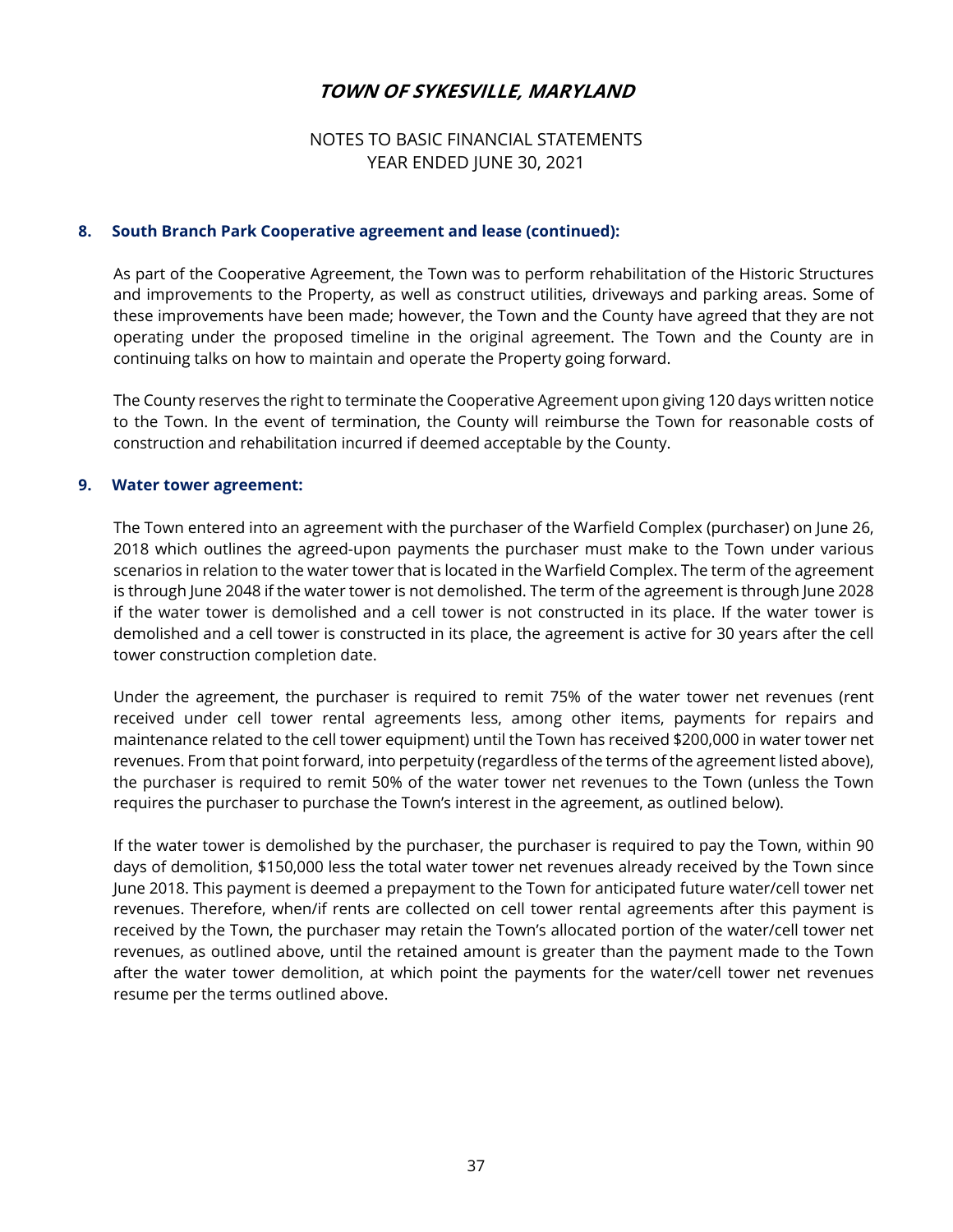## NOTES TO BASIC FINANCIAL STATEMENTS YEAR ENDED JUNE 30, 2021

#### **9. Water tower agreement (continued):**

At any time between June 26, 2021 and June 26, 2025, the Town has the right to require the purchaser to purchase the Town's interest in the agreement (unless the water tower was already demolished by the purchaser requiring the purchaser to make the payment to the Town as outlined above). The purchase price of the Town's interest in the agreement is equal to \$150,000 less the total water tower net revenues already received by the Town since June 2018. Upon the Town's receipt of the purchase price, the agreement would be deemed terminated, and the Town would not have further rights to water tower net revenues.

As of June 30, 2021, the water tower has not been demolished, and the purchaser did not have any cell tower rental agreements in place.

#### **10. Cost-sharing stormwater mitigation project with Carroll County:**

Under Federal court order, the Environmental Protection Agency was ordered to implement a Chesapeake Bay clean up. The State of Maryland established a stormwater management fee program to fund projects to direct nitrogen away from streams that feed into the Chesapeake Bay. This program is implemented through a National Pollutant Discharge Elimination System (NPDES) permit for Carroll County, Maryland (the County). In October 2014, the Town, along with seven other municipalities, entered into a cost-sharing of stormwater mitigation project with the County to comply with NPDES requirements. The annual amount for each municipality was calculated based on \$25,000 per impervious acre based on the total number of impervious acres which are required to be restored/mitigated by the permit over the five-year period of this project. From the Town's share of this project, the Town is required to pay 20%, and the County will cover the remaining 80%. The five-year agreement expired as of June 30, 2020, and all parties agreed to continue the agreement terms through annual extensions until they finalize the Fifth Generation Permit. The Town's portion for these costs for the year ended June 30, 2021 was \$40,002. Subsequent to year end, an agreement was signed requiring annual payments through the fiscal year ending June 30, 2029. See further details in Note 15.

#### **11. Pension plans:**

The Town is a participating employer in the Maryland State Retirement and Pension System (the System) - Employees' Pension System and the Maryland State Retirement and Pension System - Law Enforcement Officers' Pension System. Both are defined benefit pension plans (the Plan).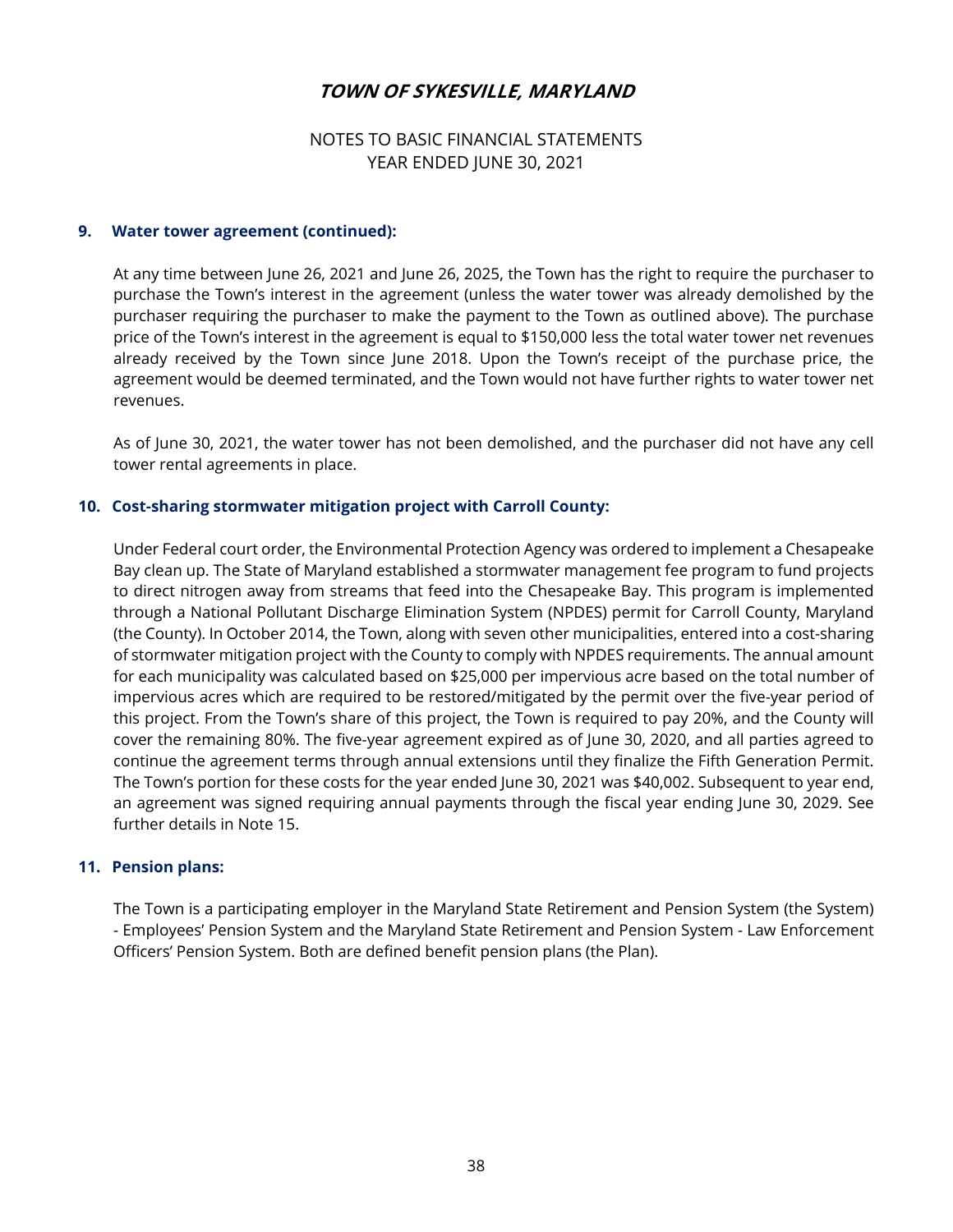## NOTES TO BASIC FINANCIAL STATEMENTS YEAR ENDED JUNE 30, 2021

#### **11. Pension plans (continued):**

 *General information about the pension plans:* 

#### Employees' pension system:

**Plan description** - Town employees that work a minimum of 500 regular hours, excluding overtime, are provided with pensions through the Maryland State Retirement and Pension System, a costsharing multiple-employer defined benefit pension plan administered by the State Retirement Agency (the Agency). Responsibility for the System's administration and operation is vested in a 15 member Board of Trustees. The System issues a publicly available financial report that can be obtained at: https://sra.maryland.gov/sites/main/files/file-attachments/2020\_msrps\_cafrweb\_final.pdf

**Benefits provided** - The Plan provides retirement, disability and death benefits. Retirement benefits equal 1.5% of average final compensation (AFC) for the five highest consecutive years as an employee multiplied by the number of years of creditable service accrued on or after July 1, 2011. Members are eligible for full service pension allowances when their combined age and eligibility service equals at least 90 years or they attain age 65 after 10 years of eligibility service. Members are eligible for early service pension allowances upon attaining age 60 with at least 15 years of eligibility of service. Benefits are reduced by 0.5% per month for each month remaining until the retiree attains age 65. The maximum reduction for these members is 30%.

Employees are eligible for ordinary disability pension allowances upon completing five years of eligibility service. Ordinary disability pension allowances equal the full service pension allowances if the members are at least age 62 on the date of retirement. Otherwise, the allowances equal the full service pension allowances computed as though the members had continued to accrue service credits until age 62 without any change in the rate of earnable compensation.

Employees are eligible for accidental disability benefits regardless of length of service as long as the accident occurred in the course of their job performance. Accidental disability benefits are equal to the sum of an annuity determined as the actuarial value of the member's accumulated contributions and two-thirds (66.7%) of their AFC.

To be eligible for death benefits, the member must have either accumulated one year of eligibility service prior to the date of death or died in the line of duty. Death benefits equal the member's annual earnable compensation on the date of death plus accumulated contributions and interest. Under certain circumstances, surviving spouses who were named sole primary beneficiaries may elect to receive either the aforementioned lump sum payment or a monthly allowance.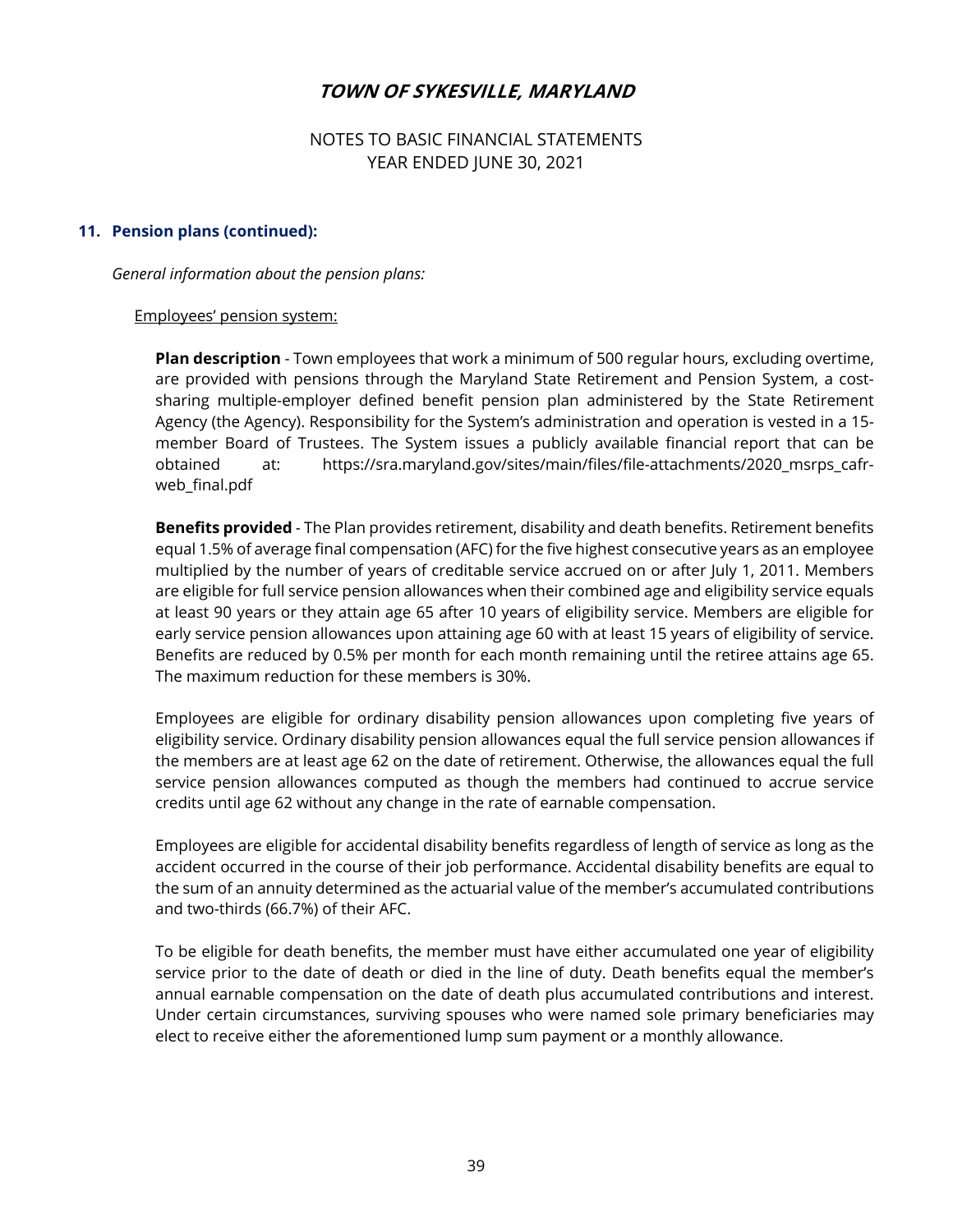## NOTES TO BASIC FINANCIAL STATEMENTS YEAR ENDED JUNE 30, 2021

#### **11. Pension plans (continued):**

 *General information about the pension plans:* 

#### Employees' pension system:

**Contributions** - Members are required to contribute 7.00% of their wages under the Plan. The Town is required to make a contribution which is established by annual actuarial valuations using the Individual Entry Age Normal Cost method with projection and other actuarial assumptions adopted by the Board of Trustees. The Town's required contribution rate for the year ended June 30, 2021 was 6.71% of covered payroll, actuarially determined as an amount that, when combined with employee contributions, is expected to finance the costs of benefits earned by employees during the year, with an additional amount to finance any unfunded accrued liability. Contributions to the pension plan from the Town were \$46,624 for the year ended June 30, 2021.

#### Law Enforcement Officers' Pension System (LEOPS) :

**Plan description** - Effective July 1, 2018, the Town was accepted into the Maryland State Retirement and Pension System's Law Enforcement Officers' Pension System (LEOPS), a cost-sharing multipleemployer defined benefit pension plan administered by the Agency. All sworn police officers of the Town currently participating in the Employees' Pension System were transferred to the LEOPS Plan as of July 1, 2018. The Town received a credit of \$373,125 from the LEOPS Plan to transfer these employees, which is being amortized in level installments over a 25-year term.

Law enforcement officers are provided with pensions through the Maryland State Retirement and Pension System municipal pool, a cost-sharing multiple-employer defined benefit pension plan administered by the Agency. Responsibility for the System's administration and operation is vested in a 15-member Board of Trustees. The System issues a publicly available financial report that can be obtained at: https://sra.maryland.gov/sites/main/files/file-attachments/2020\_msrps\_cafrweb\_final.pdf

**Benefits provided** - The LEOPS Plan provides retirement, disability and death benefits. Full service pension allowances equal 2.0% of AFC for the five highest consecutive years as an employee, up to a maximum benefit of 65% of AFC (32.5 years of credit). LEOPS Plan members are eligible for full service retirement allowances upon attaining age 50 or upon accumulating 25 years of eligibility service regardless of age. Allowances for members who fail to make all required contributions are reduced by the actuarial equivalent of the total unpaid contributions plus interest to the date of retirement. LEOPS Plan members are not eligible for early service retirement allowances.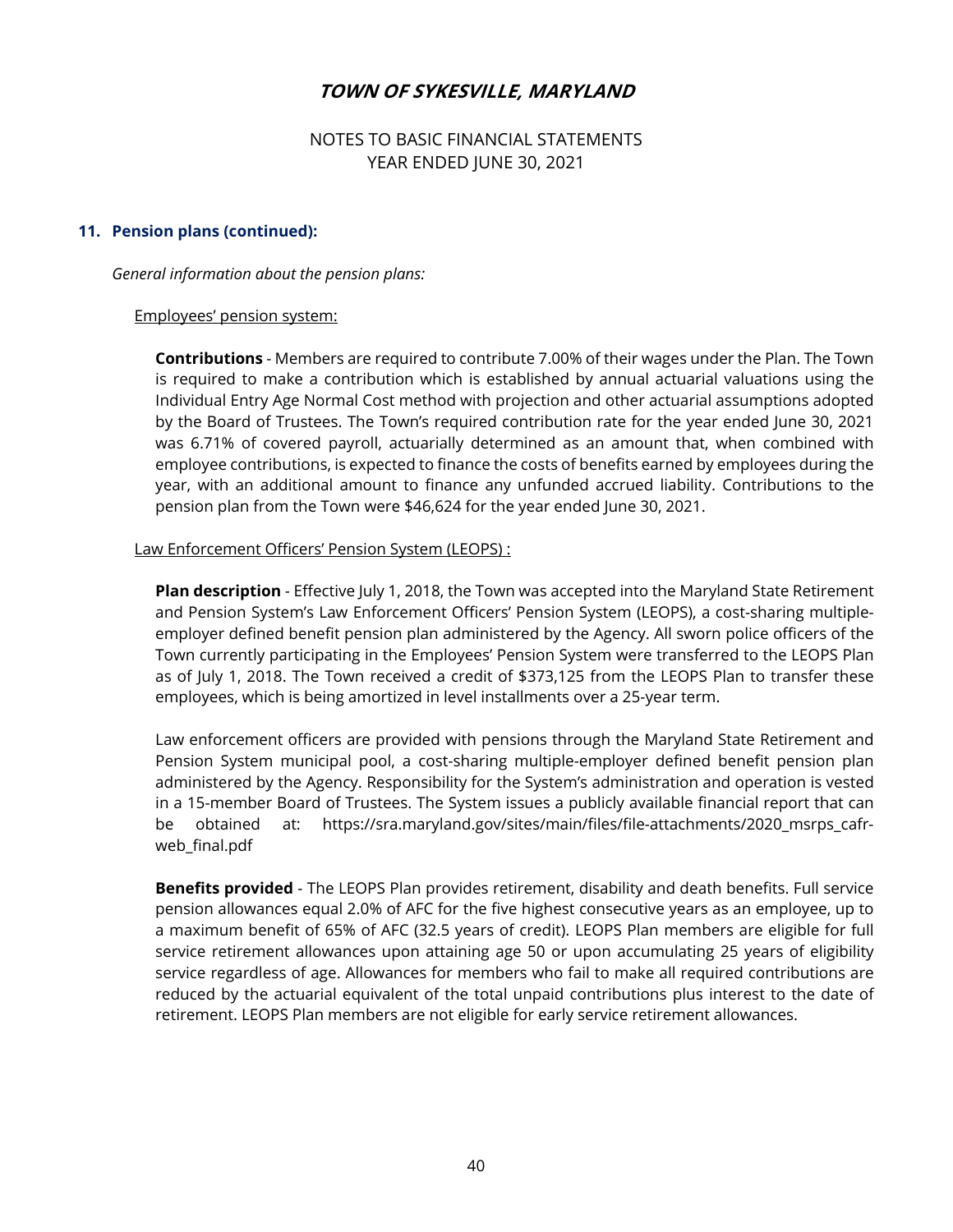## NOTES TO BASIC FINANCIAL STATEMENTS YEAR ENDED JUNE 30, 2021

#### **11. Pension plans (continued):**

 *General information about the pension plans:*

#### **Law Enforcement Officers' Pension System (LEOPS):**

LEOPS Plan members are eligible for ordinary disability retirement allowances upon completing five years of eligibility service. Ordinary disability retirement allowances for LEOPS Plan members are subject to retirement plan provisions equal the greater of the normal service retirement allowance or 25% of AFC. Ordinary disability retirement allowances for LEOPS Plan members subject to pension plan provisions equal the full service pension allowance if the member is at least age 50 on the date of retirement. Otherwise, the allowances equal full service pension allowances computed as though the member had continued to work until age 50 without any change in the rate of earnable compensation.

LEOPS Plan members are eligible for accidental disability benefits regardless of length of service as long as the accident occurred in the course of their job performance. Accidental disability allowances equal the sum of an annuity determined as the actuarial value of the members' accumulated contributions, and two-thirds (66.7%) of AFC. Allowances may not exceed the members' AFC.

LEOPS Plan members accumulating at least one year of eligibility service are eligible for ordinary death benefits equaling the members' annual earnable compensation at the time of death plus accumulated contributions. To be eligible for special death benefits, LEOPS Plan members in service must have accumulated at least two years of eligibility service prior to the date of death or died in the line of duty. The special death benefit provided upon death for LEOPS members in service, but not in performance of duty equals 50% of the applicable ordinary disability allowance. The special death benefit provided upon death in the performance of duty equals 66.67% of the applicable ordinary disability allowance.

**Contributions** - LEOPS Plan members are required to contribute 7.00% of their wages under the Plan. The Town is required to make a contribution which is established by annual actuarial valuations using the Individual Entry Age Normal Cost method with projection and other actuarial assumptions adopted by the Board of Trustees. The Town's required contribution rate for the year ended June 30, 2021 was 34.93% of covered payroll, less amortization of the new entrant credit of \$31,016, actuarially determined as an amount that, when combined with employee contributions, is expected to finance the costs of benefits earned by employees during the year, with an additional amount to finance any unfunded accrued liability. Contributions to the pension plan from the Town were \$78,889 for the year ended June 30, 2021.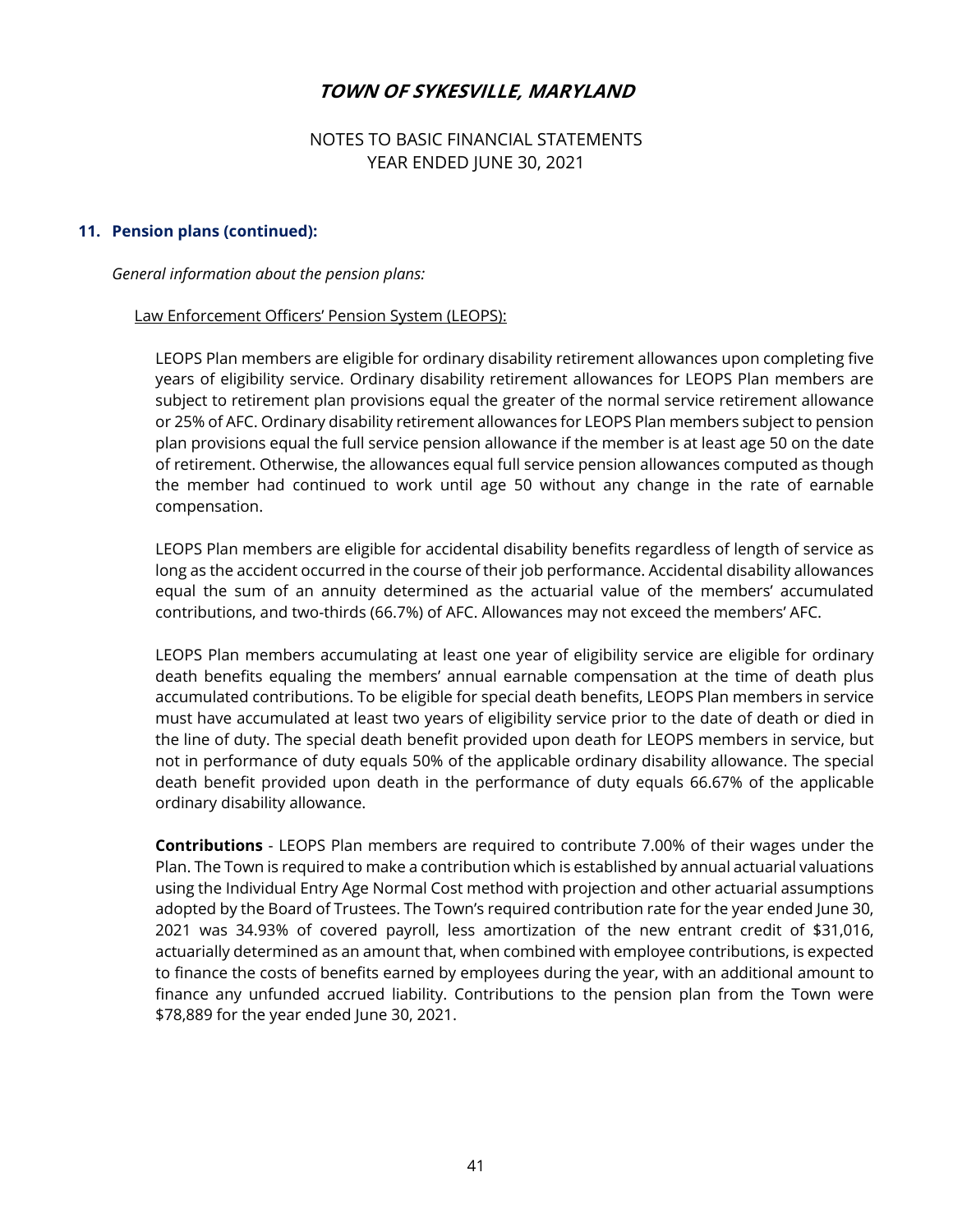## NOTES TO BASIC FINANCIAL STATEMENTS YEAR ENDED JUNE 30, 2021

#### **11. Pension plans (continued):**

*Pension liabilities, pension expense, deferred outflows of resources and deferred inflows of resources related to pensions:* 

As of June 30, 2021, the Town reported a liability of \$844,080 for its proportionate share of the net pension liability. The net pension liability was measured as of June 30, 2020, and the total pension liability used to calculate the net pension liability was determined by an actuarial valuation as of that date. The Town's proportion of the net pension liability was based on the Town's share of contributions to the pension plan relative to the contributions of all participating employers, actuarially determined. As of June 30, 2020, the Town's proportion was 0.0037%, which was an increase of 0.0014% from its proportion measured as of June 30, 2019.

For the year ended June 30, 2021, the Town recognized pension expense of \$120,019. As of June 30, 2021, the Town reported deferred outflows of resources and deferred inflows of resources related to pensions from the following sources:

| Deferred outflows<br>of resources |    | Deferred inflows<br>of resources |  |  |
|-----------------------------------|----|----------------------------------|--|--|
|                                   |    |                                  |  |  |
|                                   | \$ | 20,326                           |  |  |
| \$<br>2,329                       |    | 10,524                           |  |  |
|                                   |    |                                  |  |  |
| 63,434                            |    |                                  |  |  |
| 452,166                           |    | 153,930                          |  |  |
| 125,513                           |    |                                  |  |  |
|                                   |    |                                  |  |  |
| 643,442                           |    | 184,780                          |  |  |
|                                   |    |                                  |  |  |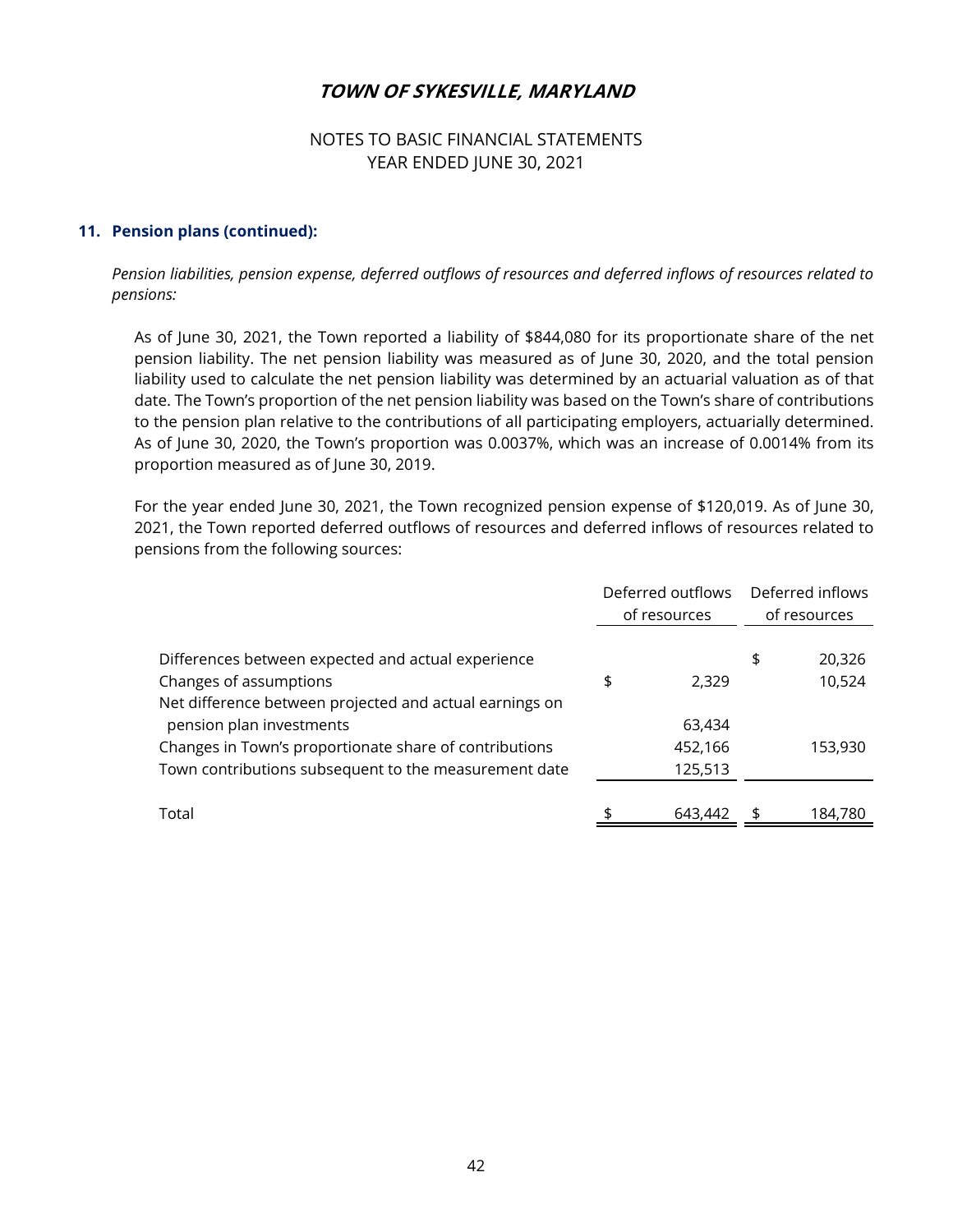## NOTES TO BASIC FINANCIAL STATEMENTS YEAR ENDED JUNE 30, 2021

#### **11. Pension plans (continued):**

*Pension liabilities, pension expense, deferred outflows of resources and deferred inflows of resources related to pensions:* 

\$125,513 reported as deferred outflows of resources related to pensions resulting from Town contributions subsequent to the measurement date will be recognized as a reduction of the net pension liability in the year ending June 30, 2022. Other amounts reported as deferred outflows of resources and deferred inflows of resources related to pensions will be recognized in pension expense as follows for the years ending June 30:

| 2022 | \$<br>79,893 |
|------|--------------|
| 2023 | 76,421       |
| 2024 | 81,068       |
| 2025 | 112,209      |
| 2026 | (16, 442)    |
|      |              |
|      | 333,149      |

Actuarial assumptions - The total pension liability in the June 30, 2020 actuarial valuation was determined using the following actuarial assumptions, applied to all periods included in the measurement:

| Inflation                 | 2.60% general, 3.10% wage                                          |
|---------------------------|--------------------------------------------------------------------|
| Salary increases          | 3.10% to 11.60%, including wage inflation                          |
| Investment rate of return | 7.40%, net of pension plan investment expense, including inflation |
| Mortality                 | Fully generational - Pub-2010/MP2018                               |

The actuarial assumptions used in the June 30, 2020 valuation were based on the results of an actuarial experience study of the System for the period 2014-2018 after the completion of the June 30, 2018 valuations. Assumptions from the experience study including investment return, inflation, cost-of-living adjustment (COLA) increases, mortality rates, retirement rates, withdrawal rates, disability rates and rates of salary increase were adopted by the Board for first use in the actuarial valuation as of June 30, 2019.

The long-term expected rate of return on pension plan investments was determined using a buildingblock method in which best-estimate ranges of expected future real rates of return (expected returns, net of pension plan investment expense and inflation) are developed for each major asset class. These ranges are combined to produce the long-term expected rate of return by weighing the expected future real rates of return by the target asset allocation percentage and by adding expected inflation.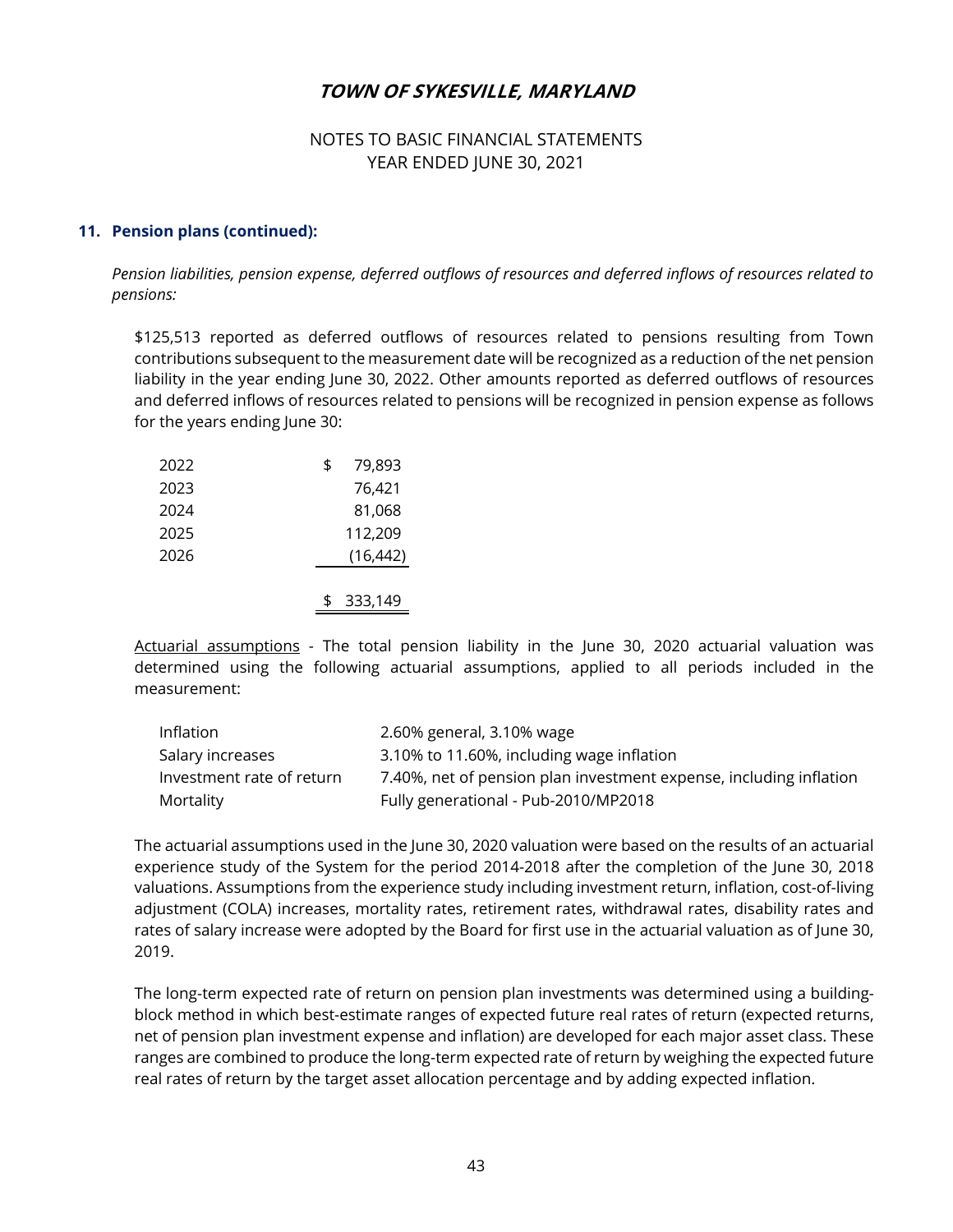## NOTES TO BASIC FINANCIAL STATEMENTS YEAR ENDED JUNE 30, 2021

#### **11. Pension plans (continued):**

*Pension liabilities, pension expense, deferred outflows of resources and deferred inflows of resources related to pensions:* 

The target allocations and best estimates of arithmetic real rates of return for each major asset class are summarized in the following table:

| Asset class        | Target<br>allocation | Long-term<br>expected real<br>rate of return |
|--------------------|----------------------|----------------------------------------------|
| Public equity      | 37%                  | 5.2%                                         |
| Private equity     | 13%                  | 6.5%                                         |
| Rate sensitive     | 19%                  | $-0.3%$                                      |
| Credit opportunity | 9%                   | 2.8%                                         |
| Real assets        | 14%                  | 4.3%                                         |
| Absolute return    | 8%                   | 1.8%                                         |
|                    | 100%                 |                                              |

Discount rate - A single discount rate of 7.40% was used to measure the total pension liability. This single discount rate was based on the expected rate of return on pension plan investments of 7.40%. The projection of cash flows used to determine this single discount rate assumed that Plan member contributions will be made at the current contribution rate and that employer contributions will be made at rates equal to the difference between actuarially determined contribution rates and the member rate. Based on these assumptions, the pension plan's fiduciary net position was projected to be available to make all projected future benefit payments of current Plan members. Therefore, the long-term expected rate of return on pension plan investments was applied to all periods of projected benefit payments to determine the total pension liability.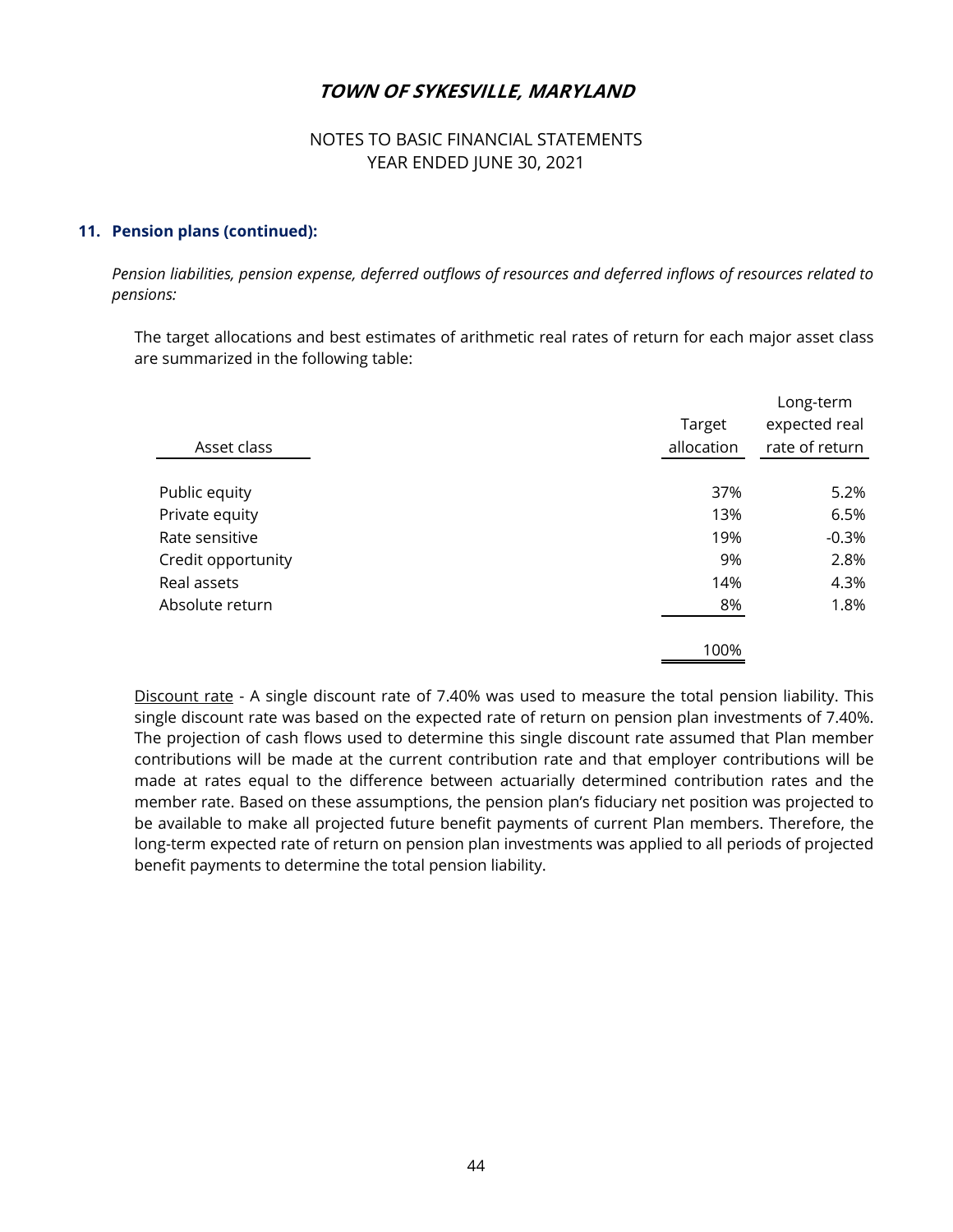## NOTES TO BASIC FINANCIAL STATEMENTS YEAR ENDED JUNE 30, 2021

#### **11. Pension plans (continued):**

*Pension liabilities, pension expense, deferred outflows of resources and deferred inflows of resources related to pensions:* 

*S*ensitivity of the net pension liability to changes in the discount rate - Regarding the sensitivity of the net pension liability to changes in the single discount rate, the following presents the Plan's net pension liability, calculated using a single discount rate of 7.40%, as well as what the Plan's net pension liability would be if it were calculated using a single discount rate that is one-percentage-point lower or onepercentage-point higher:

|                                                         | 1% decrease Current discount |              | 1% increase |
|---------------------------------------------------------|------------------------------|--------------|-------------|
|                                                         | $(6.40\%)$                   | rate (7.40%) | $(8.40\%)$  |
|                                                         |                              |              |             |
| Town's proportionate share of the net pension liability | \$1.201.683\$                | 844.080 \$   | 546.228     |

Pension plan fiduciary net position - Detailed information about the pension plan's fiduciary net position is available in the separately issued Agency financial report.

#### **12. Deferred compensation plans:**

The Town, in accordance with Town Council approval, has two deferred compensation plans created in accordance with Internal Revenue Code Sections 457(b) and 401(a), respectively. The 457(b) plan is available to all full-time employees, and the 401(a) is available to employees who have already retired from the Maryland State Retirement System from a former employer. Both plans are defined contribution plans. The 457(b) and 401(a) plans have three and one active participants, respectively, as of June 30, 2021.

The 457(b) plan permits employees to defer a portion of their salary until future years, which the employees are fully vested in upon contribution. Employees can defer up to the lesser of \$19,500, and up to an additional \$6,500 catch-up for employees age 50 or over, or 100% of their includable salaries over the plan year. No Town contributions were made to the 457(b) plan for the year ended June 30, 2021.

The 401(a) plan, effective July 1, 2005, permits the Town to contribute 5% to 10% of eligible employees' salary to a maximum of \$58,000 per employee, adjusted for inflation, to this plan based on qualified years of service, as well as a longevity lump-sum bonus (based on attained years of service) ranging from \$3,000 to \$13,000, and an additional 5% of the eligible employees' salary. Employee vesting in these contributions is based on years of service, reaching 100% after four years of qualified service. The Town contributed \$8,911 to the 401(a) plan for the year ended June 30, 2021.

All amounts of compensation deferred under the plans and all income attributable to those amounts are held in trust for the exclusive benefit of participants and their beneficiaries. The assets will not be diverted to any other purpose. The plan administrator, Nationwide Retirement Solutions, is the trustee of the investments.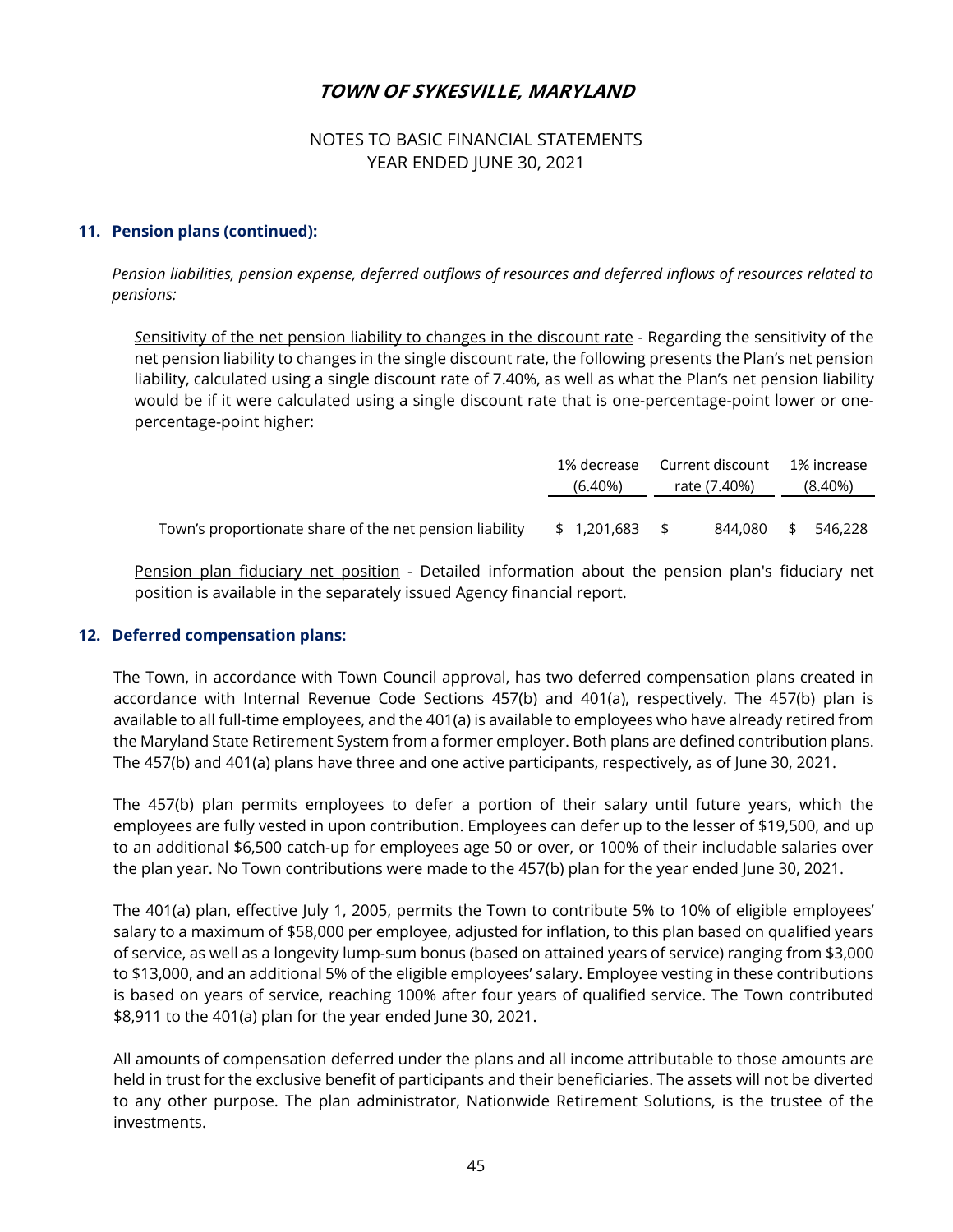## NOTES TO BASIC FINANCIAL STATEMENTS YEAR ENDED JUNE 30, 2021

#### **13. Risk management:**

The Town is exposed to various risks of loss related to torts; theft of, or damage to and destruction of assets; errors and omissions; injuries to employees and natural disasters. The Town self-insures against risks of loss in relation to unemployment compensation, as determined and required by the State. The Town purchases commercial insurance for workers' compensation loss risks. The Town is a member in the Local Government Insurance Trust (LGIT), a public entity risk pool that is owned and directed by local governments (participants) that subscribe to its insurance coverages. LGIT provides the Town's general, automobile, employee, health, police, and public officials' legal liability insurance coverage. The LGIT is managed by a Board of Trustees and a contract administration company. The trustees are elected by a majority vote of the participants with each participant having one vote. The Town does not exercise any control over the LGIT's operations. The maximum coverage under the liability pool of the LGIT is \$1,000,000 per claim. The Town also participates in an excess liability pool which has maximum coverage of \$2,000,000.

Premiums are charged to the Town, with no provision made for claim liability in addition to premiums, unless an assessment is made by the Trust. There have been no assessments during the year ended June 30, 2021, and the amount of settled claims resulting from these risks have not exceeded coverage in any of the past three fiscal years.

#### **14. Other commitments and contingencies:**

The Town participates in a number of federal, state and county programs that are fully or partially funded by grants received from other governmental units. Expenditures financed by grants are subject to audit by the appropriate grantor government. If expenditures are disallowed due to noncompliance with grant program regulations, the Town may be required to reimburse the grantor government. As of June 30, 2021, significant amounts of grant expenditures have not been audited by the appropriate grantor government, but the Town believes that disallowed expenditures, if any, will not have a material effect on any of the individual governmental funds or the overall financial position of the Town.

Downtown Sykesville Connection, Inc. (a nonprofit organization) (the Connection) entered into a memorandum of understanding (MOU) with the Town in July 2021 that among other items, provides that the Town will provide the Connection with a minimum of \$50,000 of funding for the year ended June 30, 2022.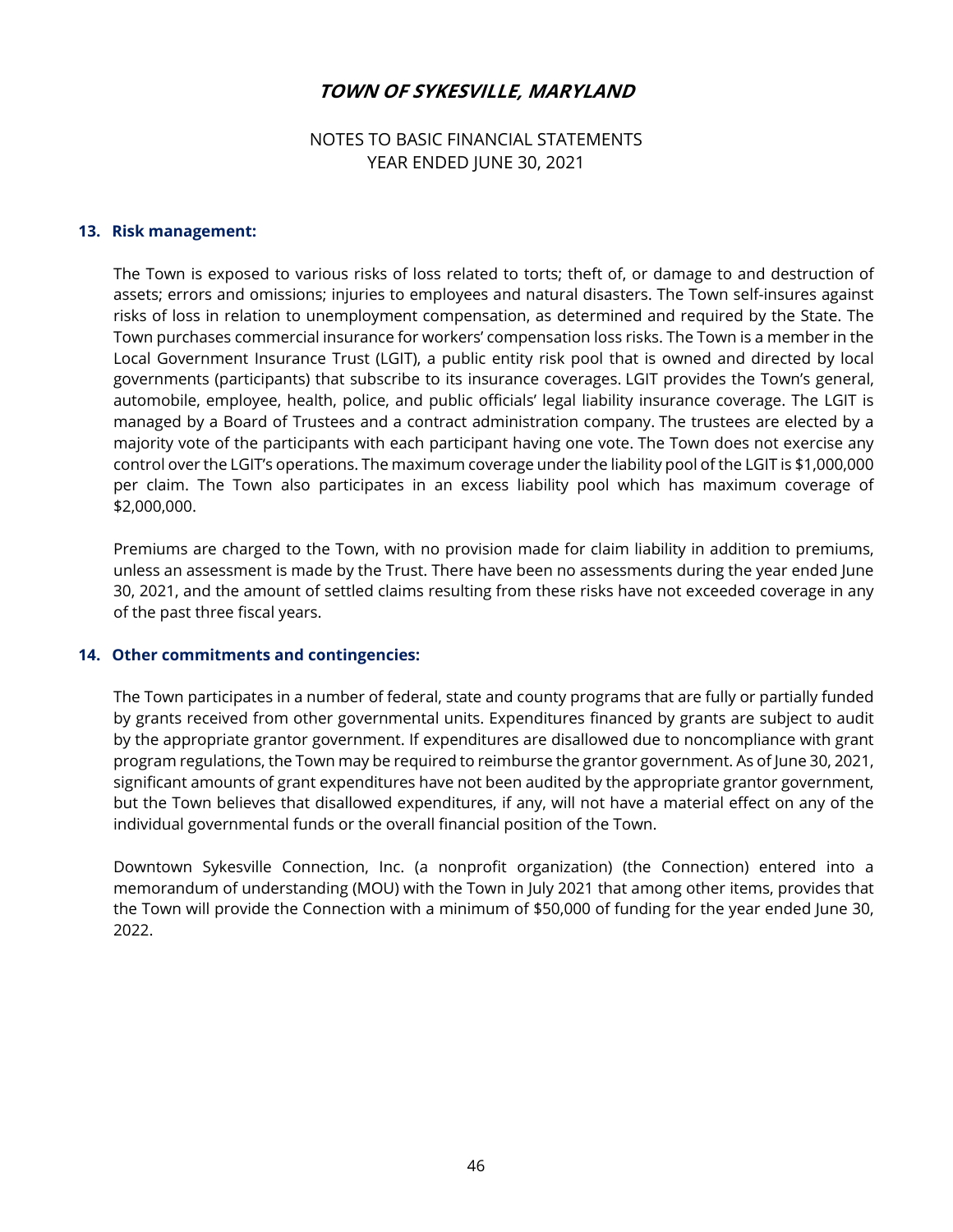## NOTES TO BASIC FINANCIAL STATEMENTS YEAR ENDED JUNE 30, 2021

#### **14. Other commitments and contingencies (continued):**

In December 2019, a novel strain of coronavirus (COVID-19) was reported to have surfaced in China. The World Health Organization (WHO) has declared COVID-19 to constitute a "Public Health Emergency of International Concern" and characterized COVID-19 as a pandemic. The U.S. government has also implemented enhanced screenings, quarantine requirements and travel restrictions in connection with the COVID-19 outbreak. The spread of this virus has the potential to cause business disruption to the Town's tax base, due to state government-imposed shutdowns of businesses and other results of the virus. While the Town expects this matter may negatively impact its results, the extent of the impact of COVID-19 on the Town's operational and financial performance will depend on future developments, including the duration and spread of the outbreak and related travel advisories and restrictions and the impact of COVID-19 on overall economic trends, all of which are highly uncertain and cannot be predicted.

#### **15. Subsequent events:**

On October 7, 2021 the Town, along with seven other municipalities, entered into a memorandum of agreement for cost-sharing stormwater mitigation projects within the County. Under the agreement, the Town is required to contribute an annual amount to the project beginning in the fiscal year ending June 30, 2022 through the fiscal year ending June 30, 2029. The agreed upon annual amounts range from \$23,037 through \$32,415, totaling \$196,946 under the entire agreement.

In preparing these financial statements, the Town has evaluated events and transactions for potential recognition or disclosure through January 24, 2022, the date the financial statements were available to be issued.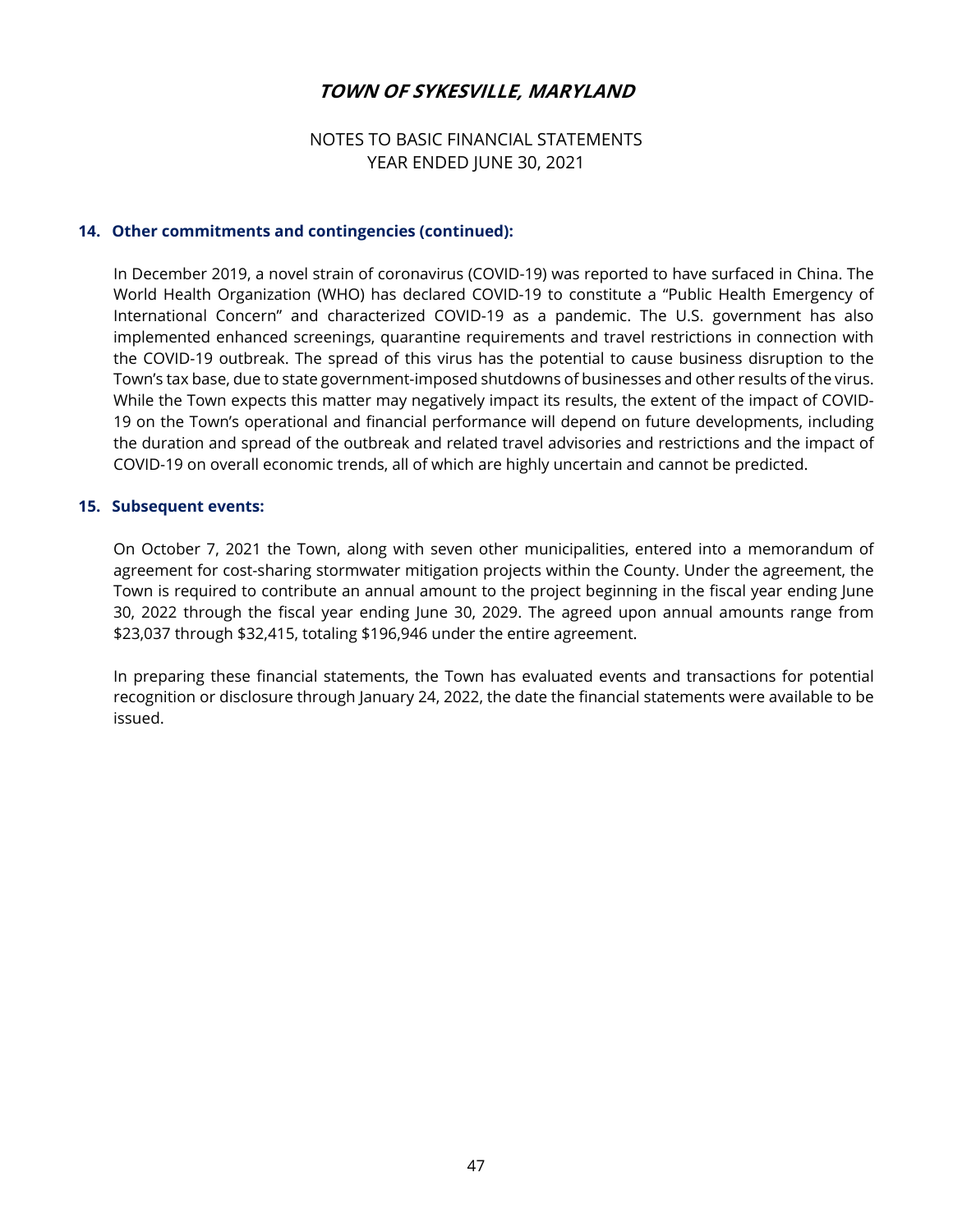# BUDGETARY COMPARISON SCHEDULE - GENERAL FUND (UNAUDITED) YEAR ENDED JUNE 30, 2021 (See independent auditor's report)

|                                        | Original        |        | Final           |                 |               |
|----------------------------------------|-----------------|--------|-----------------|-----------------|---------------|
|                                        | budget          |        | budget          | Actual          | Variance      |
| <b>Revenues:</b>                       |                 |        |                 |                 |               |
| Taxes                                  | \$<br>2,212,582 |        | 2,236,938<br>\$ | 2,634,466<br>\$ | \$<br>397,528 |
| Intergovernmental                      | 582,875         |        | 946,137         | 791,387         | (154, 750)    |
| Charges for services                   | 212,260         |        | 220,604         | 224,870         | 4,266         |
| Licenses and permits                   |                 | 72,374 | 79,374          | 93,138          | 13,764        |
| Fines and forfeitures                  |                 | 1,500  | 1,500           | 2,175           | 675           |
| Interest income and rents              | 113,200         |        | 67,200          | 37,803          | (29, 397)     |
| Miscellaneous                          |                 | 8,050  | 6,050           | 4,451           | (1, 599)      |
| <b>Total revenues</b>                  | 3,202,841       |        | 3,557,803       | 3,788,290       | 230,487       |
| <b>Expenditures:</b>                   |                 |        |                 |                 |               |
| General government                     | 704,662         |        | 771,962         | 673,364         | 98,598        |
| Public safety                          | 603,400         |        | 629,275         | 613,614         | 15,661        |
| Public works                           | 684,482         |        | 681,949         | 703,261         | (21, 312)     |
| Recreation and parks                   | 270,200         |        | 295,400         | 271,082         | 24,318        |
| Post office                            | 193,900         |        | 195,400         | 150,578         | 44,822        |
| Historic buildings                     |                 | 61,500 | 87,500          | 66,867          | 20,633        |
| Miscellaneous                          | 603,240         |        | 543,344         | 519,746         | 23,598        |
| Debt service                           |                 | 98,847 | 288,653         | 288,652         | 1             |
| Capital outlays                        | 376,700         |        | 834,060         | 644,699         | 189,361       |
| <b>Total expenditures</b>              | 3,596,931       |        | 4,327,543       | 3,931,863       | 395,680       |
| <b>Excess (deficiency) of revenues</b> |                 |        |                 |                 |               |
| over expenditures                      | (394,090)       |        | (769, 740)      | (143, 573)      | 626,167       |
| Other financing sources, proceeds from |                 |        |                 |                 |               |
| sale of capital assets                 |                 |        | 1,500           | 1,500           |               |
| Net changes in fund balance            | (394,090)       |        | (768, 240)      | (142, 073)      | 626,167       |
| <b>Fund balance:</b>                   |                 |        |                 |                 |               |
| Beginning of year                      | 6,291,314       |        | 6,291,314       | 6,291,314       |               |
| <b>End of year</b>                     | 5,897,224<br>S. |        | \$5,523,074     | \$6,149,241     | 626,167<br>\$ |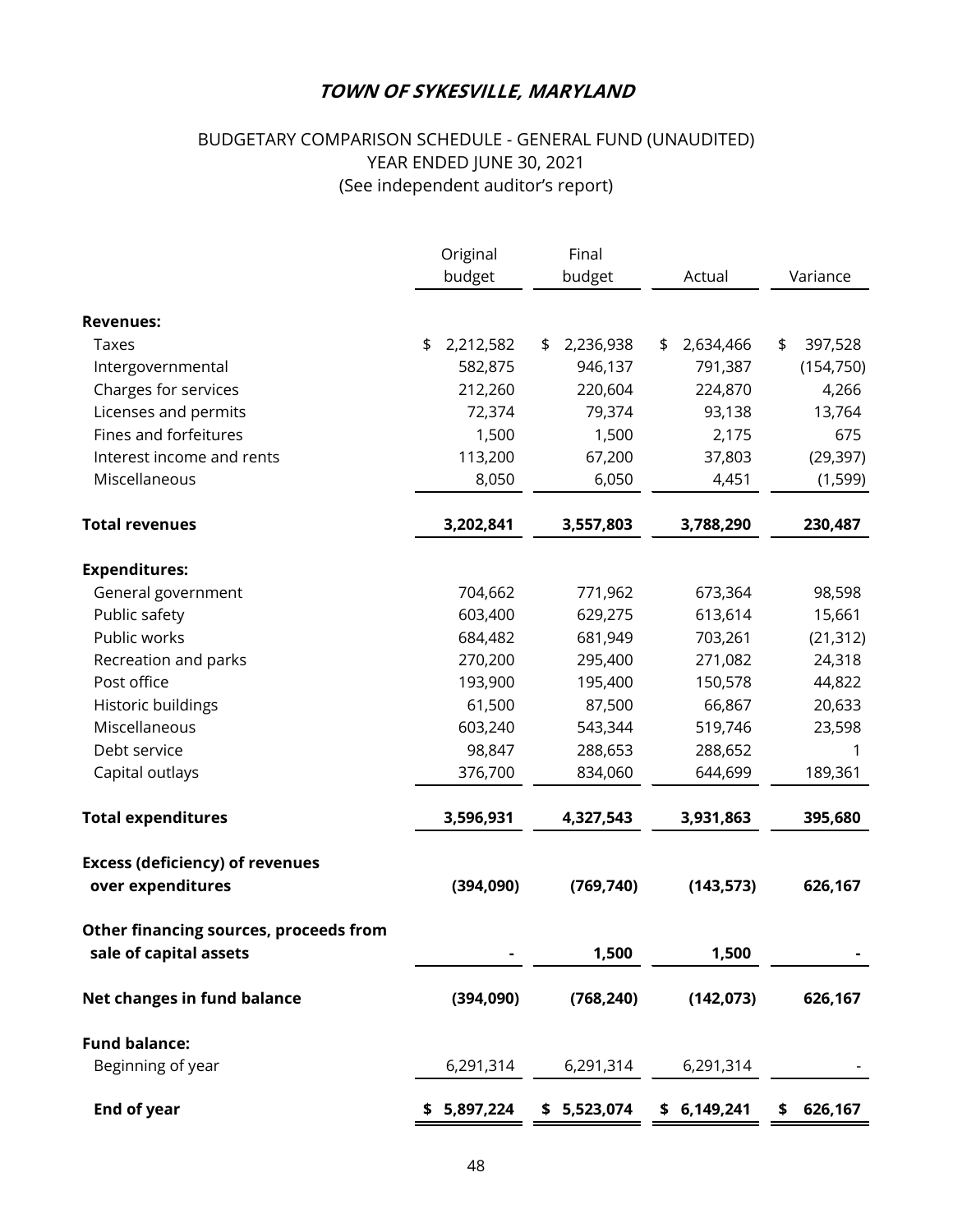## SCHEDULE OF THE TOWN'S PROPORTIONATE SHARE OF THE NET PENSION LIABILITY MARYLAND STATE RETIREMENT AND PENSION SYSTEM LAST SEVEN FISCAL YEARS \* (UNAUDITED)

|                                                                                                   | 2021           | 2020          | 2019          | 2018       | 2017       | 2016          | 2015          |
|---------------------------------------------------------------------------------------------------|----------------|---------------|---------------|------------|------------|---------------|---------------|
| Town's proportion of the net pension liability                                                    | 0.0037%        | 0.0024%       | 0.0022%       | 0.0019%    | 0.0020%    | 0.0016%       | 0.0015%       |
| Town's proportionate share of the net pension liability                                           | \$<br>844,080  | \$<br>491.720 | \$<br>452,233 | \$403.985  | \$468.417  | \$<br>334.226 | \$<br>258,150 |
| Town's covered payroll                                                                            | \$<br>.009.501 | \$<br>894.995 | \$ 854,472    | \$ 819.511 | \$ 773.514 | \$ 656.619    | \$<br>675,734 |
| Town's proportionate share of the net pension liability<br>as a percentage of its covered payroll | 83.61%         | 54.94%        | 52.93%        | 49.30%     | 60.56%     | 50.90%        | 38.20%        |
| Plan fiduciary net position as a percentage of the total<br>pension liability                     | 70.72%         | 72.34%        | 71.18%        | 69.38%     | 65.79%     | 68.78%        | 71.87%        |

\* The amounts presented were determined as of the end of the prior fiscal year.

The Town joined and started contributions to the Maryland State Retirement and Pension System on July 1, 2014.

#### Notes to schedule:

*Changes of assumptions:*

In addition to the significant assumptions and noted changes listed below, in 2016, adjustments were also made to COLA, withdrawal and disability rates and rates of salary increases.

|                   | 2021        | 2020        | 2019    | 2018    | 2017    | 2016    | 2015    |
|-------------------|-------------|-------------|---------|---------|---------|---------|---------|
|                   |             |             |         |         |         |         |         |
|                   | Pub-        | Pub-        |         |         |         |         |         |
| Mortality table   | 2010/MP2018 | 2010/MP2018 | RP-2014 | RP-2014 | RP-2014 | RP-2014 | RP-2010 |
| Investment return | 7.40%       | 40%.        | 7.45%   | 7.50%   | 7.55%   | 7.55%   | 7.65%   |
| Inflation         | 2.60%       | 2.60%       | 2.60%   | 2.65%   | 2.70%   | 2.70%   | 2.90%   |